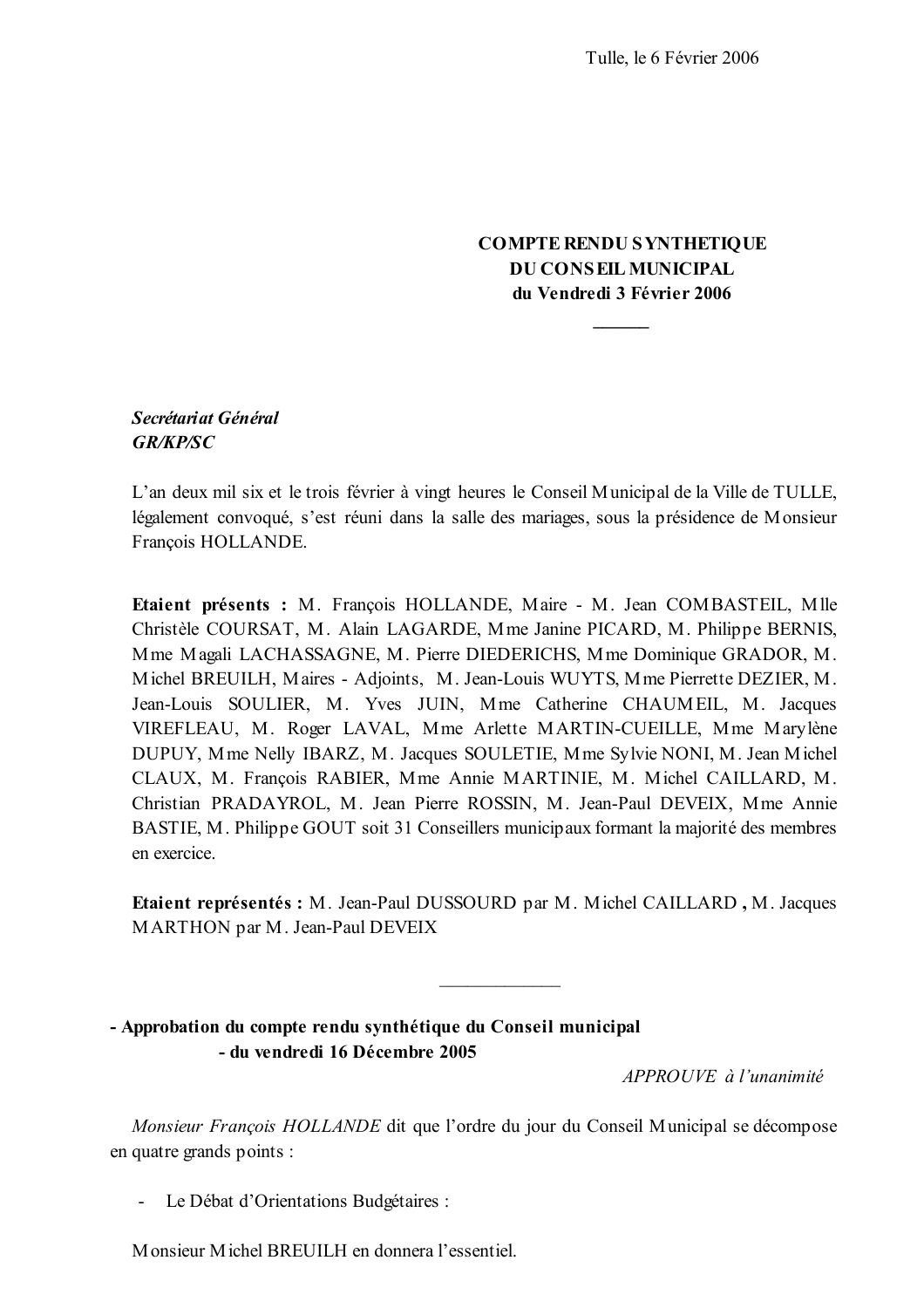La Ville est capable de faire face à ses dépenses d'investissement qui se poursuivent à un rythme élevé sans augmenter la pression fiscale. Cela n'a d'ailleurs pas été fait depuis 2001.

Tulle est la seule collectivité importante du département qui n'a pas augmenté les taux d'imposition.

D'autres communes l'ont fait, le Département l'a fait et la Région aussi.

La Ville est restée à des taux inchangés en finançant ses investissements avec les marges tirées des économies qu'il est possible de faire sur le fonctionnement.

Cela est plutôt encourageant en terme de désendettement de la Ville.

- Une information sur les Musées Armes, Pôle Accordéons.
- Le bilan de l'OPAH et du PRI

Il est satisfaisant de voir que la Loi Malraux est maintenue encore pour cette année. Il y a donc urgence à accélérer le processus.

- Des acquisitions de terrains soit pour des questions d'environnement : le Bois des Malades, soit pour des questions essentielles pour l'avenir de la Ville de Tulle et de la Communauté de Communes puisque le terrain appartenant à la SNCF sera l'emprise sur laquelle s'élèvera la future Médiathèque.

Il y aura aussi un point d'information sur la carte scolaire.

#### 1- Débat d'Orientations Budgétaires

Rapporteur: Monsieur Michel BREUILH

Voir document annexe.

Monsieur Michel BREUILH dit qu'il va être procédé à la réunion préparatoire à la discussion budgétaire qui aura lieu prochainement.

Le DOB est imposé par la législation.

Il s'agit de discuter sur les grandes masses du budget, sur les principaux points forts en terme de structure budgétaire.

Il y a dans le document remis aux élus, un cadrage des grandes données budgétaires au plan national et ensuite est présentée la situation locale.

Il est indiqué les grandes hypothèses sur lesquelles le budget national est établi principalement: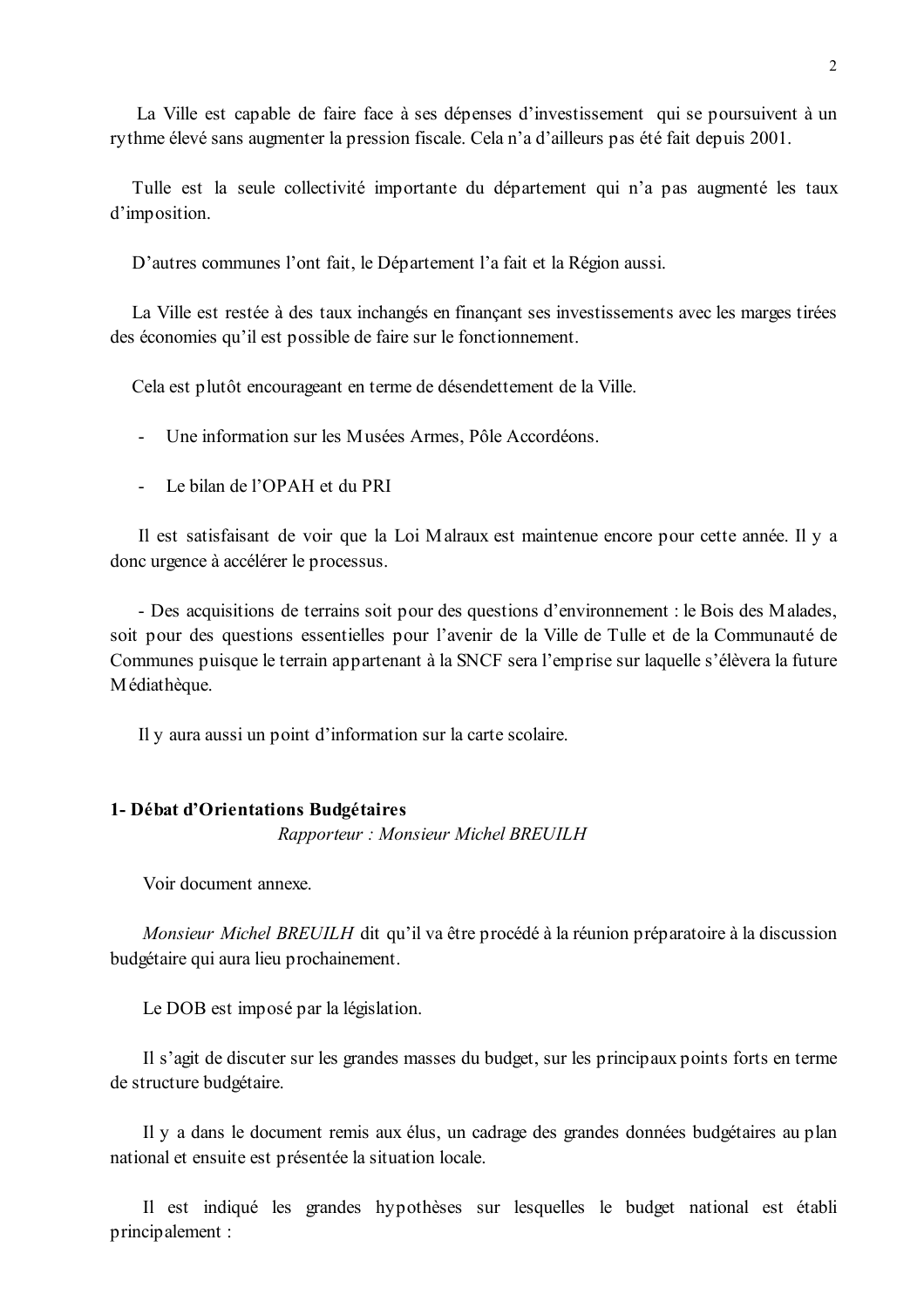- la prévision de l'augmentation du PIB qui varie selon les Instituts ou selon la prévision gouvernementale

- les prévisions d'inflation sur l'année 2006

- les paramètres qui expliquent ou non le taux de croissance annoncé comme relativement « mou », principalement tiré par les investissements et non par la consommation des ménages qui devrait se resserrer.

Il y a ensuite les principales évolutions qui sont contenues dans la loi de financement 2006.

Cela avait déjà été évoqué car la Ville était touchée en section de fonctionnement.

Il y a cette année encore deux paramètres qui peuvent concerner principalement les finances locales

Au niveau des concours financiers de l'Etat, en 2006 le contrat de croissance et de solidarité qui existe depuis 1999 est prorogé en 2006.

Il y a donc pour l'instant une croissance relativement soutenue des dotations d'Etat notamment de la Dotation Globale de Fonctionnement.

Il a cependant, en ce qui concerne l'évolution de la DGF, une incertitude pour l'année 2007.

Pour 2006, il y a une augmentation habituelle de l'enveloppe normée c'est-à-dire de l'évolution forfaitaire qui est autour de 3 % et qui comprend la dotation forfaitaire ainsi que des dotations parallèles notamment la Dotation de Solidarité Urbaine à laquelle la Ville de Tulle est éligible.

Il y a un certain nombre de dotations au sein de l'enveloppe qui ont leur évolution propre notamment la Dotation Instituteurs, les Dotations de transfert, la Dotation d'Equipement.

Il y a des dotations qui sont hors enveloppe et qui ont une logique d'évolution propre telles que les amendes de police ou le FCTVA qui dépend de l'investissement constaté dans la collectivité deux ans auparavant.

Il y a les principales mesures fiscales telles qu'elles sont annoncées dans le projet de loi de finances 2006.

La mesure qui peut concerner la Ville est le plafonnement de la taxe professionnelle puisqu'il est prévu un plafonnement à 3,5 % de la valeur ajoutée des entreprises, ce qui peut entraîner des restitutions de sommes dès lors que ce plafond serait dépassé par application des taux.

Même si au niveau de la taxe professionnelle, on sait que c'est un impôt qui est percu par la Communauté de Communes et que Tulle en est bénéficiaire au travers des reversements que ce soit de la dotation de compensation ou la dotation de solidarité.

Il n'en demeure pas moins que s'il y avait un problème de montant des retours en terme de taxe professionnelle, la dotation attribuée à la Ville de Tulle pourrait être concernée.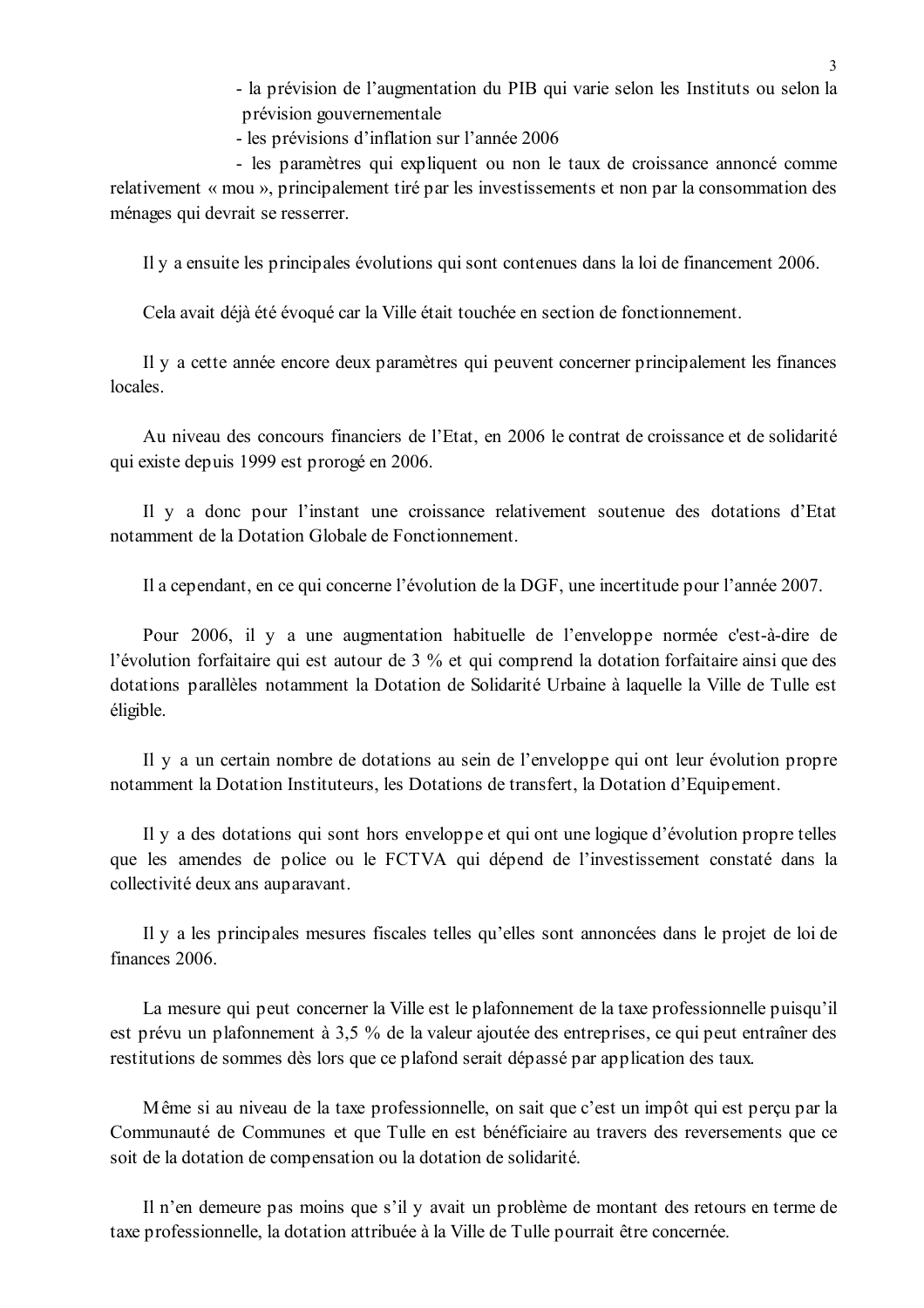Cela devrait être effectif à compter de l'année 2007.

Il n'est pas possible pour l'instant d'en mesurer l'impact en ce qui concerne la Communauté de Communes du Pays de Tulle.

Il est espéré que, compte tenu de la nature des établissements industriels ou commerciaux présents au niveau de la Communauté de Communes, l'impact pourra être limité.

Il peut cependant être très importants pour d'autres organismes tels que les EPCI puisque les reversements seraient calculés à partir de l'application du taux 2004 et ne prendraient pas en compte les augmentations des taux 2005 des collectivités.

Il pourrait y avoir un reversement prévu à hauteur de 500 000 000 euros au niveau national qui ne serait pas compensé par l'Etat.

L'Etat ne compenserait qu'à hauteur des taux votés par les collectivités en 2004.

Un deuxième plafonnement intéresse aussi les collectivités locales et plus directement les Communes par le biais des impôts ménages, c'est le plafonnement des impôts directs puisqu'il y a eu la création du bouclier fiscal qui limite les prélèvements à hauteur de 60 % des revenus.

Sont incorporés dans la notion de bouclier fiscal des impôts d'Etat mais aussi des impôts ménage perçus par les collectivités locales notamment par les communes puisqu'il y a les impôts sur le revenu, l'impôt de solidarité sur la fortune mais il y a aussi la taxe foncière sur le bâti et la taxe d'habitation pour la résidence principale.

Si la totalité de ces impositions dépasse le seuil de 60 % dû par le contribuable au titre de ses revenus 2005, il pourra à partir de 2007 demander le reversement de la part excédentaire sachant que l'Etat fera l'avance de ce reversement mais les collectivités devront le restituer deux ans plus tard.

Le reversement ne sera pas total car il y a une part qui est estimée au plan national autour de 50 000 000 €.

D'autres mesures sont prévues dans la Loi de Finances mais elles sont de portée mineure.

C'est l'allègement de la taxe sur le foncier non bâti notamment pour les terrains agricoles avec une première exonération de 20 %.

Il s'agit d'un impôt mineur pour la Ville de Tulle qui perçoit environ 50 000 euros de recettes fiscales basées sur le foncier non bâti

Il y a ensuite des mesures plus anecdotiques sur la suppression de taxes différentielles.

Il y a deux impacts importants résultant de la Loi des Finances :

- l'évolution future de la Taxe Professionnelle
- l'évolution future par rapport au bouclier fiscal qui peut toucher directement les impôts ménage.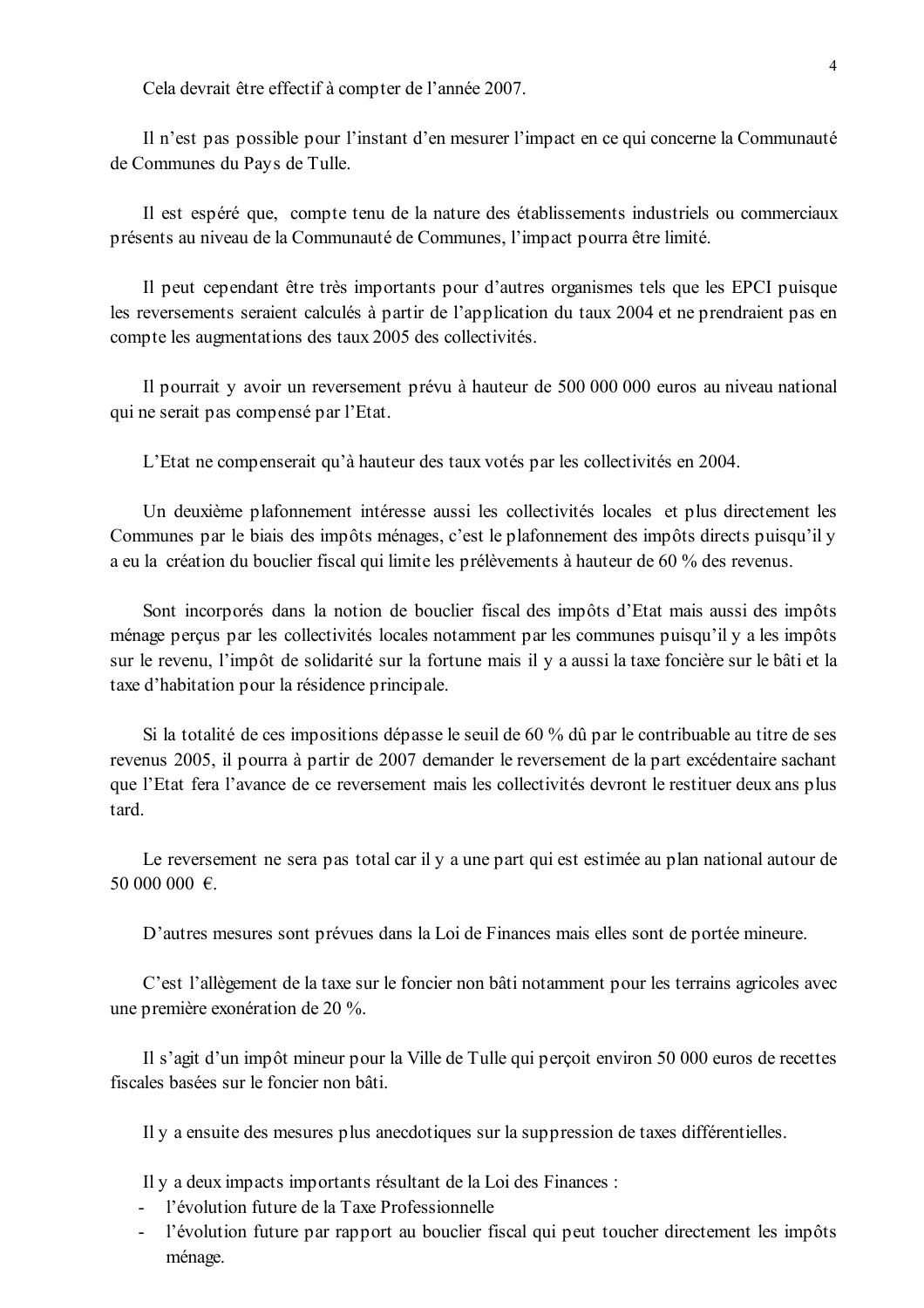En ce qui concerne plus spécifiquement la prévision de l'exercice 2006 par la Ville de Tulle, il y a, page 8, les perspectives de structure budgétaire telles qu'elles sont connues aujourd'hui au niveau du fonctionnement.

L'investissement est important car il faut garder des ressources pour pouvoir investir.

#### Fonctionnement:

Les dépenses de fonctionnement :

Le point central reste le fonctionnement sur lequel il est porté beaucoup d'attention notamment le fait de tenir les évolutions prévisibles.

L'an passé, il y avait eu une hausse forte de la masse salariale.

La masse salariale est le poste le plus important dans les dépenses de fonctionnement car sur 22 000 000 € de dépenses réelles de fonctionnement plus de 10 000 000 € sont consacrés à la masse salariale

Il y avait l'an passé 1 % en plus d'évolution pour des mesures notamment dus à des cotisations supplémentaires générées par les transformations des régimes de retraire notamment les contributions additionnelles par rapport à l'intégration des primes dans le calcul des cotisations.

L'impact a été absorbé l'année dernière et il serait prévu cette année de revenir à l'évolution maîtrisée, classique par rapport à la masse salariale qui est de 2 %.

Sur le poste le plus important, la Ville espère arriver à une évolution maîtrisée de 2 %.

Cela permet de maintenir les effectifs à leur même niveau.

La Ville commence à bénéficier de l'effet noria c'est-à-dire le remplacement d'un agent partant à la retraite par quelqu'un de plus jeune avec, au niveau du déroulement de carrière, un différentiel qui permet de réaliser des économies en terme de masse salariale. Cela va être plus important à partir de 2008.

Il y a une stabilisation au niveau des effectifs.

Il y a aussi un effort mené, dans le cadre des chantiers d'insertion, vers des personnes en difficulté.

Il y a d'autres grandes masses au niveau des dépenses de fonctionnement : ce sont les charges à caractère général pour le fonctionnement des services qui sont cette année impactés par l'évolution du coût des combustibles.

Malgré cette hausse du prix des combustibles, la Ville espère que ces dépenses demeureront en dessous de l'inflation.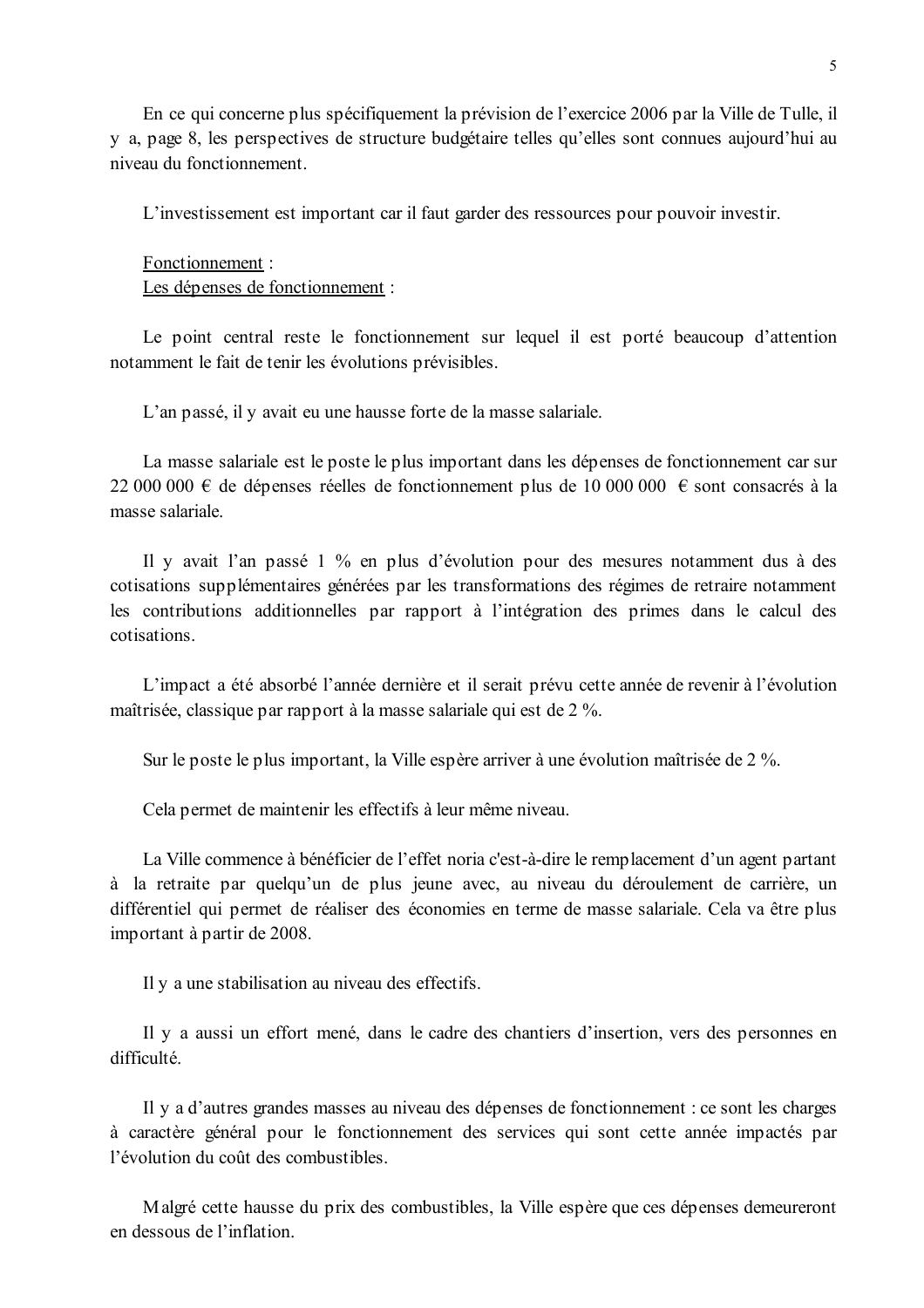De nombreux chapitres ne devraient pas connaître d'augmentation pour compenser l'augmentation plus forte des chapitres carburants - combustibles.

Tous les contrats d'assurances ont été renégociés quasiment avec le maintien de la cotisation de la Ville alors qu'il était craint que les cotisations représentent un différentiel plus important compte tenu notamment de la sinistralité liée aux évènements des dernières années.

En ce qui concerne les dépenses de transfert, c'est à dire des versements de subventions ou des participations à différents organismes, cette année la nomenclature comptable amène à basculer dans la section d'investissement toutes les subventions ou participations à des personnes privées (OPAH, NOVCAT, facades, ...).

L'ensemble de ces subventions était jusqu'à présent intégré en dépenses de fonctionnement.

Il convient maintenant de les prévoir en dépenses d'investissement.

Cela représente à peu près 700 000 €.

Cela génère une baisse importante du chapitre afférent.

Les charges financières vont être en légère hausse car le Parking Saint Pierre devrait être intégré en 2006 dans le patrimoine de la Ville.

Il faudra intégrer les intérêts des emprunts contractés par la SEMABL pour financer le parking ce qui explique cette légère hausse.

Globalement, il était prévu de baisser les dépenses de fonctionnement de 1,7 %.

Il y a une régularisation comptable qui n'est pas traduite dans le DOB mais qui le sera dans le budget.

La Ville a été saisie par le Percepteur d'un différentiel en ce qui concerne le compte de gestion et le compte administratif.

Après un examen attentif, le Trésorier Principal a indiqué qu'il y avait une régularisation comptable à faire qui est une opération d'ordre car il s'agit d'une dépense dans la section de fonctionnement compensée par une recette dans la section d'investissement.

Cette dépense ne pose aucun problème en terme de trésorerie mais oblige à avoir un excédent pour l'absorber.

Cette régularisation comptable est due au fait que depuis quelques années, chaque fois qu'il y avait des renégociations d'emprunt, le capital initial de l'emprunt n'était pas évalué en fonction de la nouvelle renégociation et notamment les indemnités dues lors des renégociations d'emprunt n'avaient pas été rajoutées dans le capital ce qui expliquait qu'à terme il y avait eu un différentiel important qui avait été repris en ce qui concerne la dette de la Ville mais qui n'avait par été repris dans les écritures de la Perception.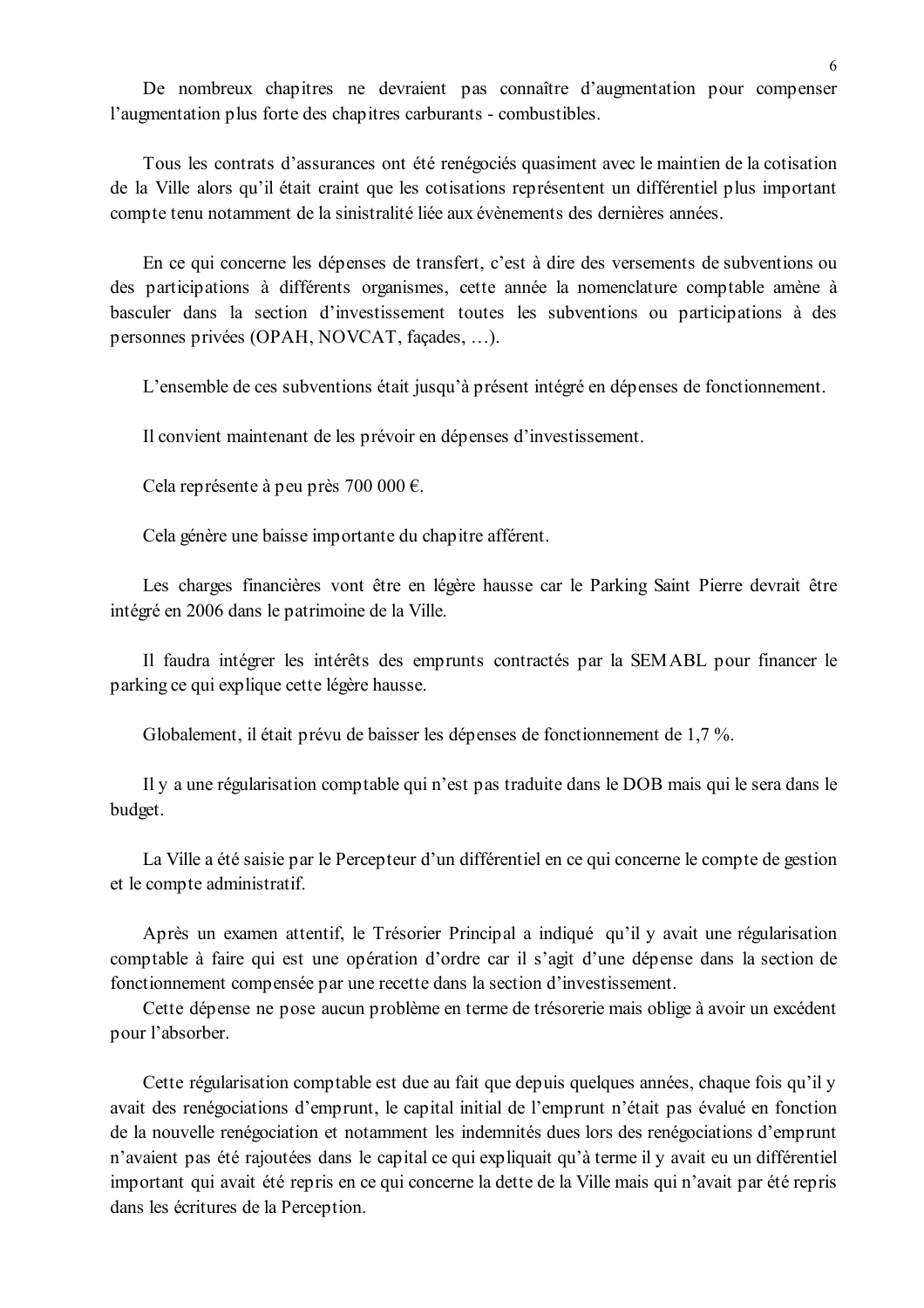Cela conduit, sur la totalité des renégociations qui sont conduites, à avoir une régularisation comptable de l'ordre de 2 600 000 €.

Des discussions ont eu lieu avec le Percepteur pour lisser au maximum cette dépense dans la mesure où elle permet de minorer l'excédent de fonctionnement qui va basculer dans l'investissement.

Il y aura une dépense de régularisation tous les ans pendant 13 ans qui sera de l'ordre de 200 000 euros environ sauf en 2006 où elle sera exceptionnellement de 380 000 euros car des emprunts ont été renégociés en 2005 et qu'il faut éviter de provoquer de nouveau ce mécanisme.

L'indemnité de renégociation correspondant aux emprunts 2005 se rajoute aux 200 000 euros de la régularisation.

Cela se traduit en 2005 par une augmentation de 160 000 euros du capital restant dû.

Cela n'avait pas été pris en compte par le Trésorier Principal.

Il y a une maîtrise du fonctionnement qui permet de prendre en compte cette régularisation comptable qui n'obère pas l'épargne brute qui doit permettre de payer tout le capital des emprunts restant dus en section d'investissement.

Les recettes de fonctionnement :

Elles doivent être suivies très attentivement car on les retrouve chaque année.

La nomenclature comptable se retrouve ici aussi. Il y a un changement inverse. Cette nomenclature oblige à basculer en section d'investissement (en recettes d'investissement) tous les produits exceptionnels de cession c'est-à-dire qu'à chaque fois qu'une recette va affecter le patrimoine communal, elle ne sera plus inscrite en fonctionnement, mais en investissement.

Cette année, 800,000 euros de recettes de fonctionnement vont basculer en recettes d'investissement

Il y a ensuite les produits des services, les atténuations de charge, les subventions et participations.

Cette année le contrat de croissance et de solidarité est maintenu en ce qui concerne les principales dotations d'Etat, ce qui ne sera peut être plus le cas en 2007 puisqu'il est annoncé une réforme de la Dotation Globale de Fonctionnement qui devrait entraîner une baisse significative de la dotation notamment de la dotation forfaitaire.

Les recettes fiscales devraient progresser mécaniquement puisqu'est attendu à compter de 2006 tout le bénéfice des opérations faites en matière de logement, c'est à dire en fait une augmentation de l'assiette fiscale.

La condition de l'équilibre budgétaire est l'augmentation de l'assiette fiscale.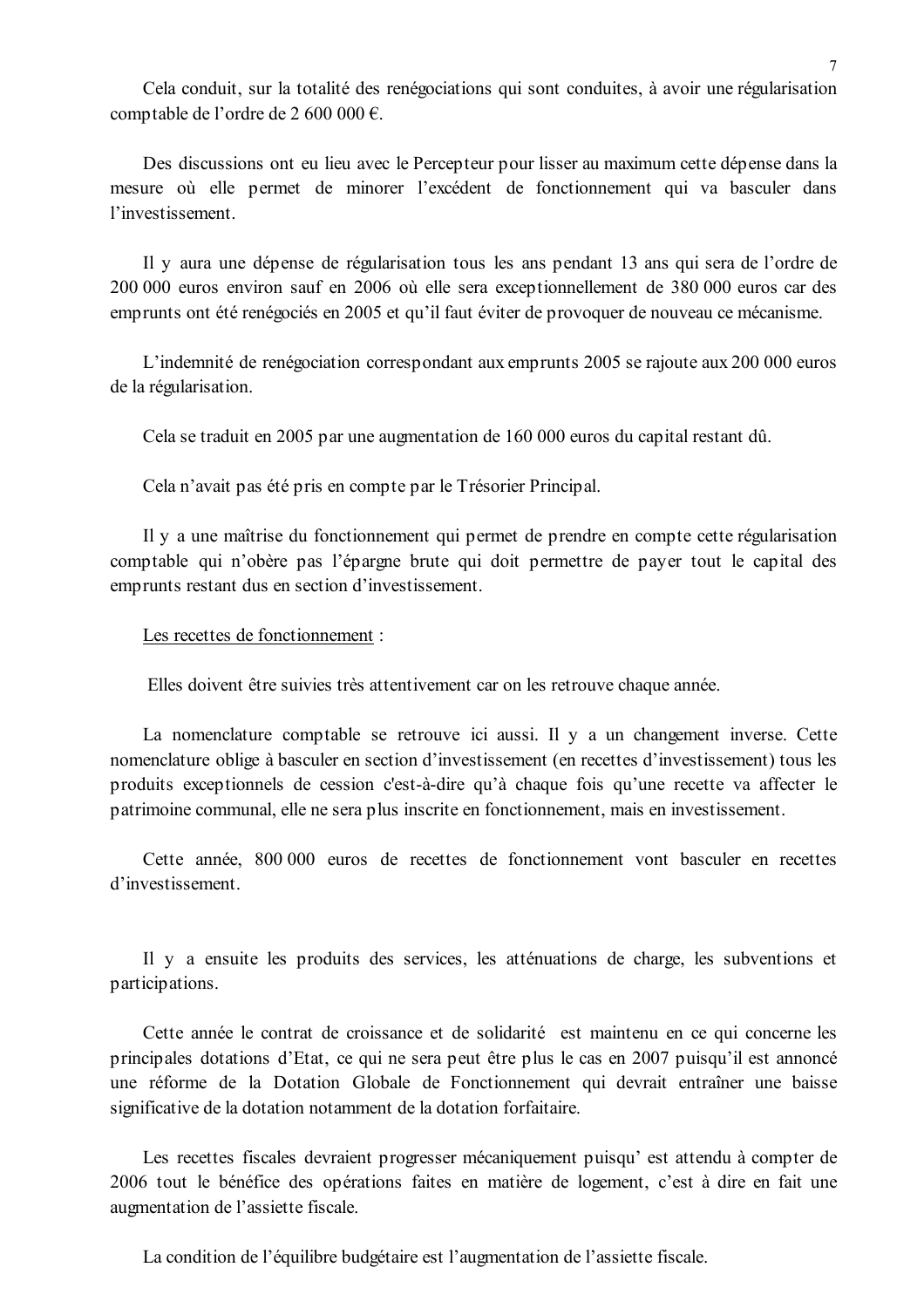Il a déjà été constaté pour 2005, une hausse très importante des droits de mutation ce qui est significatif par rapport au développement du marché immobilier sur Tulle et qui est de bon présage sur l'ensemble des autres impôts ménage que ce soit la taxe d'habitation ou la taxe sur le foncier bâti

Les recettes sur les droits de mutation pour 2005 étaient prévues à hauteur de 200 000 euros. Elles se sont en fait élevées à 307 000 euros soit plus 50 % d'augmentation.

Pour le Trésorier Principal, il y a des interrogations résultant de la Loi de Finances 2006.

Il faut voir l'impact qu'il y aura notamment par rapport au transfert de Borg Warner qui doit s'installer sur la Zone de la Montane sur la Commune d'Evrein qui a un taux de Taxe professionnelle très bas.

Le taux moyen de la Communauté de Communes est plus élevé que celui pratiqué sur la commune

Il faudra voir qu'elles en seront les incidences par rapport au taux 2007.

L'ensemble de ces recettes permettra de dégager un autofinancement qui permettra de dégager une épargne brute et de prendre en compte le capital restant dû qui est payé en dépenses d'investissement.

Le point le plus important est que depuis 2001, il n'y a pas eu d'augmentation des taux d'imposition.

La gestion des finances à Tulle est difficile mais il est possible d'avoir par rapport au contribuable un effet de stabilité des taux qui est remarquable.

#### Investissement:

En section d'investissement, l'intérêt est de bien fonctionner mais aussi de bien épargner pour pouvoir investir.

L'investissement affiché résulte du soin apporté à la façon dont l'équilibre se fait dans la section de fonctionnement.

#### Les dépenses d'investissement :

Il devrait, cette année encore, être d'un montant significatif puisque la Ville devrait avoisiner 4 500 000 euros en ce qui concerne les dépenses d'investissement.

En fait, elles devraient avoisiner 4 800 000 euros sans compter les travaux en régie soit plus de 5 000 000 euros en dépenses d'investissement.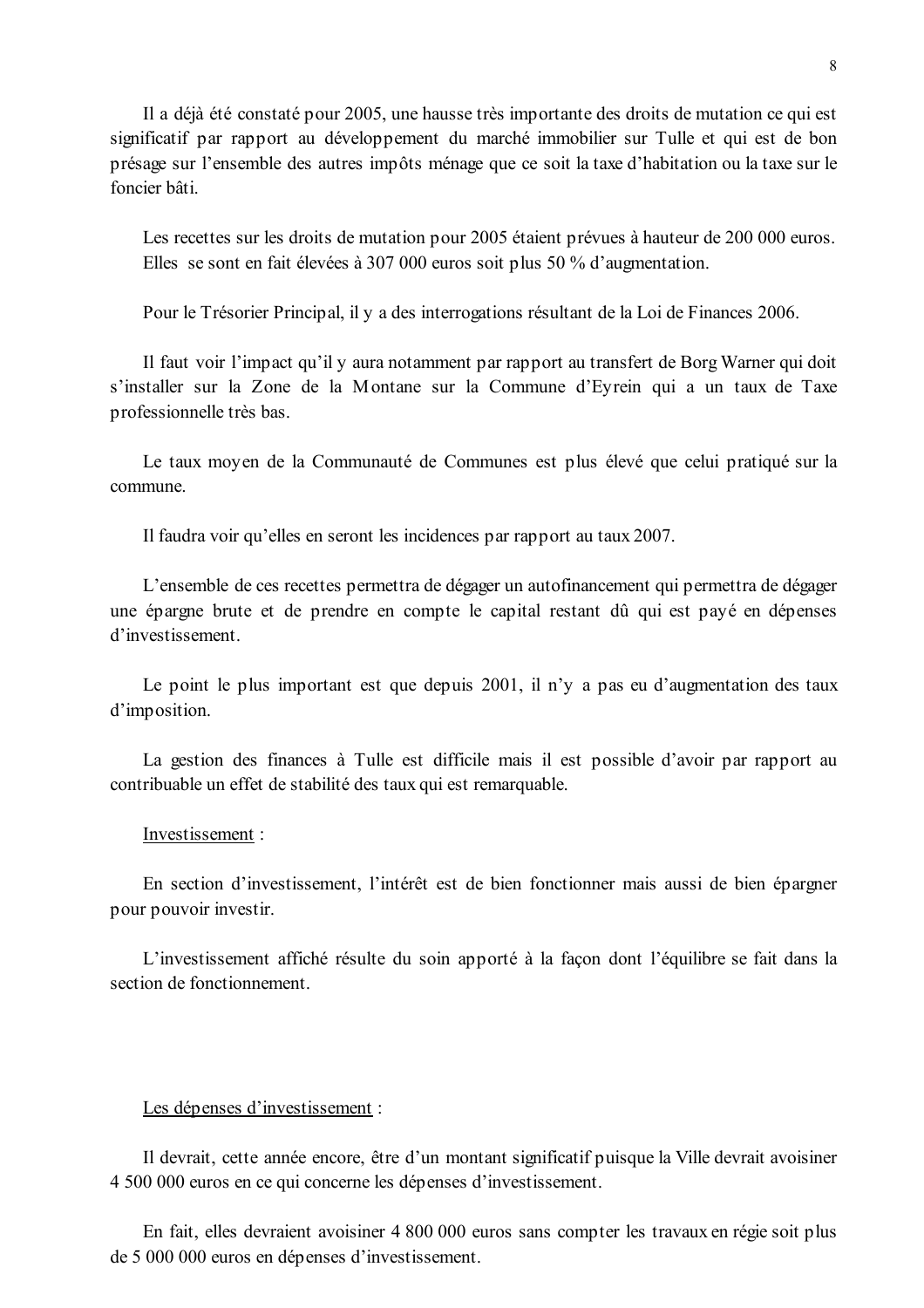A ce chiffre, s'ajoute, par le biais de la Convention Publique d'Aménagement liant la Ville et la SEMABL, 3 000 000 euros d'investissement portés par la SEMABL.

La section d'investissement devrait comprendre l'intégration du parking Saint Pierre (4 000 000 euros) dont la Ville paie les intérêts des emprunts passés avec la SEMABL dans la section de fonctionnement et dont la Ville paiera le capital emprunté au travers des dépenses de la section d'investissement.

#### Les recettes d'investissement :

En 2005, les subventions s'élevaient à 1 700 000 euros ce qui s'expliquait par des mécanismes exceptionnels mais de portée pluriannuelle : le Contrat de Site, le Contrat de Pays. l'ANRU qui ont été proratisés au maximum en 2005, qui continueront à avoir des effets en 2006 mais plus atténués.

Les subventions pour 2006 seront à hauteur de 600 000 euros à 700 000 euros ce qui est un montant significatif.

Se rajoute dans les recettes d'investissement, compte tenu du changement de nomenclature, la totalité des produits de cession pour un montant de 800 000 euros.

Les ventes devraient se poursuivre sur plusieurs années puisqu'il est prévu de vendre les pavillons du Rodarel appartenant à la Ville, par lots de six pavillons par an sur quatre ans.

L'étalement des ventes se fait dans le temps de façon à ne pas pénaliser le marché immobilier privé et à permettre de trouver des acquéreurs à des prix intéressants pour ces pavillons.

Il y a aussi des produits de cession de places de stationnement dans les parkings publics tels que le Parking Saint Pierre.

Les autres recettes d'investissement s'élèvent à 1 000 000 euros.

Il s'agit du FCTVA, des amendes de police, de la TLE.

En ce qui concerne l'emprunt nouveau, il est calibré pour maintenir le désendettement de la Ville puisque chaque année la Ville essaie de désendetter à hauteur de 500 000 euros.

Monsieur François HOLLANDE dit qu'il ne s'agit que d'un Débat d'Orientation Budgétaire.

Toutes les données permettant l'élaboration du budget ne sont pas encore connues : l'évaluation exacte des recettes, les dépenses de fonctionnement ne sont pas encore correctement estimées

La Ville aura sans doute un niveau d'épargne, d'autofinancement qui lui permettra de financer correctement les investissements sans avoir à relever la pression fiscale.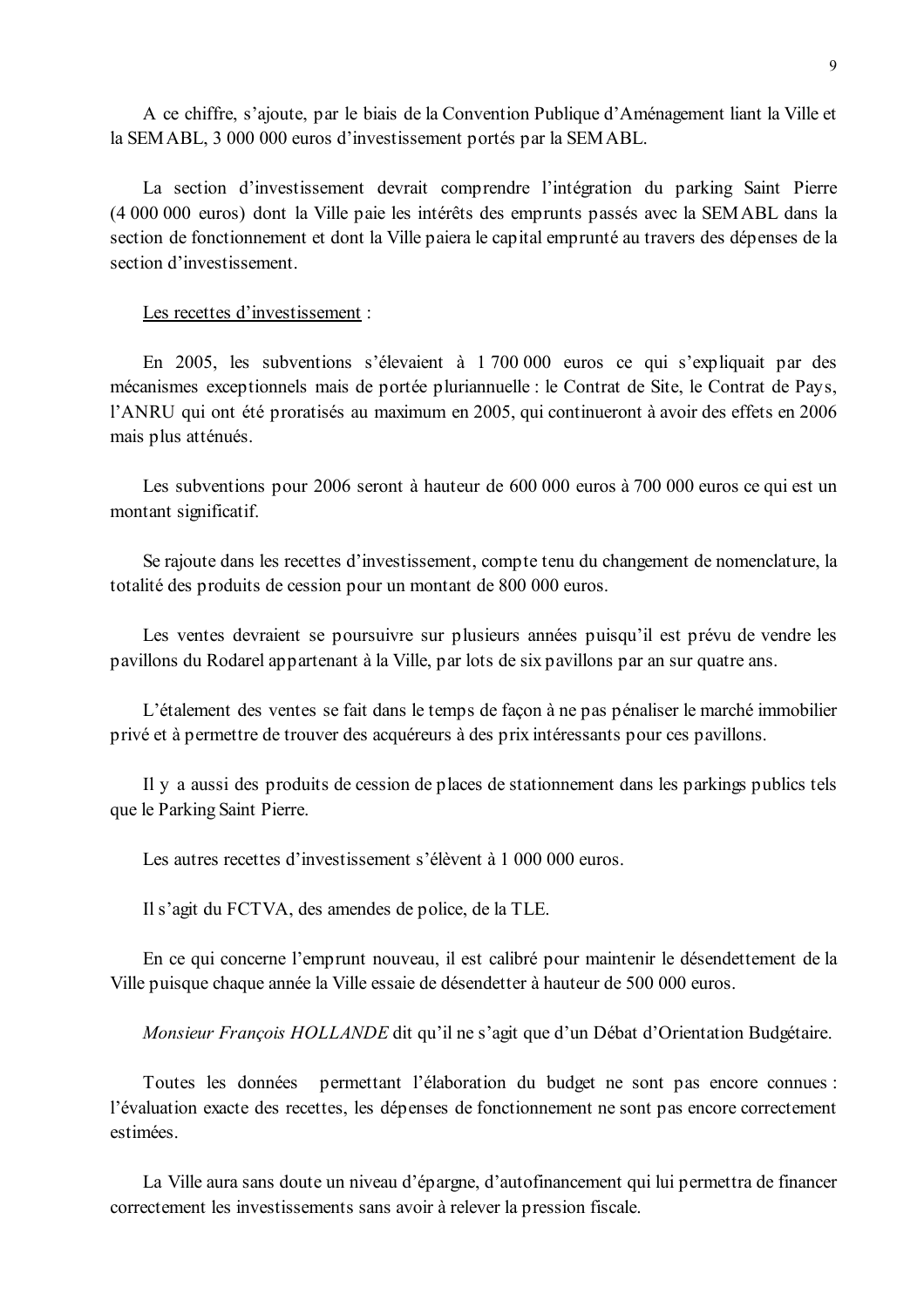De la même manière, la dépense de fonctionnement a pu être maîtrisée malgré la hausse du prix du carburant, ce qui suppose l'effort de tous les services.

Il faut rechercher à travers les négociations et renégociations d'emprunts, le moindre coût possible pour le financement des investissements passés et futurs.

Pour les grosses opérations (Place de la Cathédrale, Centre Culturel et Sportif....), le taux de subvention est important et permet de faire face à ce haut niveau d'équipement sans pour autant alourdir la dette de la commune.

Monsieur Michel CAILLARD fait une observation sur l'état de l'entrée de la Mairie et l'état des drapeaux qui sont presque en lambeaux, alors que vient d'être recue récemment la délégation de Lousada.

Il conviendrait de les changer assez régulièrement.

Monsieur François HOLLANDE dit que cela sera vérifié.

Monsieur Michel CAILLARD dit, en ce qui concerne le DOB, que sa présentation promet un budget qui fait diversion.

Le budget est présenté comme volontariste.

Il y a certes des opérations qui sont menées.

Il faut rappeler que les opérations en cours ou qui vont être engagées prochainement sont très largement subventionnées (à hauteur de 70 %). La Ville reste donc « sous perfusion ».

*Monsieur François HOLLANDE* dit que la Ville est « bien soignée ».

Il ne faut pas se plaindre d'être bien subventionné.

C'est si la Ville était mal subventionnée qu'il faudrait protester contre une faible mobilisation de ses représentants ou contre une négligence de la part de l'Etat à l'égard de la Ville.

Il faut se féliciter de trouver des subventions importantes correspondant à la qualité des projets de la Ville et à l'attente que portent les pouvoirs publics à ses travaux.

*Monsieur Michel CAILLARD* dit que personne ne s'en plaint.

Il se souvient cependant des commentaires qui avaient été faits concernant le risque de non participation de l'Etat pour financer certaines opérations.

Au final, ces opérations sont très largement subventionnées. Dans ce qualificatif volontariste, il est certain que les partenaires qui aident la Ville ont toute leur part.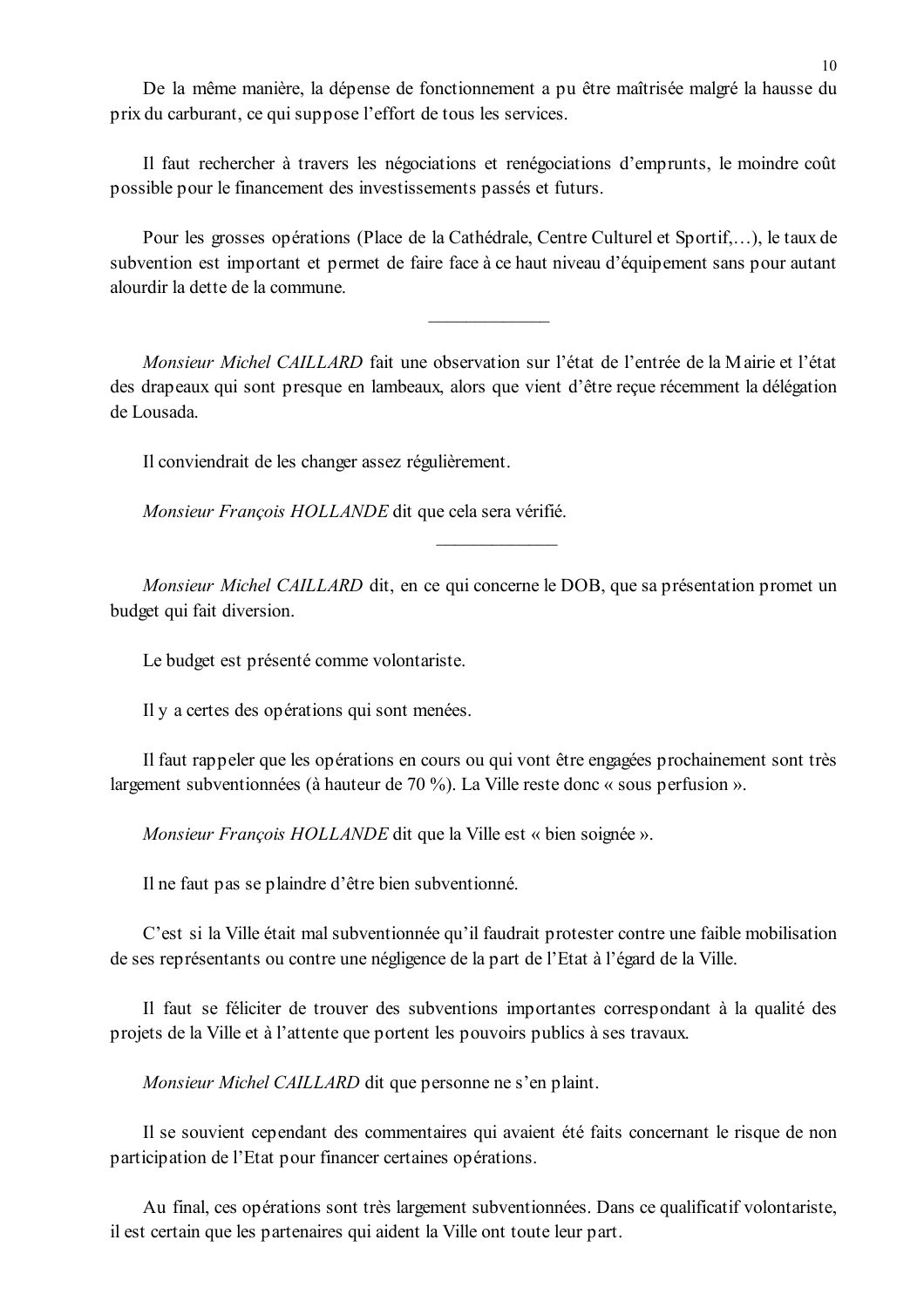Il faut se satisfaire que les taux restent stables.

Il remarque tout de même qu'ils sont très élevés. Les collectivités sont appelées à faire évoluer leurs taux d'imposition.

Il ne faut pas que ce soit fait à Tulle au détriment de la solidarité envers les Tullistes et au détriment des actions qui pourraient être engagées.

Il a été dit que des collectivités dans le département ont été amenées à augmenter leurs taux.

C'est évident

Il y a des collectivités importantes qui doivent faire face à des transferts de compétences, qui les assument sans pour autant augmenter de façon démesurée les taux d'imposition alors que des collectivités régionales ont fait exploser les taux d'imposition.

Les effets sont différents d'une collectivité à l'autre et il est possible de les comparer.

Cela reste un projet de budget qui fait diversion à partir du moment où sont anticipées d'éventuelles difficultés financières à venir, des marges de manœuvre plutôt limitées et pourquoi pas un jour une hausse des taux d'imposition en disant dès à présent que la Loi de Finances 2006 et les mesures prévues pour 2007 en ce qui concerne notamment la taxe professionnelle, porteront l'entière responsabilité de ces décisions et de ces situations à venir.

Il s'agit d'une manière facile de se déresponsabiliser.

Il est normal que les élus soient préoccupés par l'évolution de la fiscalité mais il est vrai aussi que le paysage change (transferts de compétences, mise en place de regroupements de communes).

La France est un pays où la fiscalité est poussiéreuse, lourde voire dissuasive.

Il ne pense pas qu'il faille en vouloir à un Etat qui cherche à moderniser, alléger, responsabiliser les collectivités.

Monsieur Christian PRADAYROL dit que l'équilibre est fragile car tout dépend des recettes fiscales pour assurer l'équilibre de la section de fonctionnement.

Or, si les impôts ne bougent pas, les valeurs locatives augmentent.

Ainsi, malgré la hausse des valeurs locatives, on constate une constante.

Les effets de la politique de l'habitat ne seront perçus que dans un délai de deux ou trois ans.

Au niveau des recettes fiscales les deux ou trois années à venir seront difficiles.

Du fait du problème comptable évoqué, la Ville va se priver d'une marge d'autofinancement de 200 000 euros par an.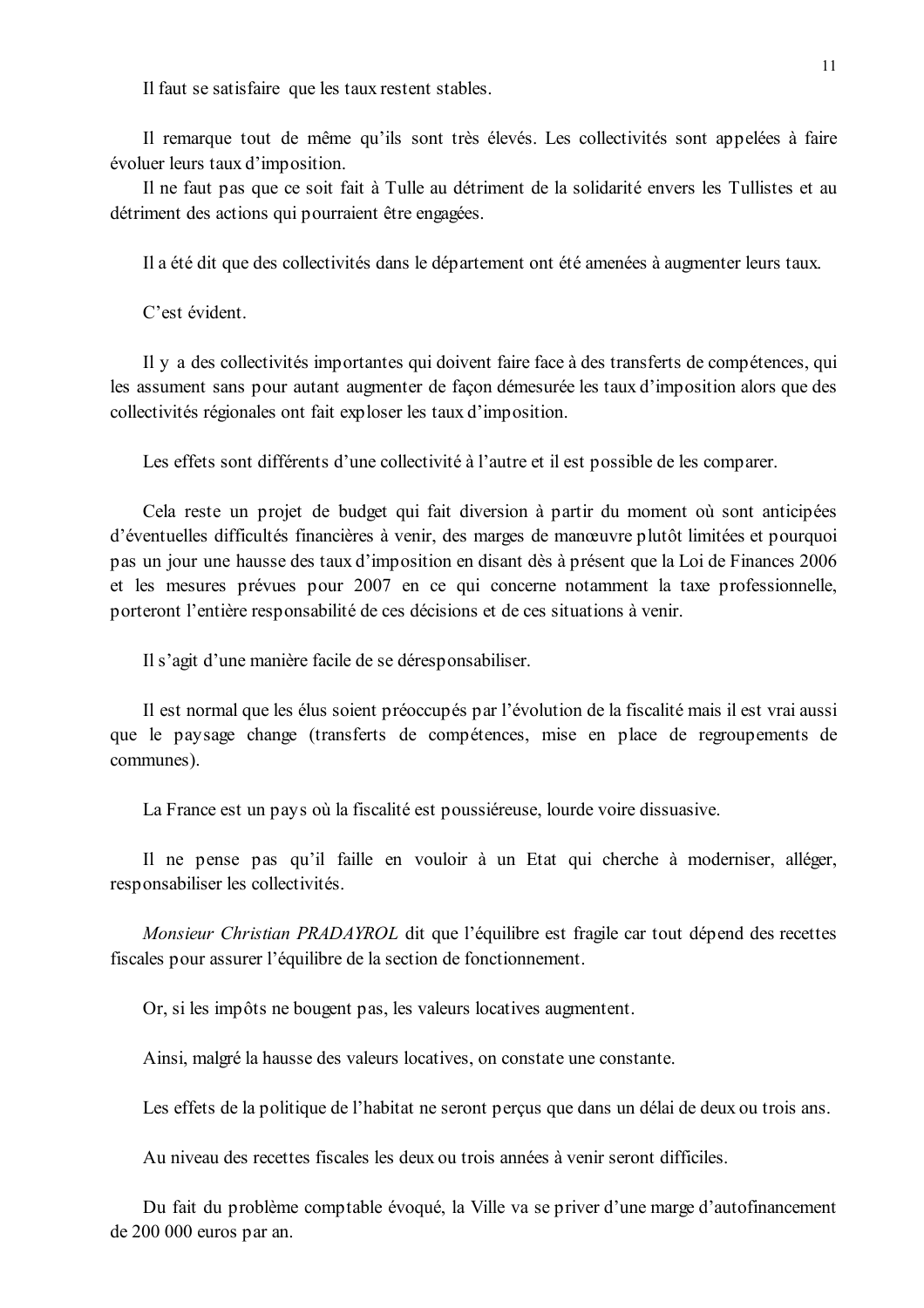Cela va être gênant pour faire des investissements.

Malgré la hausse des valeurs locatives, sans augmentation des taux, la fiscalité reste constante c'est-à-dire que pour le moment. La situation ne progresse pas mais cela va venir mais de facon décalée

Sur les frais de fonctionnement eux-mêmes, il y a des efforts qui sont faits et du fait des départs à la retraite, des gens plus jeunes sont embauchés.

La masse salariale n'augmente pas, ce qui permet de dégager de l'autofinancement.

Quant aux mesures concernant la fiscalité, il ne pense pas que le bouclier fiscal plafonne à 60 %. L'impôt global des contribuables touche beaucoup la Ville de Tulle puisqu'on impute d'abord sur l'Impôt sur la Fortune et l'Impôt sur le Revenu.

Sur la taxe professionnelle, ce qui est gênant c'est le déplacement de Borg Warner sur une commune qui paie une taxe professionnelle plus faible et donc l'intégration progressive va faire perdre un peu à la Ville.

Quant aux droits de mutation, ils représentent une hausse notable mais ne sont pas une recette déterminante dans le fonctionnement.

Sur l'investissement, il croit qu'il y a eu de forts investissements en première partie de mandat, lequel s'achève avec moins d'investissements. Le mandat se terminera en douceur grâce aux financements assurés à 70 %, par l'Etat, le Conseil Régional, le Conseil Général, l'Europe, subventions dont on ne peut que se féliciter.

La fragilité de la section d'investissement dépendra toujours de la capacité de la Ville à dégager de l'autofinancement.

Finalement, les renégociations d'emprunts réalisés permettent effectivement de dégager des capacités supplémentaires.

Les cessions de patrimoine immobilier permettront aussi de compenser les baisses éventuelles de subventions

Il pense que la Ville est dans le cadre d'un équilibre fragile qui devrait le rester encore quelques années.

Cet équilibre fragile est géré au niveau de la section de fonctionnement compte tenu des départs à la retraite permettant d'avoir une masse salariale restant à niveau constant et d'autre part, par un rééchelonnement de la dette et des subventions exceptionnelles qui permettent de continuer une politique d'investissement importante pour la Ville.

Monsieur Jean COMBASTEIL pense que « l'équilibre fragile » est le propre de la plupart des budgets communaux mais aussi départementaux et régionaux y compris de celui du budget du Département de la Corrèze.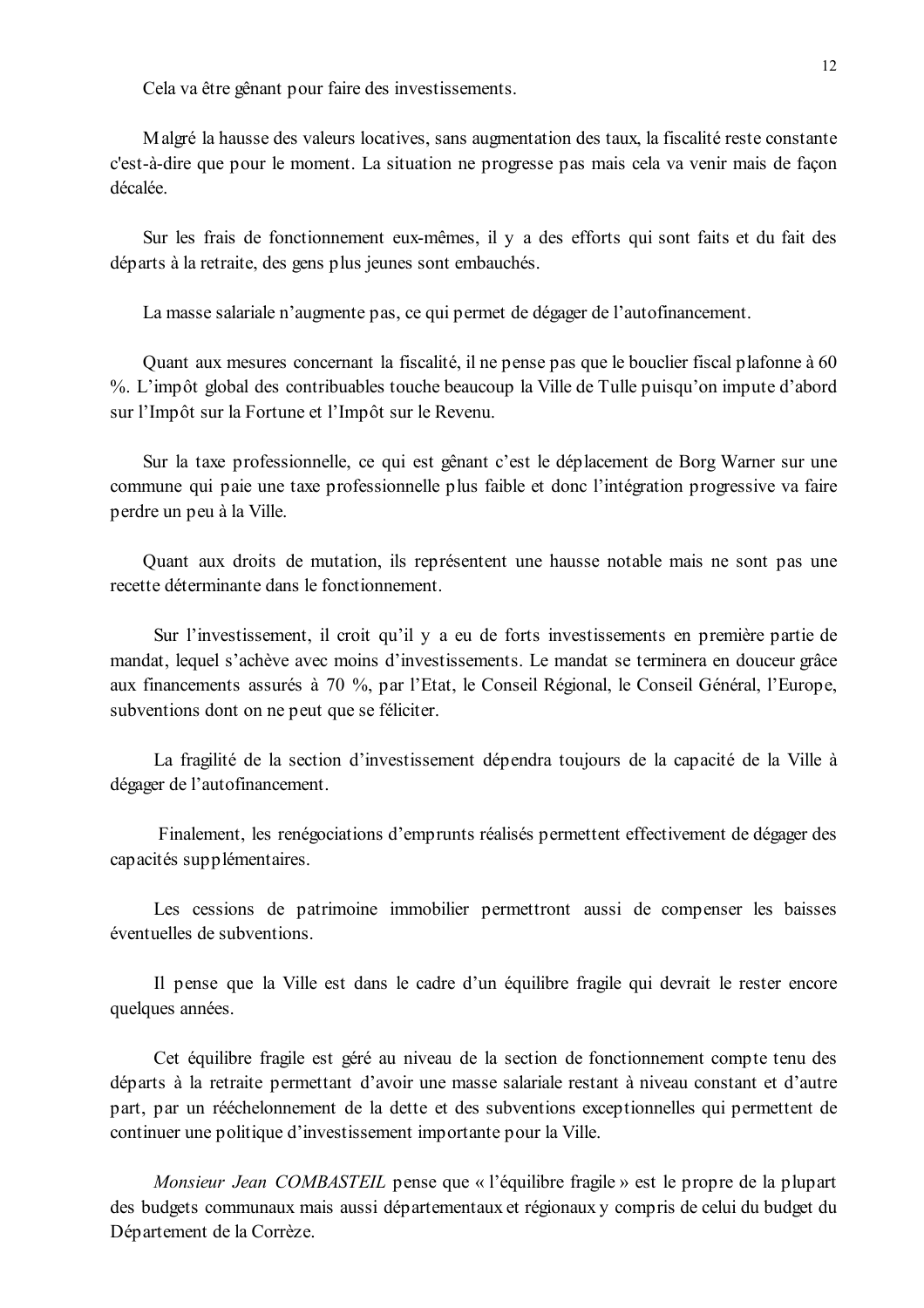On ne peut ignorer, en votant un budget local, ce qui se passe au plan national.

Monsieur Michel CAILLARD a dit que le budget faisait diversion. Ce serait faire diversion de ne pas augmenter les taux d'imposition. Il faut souhaiter que cette diversion soit durable.

Il y a quelque mérite à le faire. Cela nécessite une réflexion.

Il ne serait pas anormal qu'il y ait une progression des taux. Ce n'est pas ce qui est proposé par la majorité.

Le Département a augmenté les impôts de 3% à 4% chaque année depuis cinq ou six ans.

Il s'agit de la pression fiscale c'est-à-dire de l'augmentation des taux, ce qui en produit représente beaucoup plus.

Cela ne peut pas être justifié pour le Département par le fait qu'il y ait des transferts de compétences puisqu'il est clamé que ces transferts sont compensés et ne génèrent donc pas plus de dépenses, ce qui en fait n'est pas la réalité.

En ce qui concerne la taxe professionnelle, la Ville ne la percoit pas directement mais par le biais de l'attribution d'une compensation qui est versée par la Communauté de Communes.

Il va y avoir des effets en 2007 car une évaluation a été faite au niveau des départements qui montre que pour le Département, 55 % des bases de taxe professionnelle pourraient être plafonnées.

Cela enlève des recettes et beaucoup de lisibilité.

Ce qui a été voté en matière de taxe professionnelle ne peut pas être présenté comme la modernisation d'une imposition, sans doute désuète, mais comme le contraire d'une modernisation

Il s'agit d'une décision brutale qui a été mise en place.

Pour le budget d'investissement, il ne trouve pas que le mandat s'achève en douceur.

Il va v avoir en 2006, un niveau d'investissement conséquent sur des aspects fondamentaux.

Des demandes de subventions sont présentées en matière routière, pour l'opération de la Place de la Cathédrale

Il faut ajouter en investissement, les opérations qui transitent par la SEMABL.

C'est une grosse année d'investissements et tant mieux s'il y a des subventions.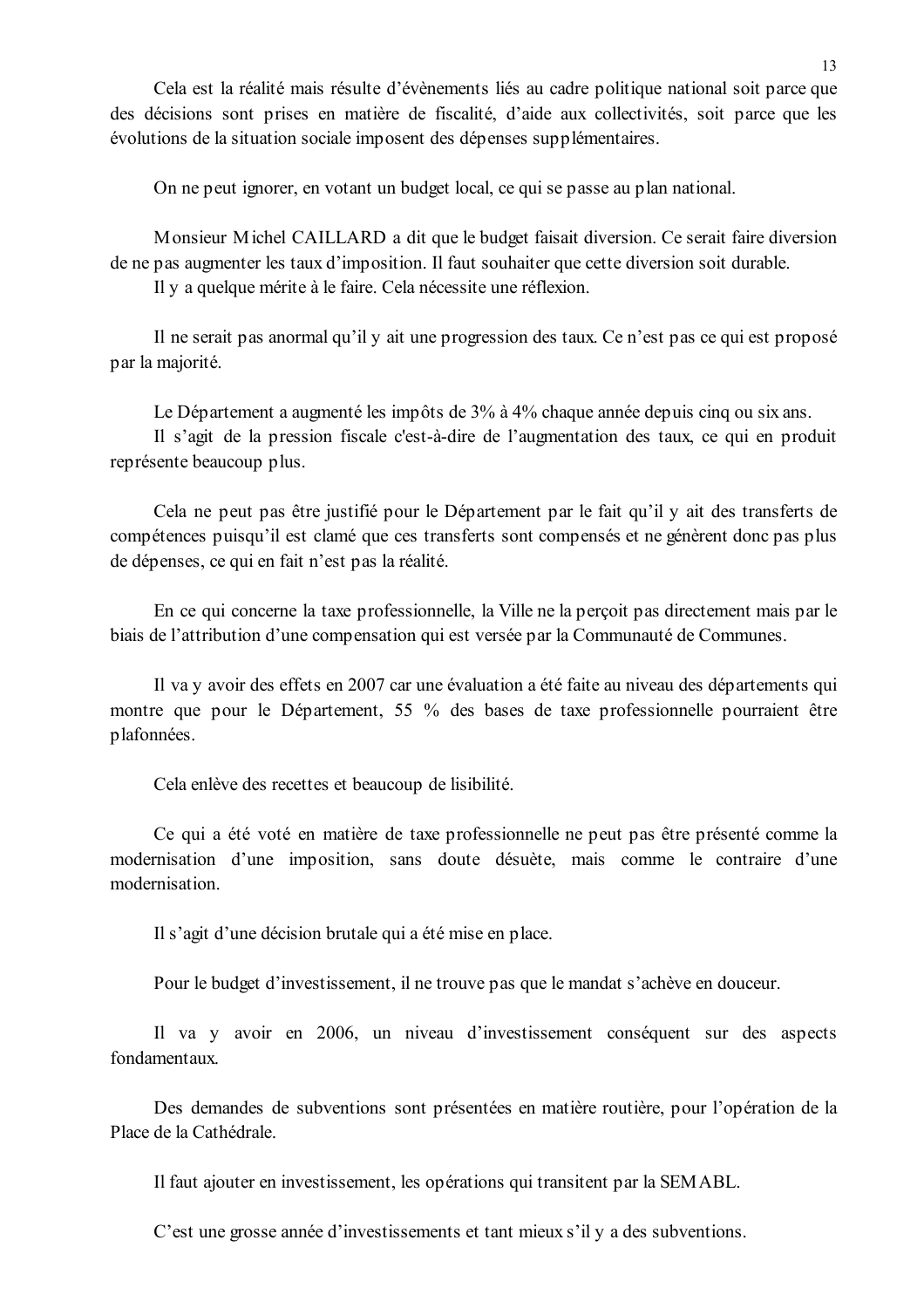Il y a un niveau de subvention qui n'est pas connu, c'est celui des subventions allouées par le Conseil Général

Une réunion s'est tenue, son résultat est quasi nul.

« Le Département a peur des villes ». Il a aussi peur des EPCI. C'est dommage car il y a des possibilités d'actions à travers ceux-ci.

Cette année, la taxe professionnelle du GIAT va baisser de 300 000 euros. Quand Borg Warner va partir, il pourrait y avoir une perte de 500 000 euros de taxe professionnelle.

C'est finalement bien d'arriver à une ossature budgétaire de cette qualité.

Monsieur Christian PRADAYROL dit que sur le budget d'investissement de cette année, il y a le parking qui rentre mais il était dans la Convention Publique d'Aménagement.

Il rentre pour 20 % et il y a 16 % de report de crédits.

Il y a 40 % de dépenses d'investissement qui sont ou du report ou des investissements déjà réalisés.

Il y d'autres investissements réalisés mais globalement leur coût est inférieur aux années passées.

Monsieur François HOLLANDE dit que des fragilités demeurent.

Quel sera l'avenir des recettes ? Quelle sera l'évolution des valeurs locatives ?

Il y a une inquiétude réelle, la Ville va perdre la taxe professionnelle sur Borg Warner et sans doute perdre, compte tenu des démolitions, de la taxe professionnelle sur GIAT.

Il y aura peut être de la taxe professionnelle avec les installations qui seront réalisées sur le site de Borg Warner.

Il y a aussi des immeubles en cours de réhabilitation mais tant qu'ils ne sont pas habités, cela ne génère pas de valeur particulière.

Les fragilités sont liées aussi à l'évolution de la population.

Cela fait partie des objectifs qu'il faut avoir à l'esprit pour faire venir de nouvelles activités, de nouvelles populations, pour poursuivre le point du logement.

Il ne pense pas que la Ville puisse perdre d'avantage. Elle ne peut connaître que du bien, le mal ayant déjà été fait.

Il y aura quelque chose à la place de Borg Warner. Pour le GIAT, il ne peut y avoir que du positif.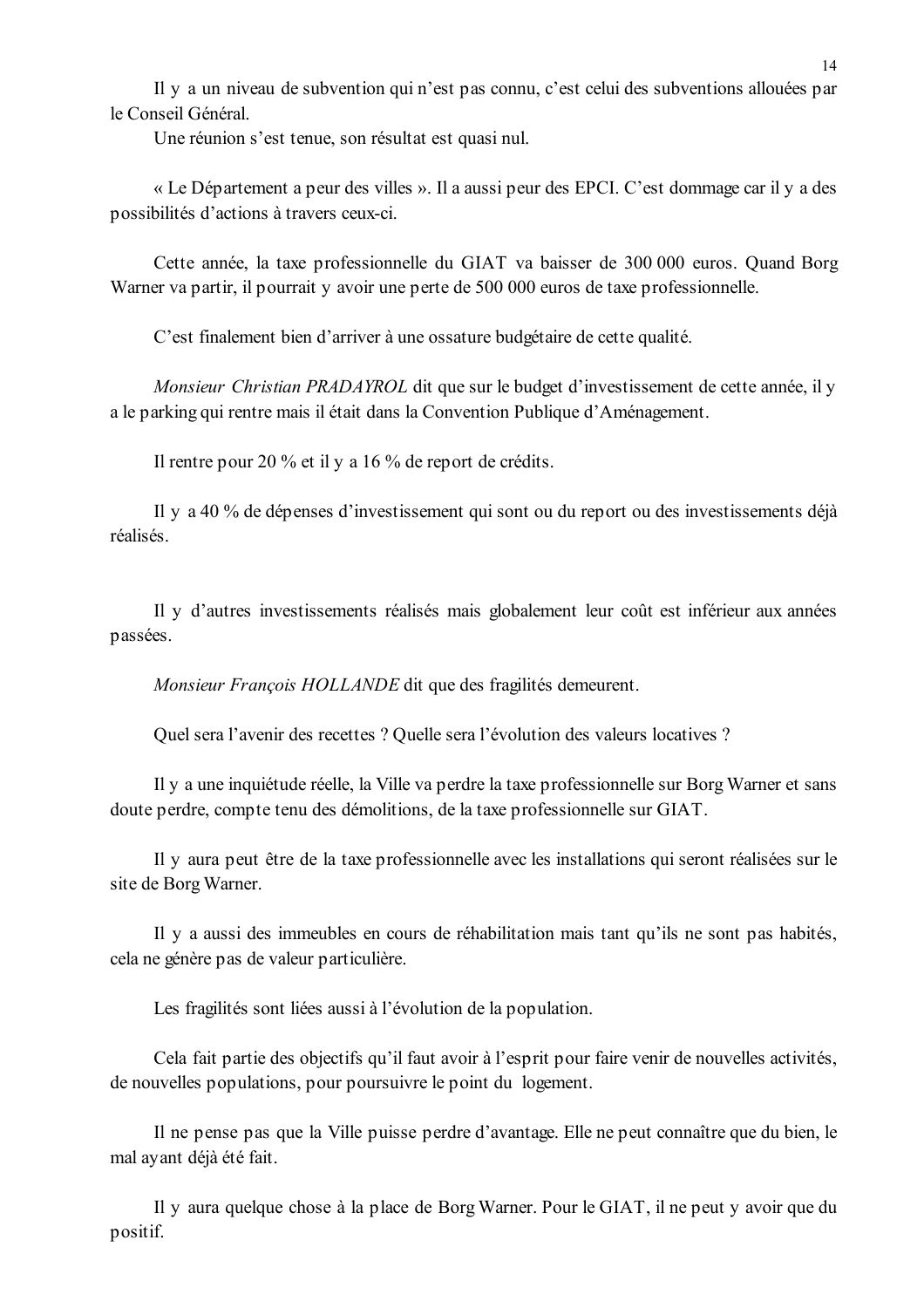La Ville est, sur le plan économique, forcément en développement et en progrès.

Sur le plan de la population aussi même si cela prendra du temps, il y aura plus de logements occupés, tant dans le parc privé que dans le parc public.

Sur le plan de l'activité commerciale, il peut y avoir des espoirs. Il y a un effort de réhabilitation de l'appareil commercial qui aura ses effets.

Il y a la garantie de la Communauté de Communes qui assure une certaine solidarité à la Ville

Il y a des fragilités, des risques mais aussi des espoirs sérieux.

Sur les critiques, il préfère avoir la critique d'un budget trop subventionné que pas assez ; de ne pas augmenter les impôts plutôt que de les augmenter ; d'avoir des valeurs locatives qui progressent légèrement plutôt qu'en baisse.

Si le Débat d'Orientations Budgétaires avait prévu moins de subventions pour les équipements, plus d'imposition pour les Tullistes et des valeurs locatives en baisse, il n'y aurait pas eu de compliments.

#### 2- Avances sur subventions à des associations sportives

### Il est proposé au Conseil municipal d'autoriser le versement des avances sur les subventions accordées au titre de l'année 2006 suivantes :

#### a- Volley Tulle-Naves:  $4000 \in$

Il est précisé que la subvention allouée à cette association au titre de l'année 2005 était de 27 000 $\varepsilon$ 

APPROUVE à l'unanimité

#### b- Union Sportive Basket Tulle Corrèze : 4 000  $\epsilon$

Il est précisé que la subvention allouée à cette association au titre de l'année 2005 était de 15 245 €. Elle a également bénéficié d'une subvention exceptionnelle de 9 000 €.

APPROUVE à l'unanimité

#### c-Sporting Club Tulliste:  $7000 \in$

Il est précisé que la subvention allouée à cette association au titre de l'année 2005 était de 38 112 €.

 $APPROIIVE$ à l'unanimité

#### d-ECT/ASPTT:  $4000 \text{ } \in$

Il est précisé que la subvention allouée à cette association au titre de l'année 2005 était de 18 294 €. Elle a également bénéficié d'une subvention exceptionnelle de 3 000 €.

APPROUVE à l'unanimité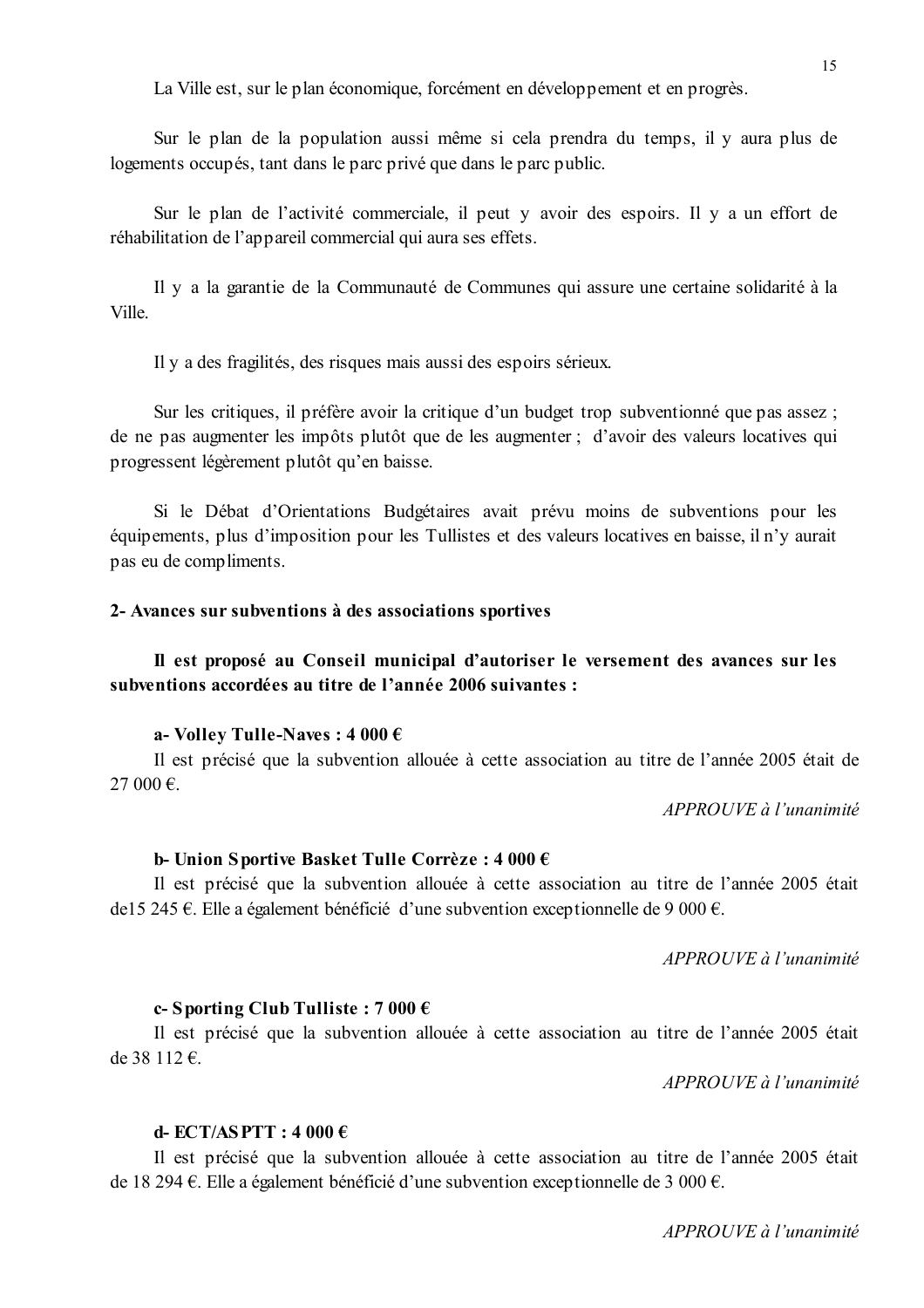#### e-Eva Sport: 1 500  $\epsilon$

Il est précisé que la subvention allouée à cette association au titre de l'année 2005 était de 6 098 €. Elle a également bénéficié d'une subvention exceptionnelle de 3 000 €.

 $APPROIIVE \d{d} l'unanimit\acute{e}$ 

#### 3- Attribution de l'allocation secours aux sapeurs-pompiers en retraite

Il est proposé de proroger, au titre de l'année 2006, l'attribution de l'allocation dite « secours » dont le montant trimestriel s'élève à 60  $\epsilon$  aux Sapeurs-Pompiers en retraite ainsi qu'à leurs veuves.

Il est précisé que ladite allocation est également versée à tous les sapeurs pompiers volontaires avant effectué au moins dix ans de service lorsque le Centre de Secours était sous compétence communale.

26 personnes sont concernées. Le montant total de la dépense s'élève à 6 240 €.

### Il est demandé au Conseil municipal de se prononcer sur l'attribution de ladite allocation.

Elle ne peut pas être payée par le SDIS étant donné que la décision d'origine afférente avait été prise par la Ville de Tulle.

APPROUVE à l'unanimité

### 4- Adhésion, au titre de l'année 2006, à l'association ANDES et versement de la cotisation correspondante

Il est proposé au Conseil Municipal d'adhérer à l'Association Nationale des Elus en charge du Sport (ANDES) au titre de l'année 2006 et de verser la cotisation correspondante dont le montant s'élève à 200 €.

 $APPROIIVE$ à l'unanimité

#### Affaires culturelles -

Rapporteur: Monsieur Pierre DIEDERICHS - Information sur le Musée des Armes et ses perspectives

#### Pour rappel

Depuis plusieurs années, la Ville de Tulle a engagé une réflexion quant à sa politique muséale : la réorganisation de ses collections, la position du musée comme acteur au service du développement et de la démocratisation culturels, le devenir de la représentation du patrimoine tulliste et donc l'inscription du Musée dans une démarche d'avenir.

Par délibération du 29 mars 2002, le conseil municipal de Tulle a adopté le principe de la mise en place de deux structures muséales communales.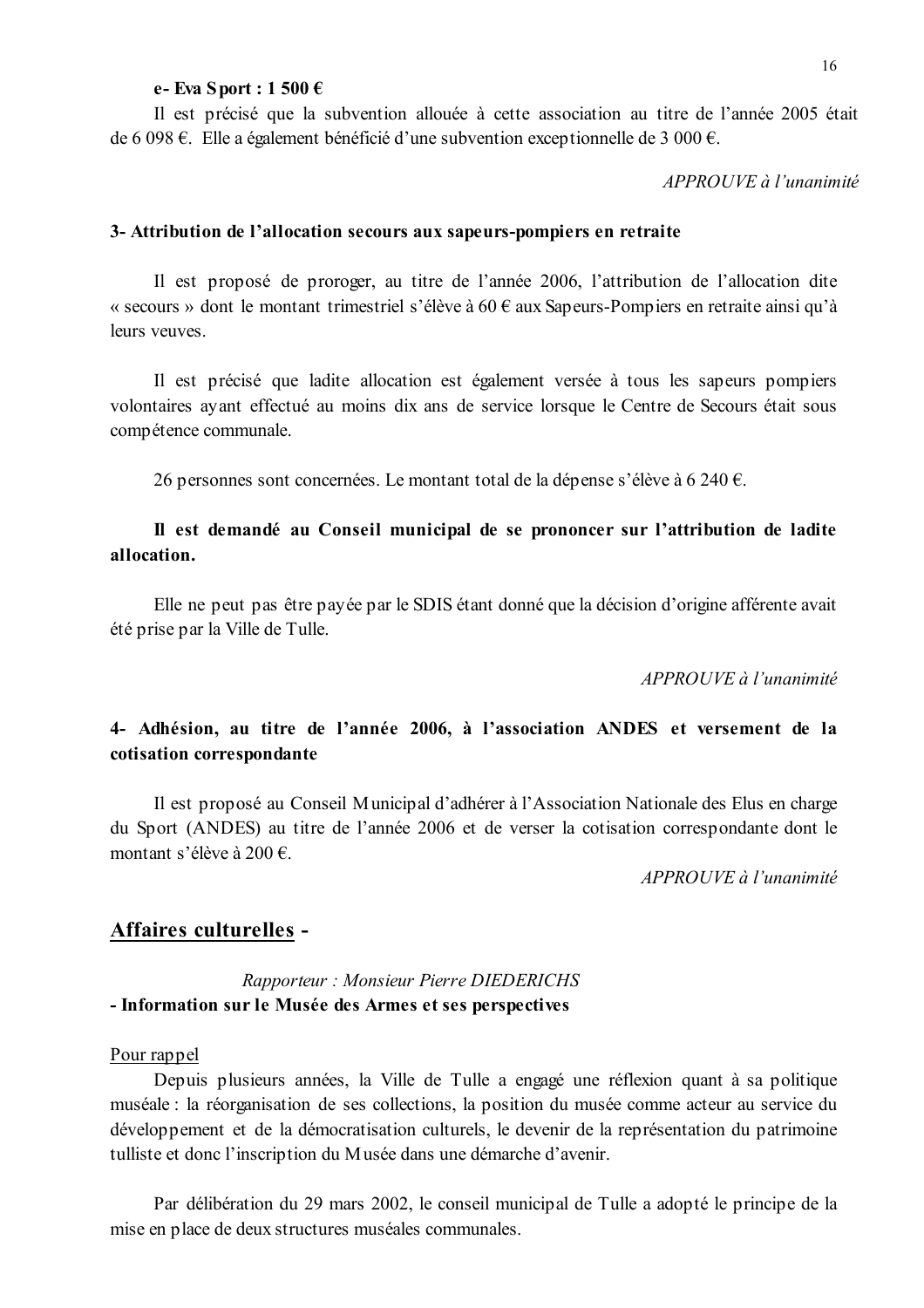Cette réorganisation, effective depuis le 15 avril 2003, a été également intégrée au projet culturel de la ville présenté le 7 avril 2003. Elle répond au développement actuel et futur des musées de Tulle répartis comme suit :

le musée du Cloître André Mazevrie, centre patrimonial de la ville.

 $\bullet$ le Pôle Accordéons/Armes ou musée de l'accordéon & musée des Armes, sur le site dit de Souilhac, représentation du patrimoine industriel identitaire de la Ville, avec une volonté de rapprochement avec le musée associatif de la Résistance et de la Déportation.

Quant au site, il a été clairement établi que le bâtiment 102 n'était pas adapté et susceptible d'être le futur lieu du Musée de l'Accordéon

Le choix fait est d'envisager d'utiliser ce bâtiment pour être le cadre de l'autre aspect de cette structure muséale qui recevra le Musée des armes avec la perspective d'un rapprochement sur ce bâtiment avec le Musée associatif de la Résistance et de la Déportation et également avec la perspective d'avoir un lieu de mémoire concernant les évènements de juin 1944.

Dans le cadre des réflexions, il est apparu cohérent de mettre en synergie l'histoire de la Manufacture d'Armes de Tulle, activité industrielle et sociale de la ville, la Résistance et la Déportation et les évènements tragiques du 9 juin 1944 qui s'inscrivent naturellement dans un parcours scientifique.

Cette proposition d'optimiser le potentiel culturel, historique et patrimonial existant a été présentée aux différents acteurs par Pierre DIEDERICHS, Maire-Adjoint délégué aux Affaires Culturelles et Laurence LAMY, Conservateur du Patrimoine du Pôle Accordéons/Armes, pour envisager des perspectives de rapprochement des structures associatives (Les Amis du Patrimoine de l'Armement de Tulle, Musée de la Résistance et de la Déportation et Comité des Martyrs) avec la structure municipale Musée des Armes.

Les structures ont accepté de travailler, en synergie, à l'élaboration d'un projet scientifique et culturel commun.

Nous avons abouti à la conclusion que le musée des Armes et le musée associatif de la Résistance et de la Déportation devaient être repensés sur leurs concepts scientifiques, de diffusion et d'organisation, et que le projet proposé initialement par le Comité des Martyrs sur la zone dite de Cueille ne pouvant aboutir devait être pensé.

### Il ne s'agit pas d'un projet associatif avec répartition d'espaces identiques pour chaque thématique dans un bâtiment, mais d'un projet municipal cohérent, porté par la Ville avec la coopération des associations citées en référence.

Le conseil municipal du 28 mai 2005 a validé les premiers contenus d'orientation du projet culturel et scientifique qui s'inscrit comme l'histoire chronologique de la Manufacture d'Armes de Tulle, de l'activité industrielle (sans occulter les autres productions françaises et étrangères) et sociale de la ville.

Les enjeux seront multiples : historiques, culturels, économiques et sociaux.

La Résistance/Déportation et les évènements du 9 juin 1944 seront inscrits dans le parcours.

L'homme et la manufacture seront placés au cœur de ce musée par le savoir-faire technique, par l'impact économique dans la ville, par leur place au cœur de la mémoire collective.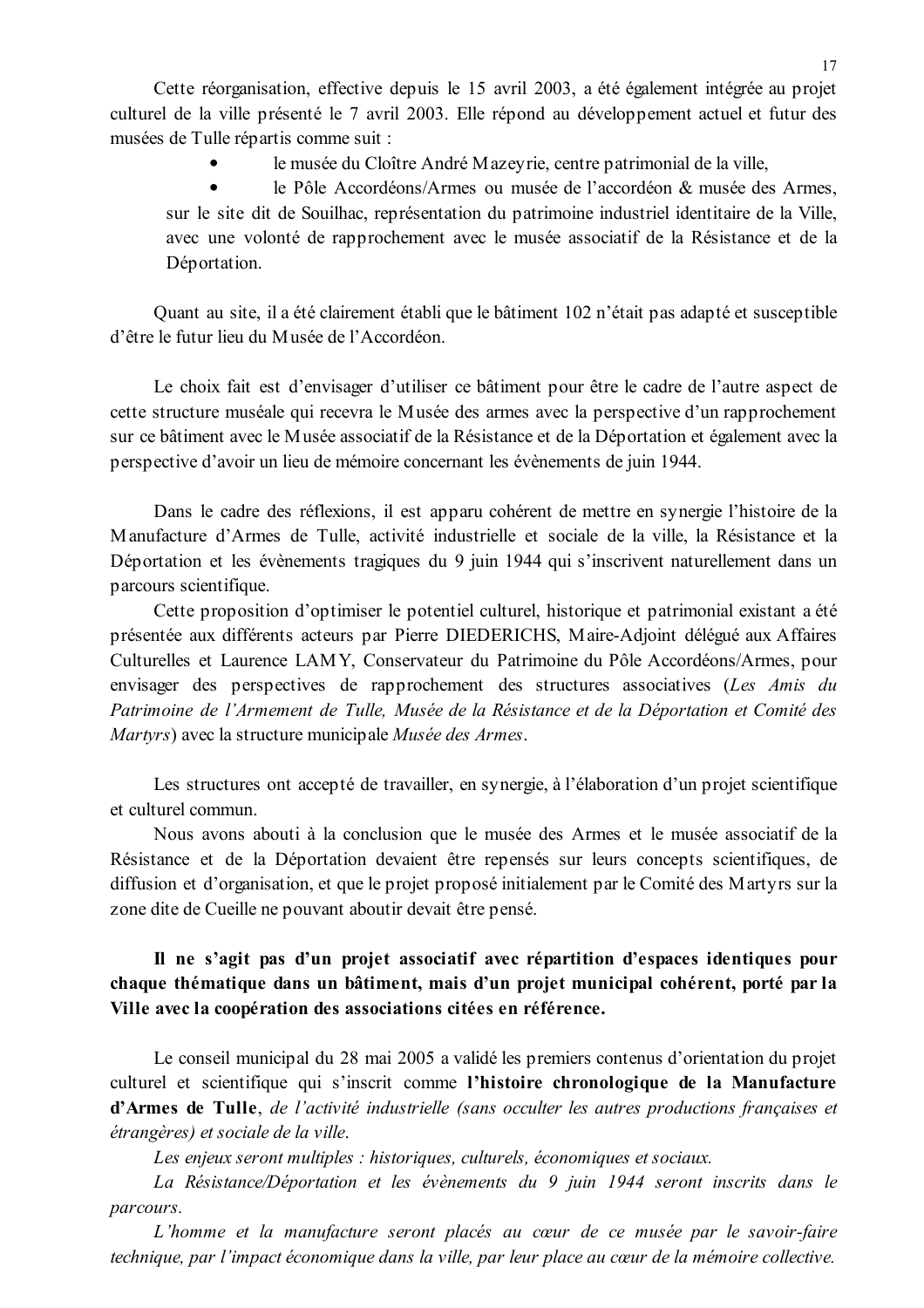Devra apparaître la notion d'un bâti, d'une construction à partir de traumatismes collectifs de disparition d'une industrie, d'une économie et le gravage d'un fait historique où les tullistes ont été atteints dans leur chair.

Pour la réflexion et la réalisation du projet scientifique et culturel, un groupe de travail s'est mis en place constitué de deux membres de chaque association et de Laurence LAMY, en charge de ce dossier.

Les représentants des associations du groupe de travail sont :

- Yvon LE POTTIER, Président Délégué du Musée Départemental de la Résistance et de la Déportation,
- Bruno LEDEE, animateur du Musée Départemental de la Résistance et de la Déportation,
- Daniel BARBAZANGE, Comité des Martyrs,
- Paul MONS, Comité des Martyrs,
- Annie ESPIEUSSAT, Comité des Martyrs (suppléante),
- Michel ROGIER. Président des Amis du Patrimoine de l'Armement de Tulle.
- Jean-Louis RATHONIE et/ou Jean CHASTANG, chargés de la Documentation des Amis du Patrimoine de l'Armement de Tulle.

Ce groupe de travail se réunit régulièrement. La première étape du projet relative au recensement de l'existant est terminée.

Le groupe a engagé la deuxième étape qui consiste à déterminer les principales orientations du projet : le concept.

Pour cette étape, le groupe invitera ou consultera, pour porter sa réflexion, le Directeur des Archives Départementales de la Corrèze, le Conseiller Musées de la D.R.A.C. du Limousin, des représentants de la Direction des Musées de France, du musée de l'Armée, de la Fondation de la Résistance, de la Fondation pour la mémoire de la Déportation et tous autres interlocuteurs susceptibles de faciliter l'avancement du dossier.

Ce groupe de travail présentera régulièrement l'avancement de ses travaux à un comité de pilotage dont les membres ont été désignés par leur collectivité.

Le Conseil Municipal sera tenu informé régulièrement des différentes étapes de réalisation du Projet Scientifique et Culturel.

Mademoiselle Laurence LAMY ajoute que la production intellectuelle est très productive.

Les réunions sont sereines et les participants travaillent bien.

*Monsieur Francois HOLLANDE* dit qu'il s'agit désormais d'entrer dans une phase plus opérationnelle.

Monsieur Pierre DIEDERICHS dit que lorsque le projet culturel et scientifique sera validé, il conviendra de lancer une étude de programmation globale sur le concept à la fois Armes, Résistance, Déportation et Accordéons qui sera la phase suivante.

### 5- Désignation de représentants de la Ville au comité de pilotage du projet muséal Armes / Résistance - Déportation / 9 juin 1944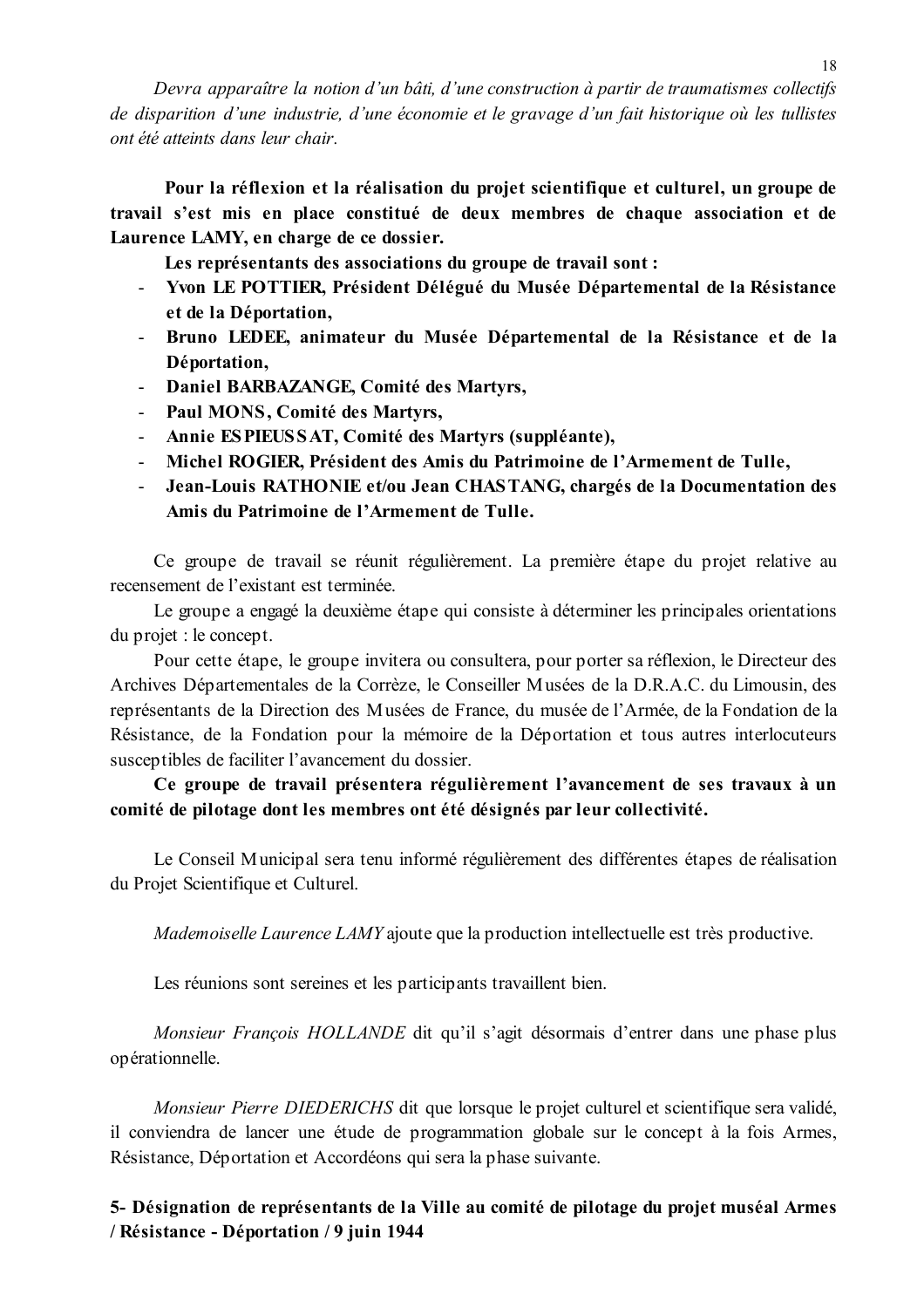Il est proposé au Conseil Municipal de désigner un représentant et un suppléant pour participer au comité de pilotage qui validera l'avancement des travaux de réflexion du groupe de travail en charge de la réalisation du musée Armes / Résistance – Déportation / 9 juin 1944.

### Proposition : Pierre DIEDERICHS, titulaire ; Janine PICARD, suppléante.

Monsieur Michel CAILLARD demande s'il n'y a pas la possibilité d'avoir un représentant de l'Opposition au Comité de Pilotage.

Monsieur Pierre DIEDERICHS indique qu'il y a un seul représentant (un titulaire et un représentant) de la Ville dans ce Comité de Pilotage.

Monsieur François HOLLANDE dit qu'il y a un membre titulaire avec voix délibérative. Il peut y avoir un titulaire avec voix consultative afin que chacun se sente associé à ce projet.

Mademoiselle Laurence LAMY dit que le Comité de Jumelage n'intervient que pour valider les différents travaux d'avancement du groupe de travail. L'Etat, la Région, le Département sont représentés.

L'Opposition peut être présente mais il ne doit y avoir qu'une seule voix par entité.

Monsieur François HOLLANDE dit que la voix restera celle de Monsieur Pierre DIEDERICHS mais il est possible d'inviter un membre de l'Opposition.

Monsieur François RABIER assistera à ces réunions.

 $APPROUVE \d{d} l'unanimit$ 

#### - Information sur la Cité de l'Accordéon - Bilan et perspectives

Monsieur Pierre DIEDERICHS dit que la Cité de l'Accordéon est la structure qui a particulièrement la responsabilité à la fois juridique mais aussi opérationnelle de la mise en œuvre de l'organisation des Nuits de Nacre et de leur gestion.

Il rappelle qu'avait été constituée il y a quelques années l'APPNAT.

Cette association a donné naissance à la Cité de l'Accordéon avec la nuance que l'APPNAT avait une mission plus généraliste.

La Cité de l'Accordéon tout en étant concernée par l'évolution du Pôle Accordéons a plus particulièrement la responsabilité des Nuits de Nacre.

La Cité de l'Accordéon a été présidée par Monsieur François GAUTHIER qui a beaucoup œuvré pour le développement de l'APPNAT mais qui n'était pas directement Tulliste et avait de la peine à se rendre disponible. Il a démissionné à la fin de son mandat. La Cité de l'Accordéon a alors désigné comme Président Monsieur Jacques GORY.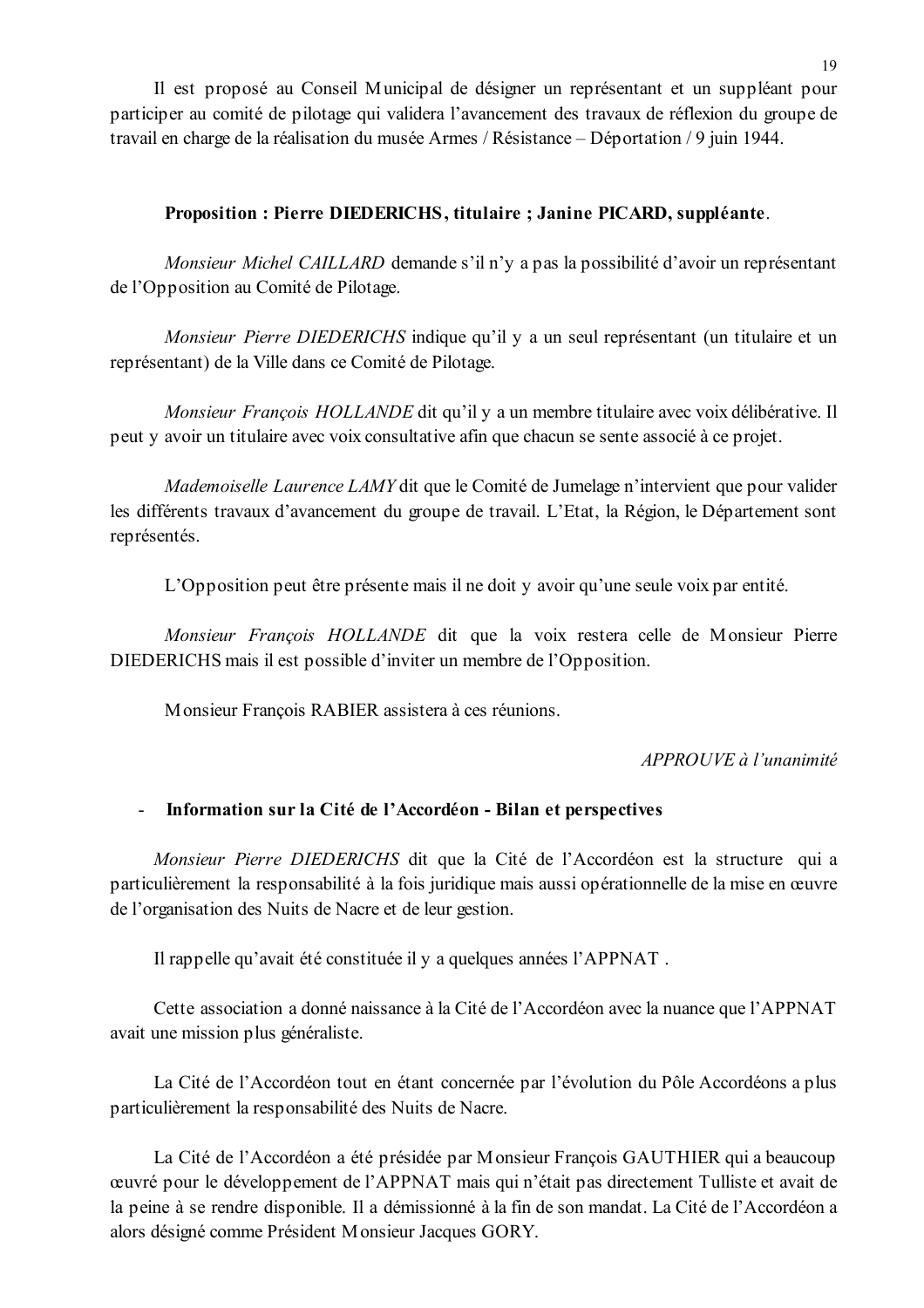#### Préambule

Depuis 1997, les différentes institutions (Etat – Région – Département) associés à la Ville de Tulle et aux personnalités du monde culturel et économique tullistes concernées par le développement de l'accordéon ont œuvré au sein d'une association appelé alors APPNAT (Association de Préfiguration d'un Pôle National de l'Accordéon à Tulle) en vue de définir les éléments constitutifs d'un pôle national de l'accordéon et d'en préciser les contenus et articulations

La période de préfiguration a permis aux municipalités de confirmer leurs options relatives au projet de pôle : choix de l'organisation muséale tulliste, confirmation du mode d'organisation du festival des Nuits de Nacre, partenariat autour des Etablissements MAUGEIN, réflexions autour d'un centre de ressources puis conforter les partenariats scientifiques avec les autres structures muséales françaises et européennes.

La Cité de l'Accordéon (Association de Gestion et d'Animation du Pôle Accordéons) a vu le jour en avril 2003 et est le résultat de toutes ces réflexions.

La ville peut ainsi s'appuyer sur un partenaire associatif clairement engagé dans une responsabilité de gestion des activités concourant à la mise en place et à l'animation du Pôle de l'Accordéon, les différents partenaires ayant trouvé quant à eux leur place au sein d'un Conseil d'Orientation

#### **BILAN 2005**

*Mademoiselle Laurence LAMY* informe des activités de diffusion de la Cité de l'Accordéon. Il n'y a pas que les Nuits de Nacre dans les activités de diffusion de la Cité de l'Accordéon.

Les **activités administratives** de l'association se sont articulées autour de réunions de bureau et de conseils d'administration et un conseil d'orientation présidé par Pierre Diederichs le 14 juin 2005. L'Assemblée Générale s'est tenue le 17 mai et a vu l'élection d'un nouveau conseil d'administration et d'un nouveau bureau : Jacques GORY a succédé à François GAUTIER à la présidence.

#### Activités de diffusion

- Création du logo réalisé par l'Imprimerie Maugein

#### $\omega_{\rm{eff}}$ Création-résidence et concert de Sébastien Farge Septet

La Cité de l'Accordéon, avec le concours de l'Union Européenne, programme Leader+, a réalisé une création-résidence et concert avec l'accordéoniste corrézien Sébastien FARGE qui joue sur un accordéon Maugein, manufacture tulliste.

La Cité de l'Accordéon a commandé, en mars 2005 une commande d'écriture, à l'artiste en lien avec la thématique du festival des Nuits de Nacre 2005 : Jazz à lames – musette ou manouche?

Avec Christian LOISELEUR (1<sup>er</sup> violon), Olivier BATTLE (2<sup>ème</sup> violon), Jérôme de la PEYRONNIE (alto), Eugen FABRIS (violoncelle), Jean-Baptiste LAYA (guitare), Philippe dit Doudou CUILLERIER (guitare).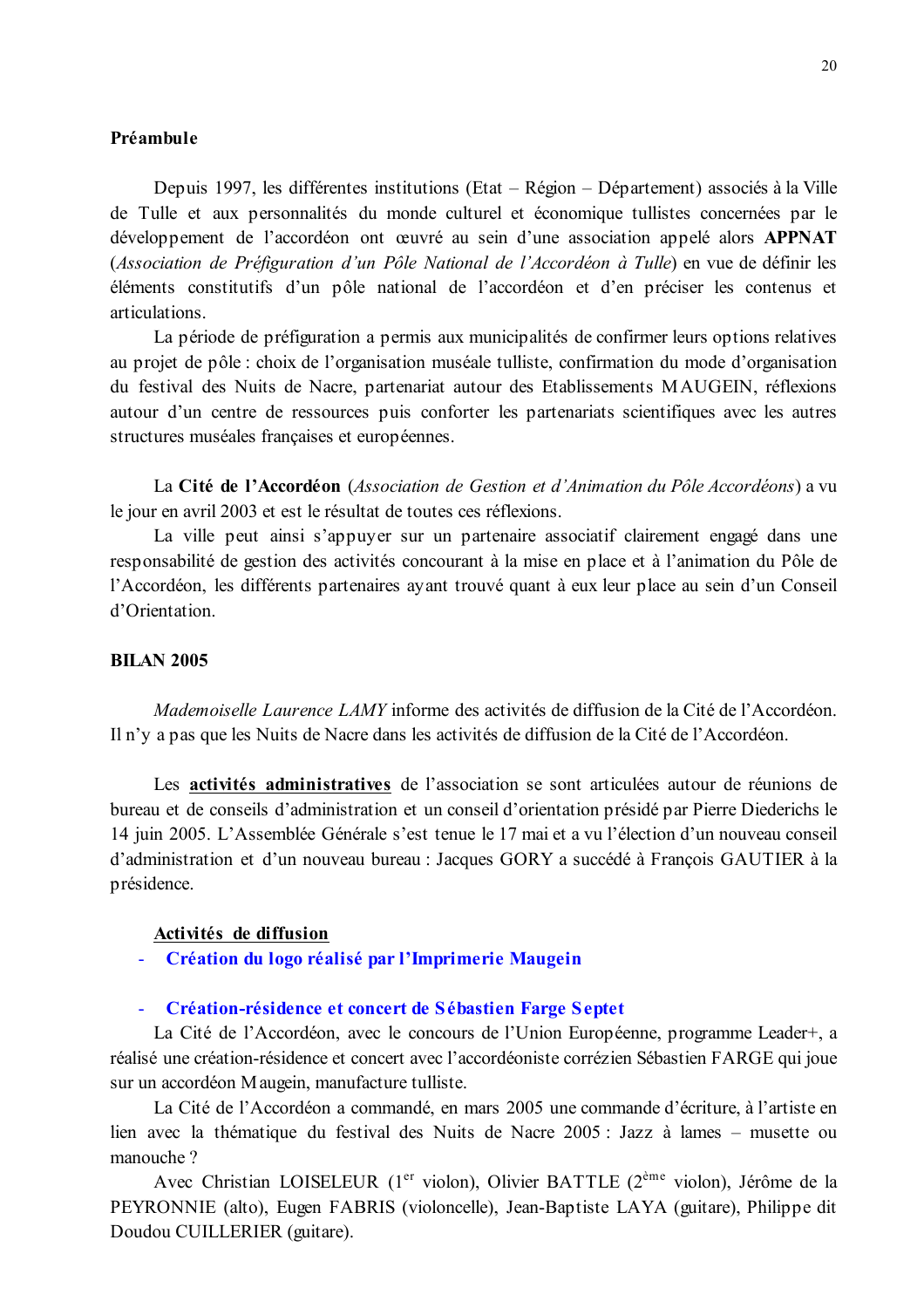Cette création est déjà programmée douze fois dans différents lieux en France.

#### Création d'un DVD / Promotion des Nuits de Nacre

La Cité de l'Accordéon, avec le concours de l'Union Européenne, programme Leader +, a sollicité l'association « Les Films de l'Eléphant » pour la réalisation d'un DVD de 14 mn pour la promotion du festival des Nuits de Nacre.

Présentation et sortie officielle en février 2006

Ce produit était devenu nécessaire. L'ensemble des Comités Départementaux, Régionaux de Tourisme appelaient régulièrement pour avoir des images sur le Festival pour pouvoir communiquer sur un évènement culturel majeur sur la Région Limousin.

#### Parrainage de l'Association Les Amis de Jean Ségurel  $\Delta \sim 10^4$

La Cité de l'Accordéon a parrainé pour la deuxième année un artiste par l'intermédiaire d'un prix de la Cité de l'Accordéon accordé dans le cadre du Prix Jean Ségurel. Thierry BONNEFOUS, accordéoniste, s'est vu remettre un chèque de 300 €.

#### - Nuits de Nacre 2005 : Jazz à lames : musette ou manouche?

La 17ème édition du festival des Nuits de Nacre s'est tenue du 15 au 18 septembre autour de la thématique « Jazz à lames : musette ou manouche ? ».

Plus de 65 concerts et/ou animations avec plus de 230 artistes sur 3 jours et demi, 20 personnes employées dont 16 intermittents (en direct par le festival), une vingtaine de personnels mis à disposition, des prestataires de service, 42 bénévoles... pour un bilan général très satisfaisant

- Une programmation riche et éclectique respectant la notion d'accordéons au pluriel : tous systèmes, tous répertoires, pour tous publics. De Manu DIBANGO à Marcel AZZOLA/Christian ESCOUDE via Richard GALLIANO, Sébastien FARGE, un artiste dit fil rouge hors pair : Emy DRAGOI.
- Des créations musicales
- $\bullet$  Des animations de rues
- Des expositions
- Des animations scolaires
- Des rencontres et dédicaces
- Des partenaires efficaces
- Une articulation opérationnelle
- La confirmation de deux villages-festival : l'un, situé Place Gambetta, regroupant 3 chapiteaux dans un décor cabaret-jazz avec une scène de spectacle, un bar-restaurant, des accueils, une roulotte médias ; l'autre, situé Place Jean Tavé, avec une démarche plus commerciale : buvette tenue par l'association Tulle : Commerce et Artisanat, une boutique du festival, une guinche...
- La réorganisation de la journée du Dimanche avec un concert et une ponctuation par un cinéma en plein air.
- Une équipe constituée, soudée et professionnelle renforcée par des bénévoles.

Des artistes heureux, des publics très heureux, des rencontres humaines et musicales gravées dans les mémoires. La Ville a inscrit définitivement les lettres ACCORDEON dans son histoire, son présent et son futur.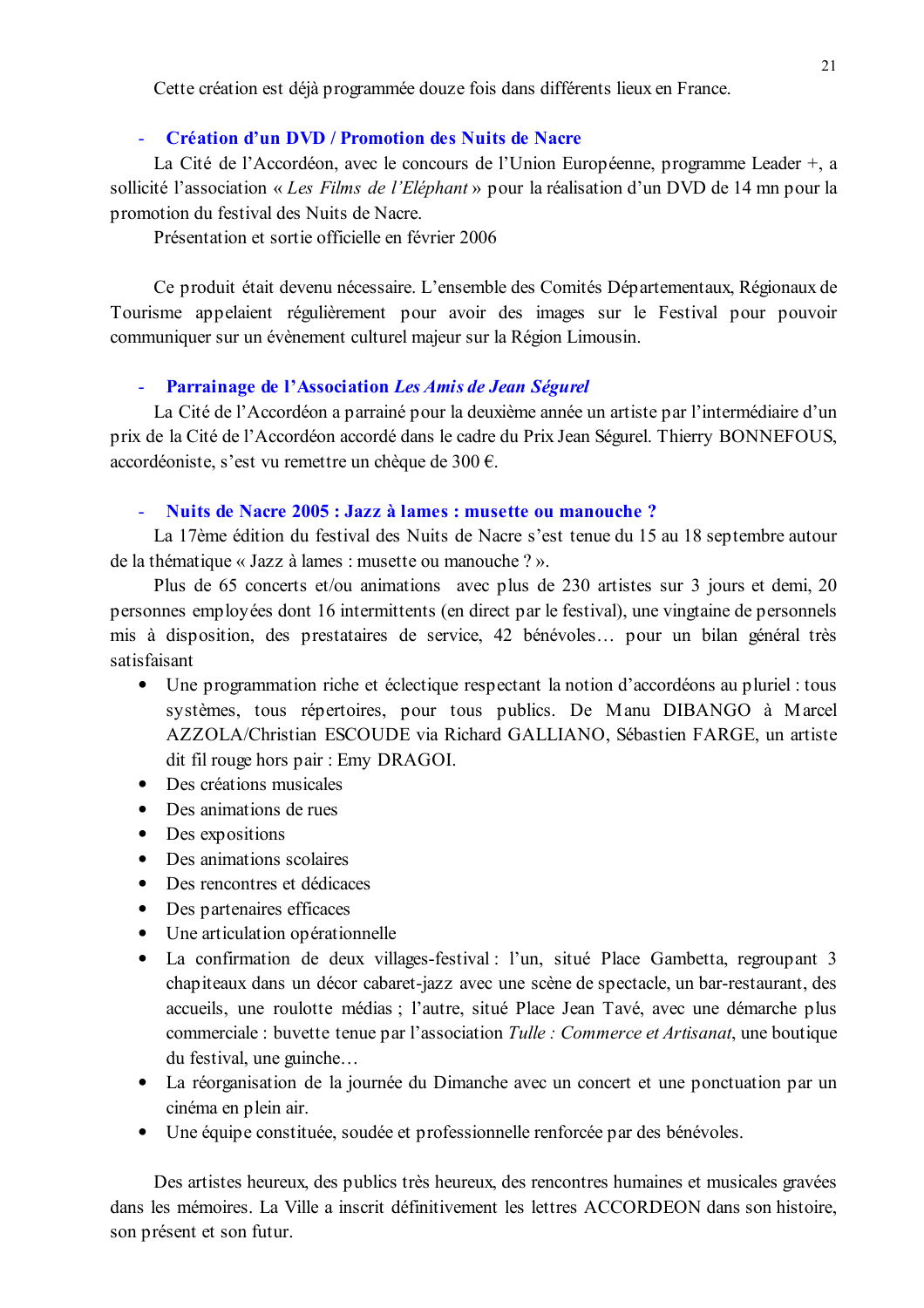Reconnaissance de tout le milieu accordéonistique : Tulle est déjà inscrite comme la capitale de l'instrument

Un bilan artistique, humain, technique et financier très positif. L'association se porte bien.

Le bénéfice est de 5 355 euros.

### Perspectives 2006

### • Colloque « Musées-Musique sur le territoire national : où en sommes nous ? » **Mai 2006**

Le colloque se tiendra les 30 et 31 mai 2006 et les 13 et 14 juin 2006.

Coordination : Marie-France CALLAS, conservateur général du patrimoine, Inspection générale des musées, Direction des Musées de France et Laurence LAMY, Conservateur du Patrimoine.

**Durée** : le colloque se tiendra sur deux journées.

Il réunira le Musée de Mirecourt, le Musée de Montlucon, le Musée de la Couture BOUSSET pour les instruments à vent, le Musée de la musique à Paris, le Musée de l'Homme, le Musée des Arts et Traditions Populaires, le Musée Guimet, le futur Musée dit du Quai Branly qui ouvrira ses portes en juin 2006.

### **Objectifs**

\* Rencontre et découverte des Musées - Musique sur le territoire national et des conservateurs et/ou responsables des collections d'instruments de Musique

\* Panorama des musées – musique

\* La diversité des statuts des musées – musique (national, collectivités territoriales, associatives)

\* Bilan de l'existant et présentation des collections des musées – musique par les conservateurs ou responsables des collections

\* Présentation des projets scientifiques et culturels (selon état d'avancement) en lien avec les territoires.

\* La place des projets muséaux sur le territoire?

Il s'agit de réfléchir sur le thème Musée et Intercommunalité puisqu'il paraît naturel que les Médiathèques et Ecole Nationales de Musique passent progressivement dans l'intercommunalité mais cela est beaucoup plus difficile pour les autres structures muséales.

Une démarche va se mettre en place sur cette réflexion avec un des responsables de l'intercommunalité qui est en charge d'une réflexion, à la demande des Musées de France. \* Atelier partenariat et réseaux

• Nuits de Nacre 2006 « Ouand la femme porte les bretelles »

### La 18ème édition du festival des Nuits de Nacre se tiendra du 14 au 17 septembre 2006 avec pour thématique « Quand la femme porte les bretelles ».

Un phénomène nouveau : ne trouvez vous pas que l'accordéon se conjugue de plus en plus avec des jupons ?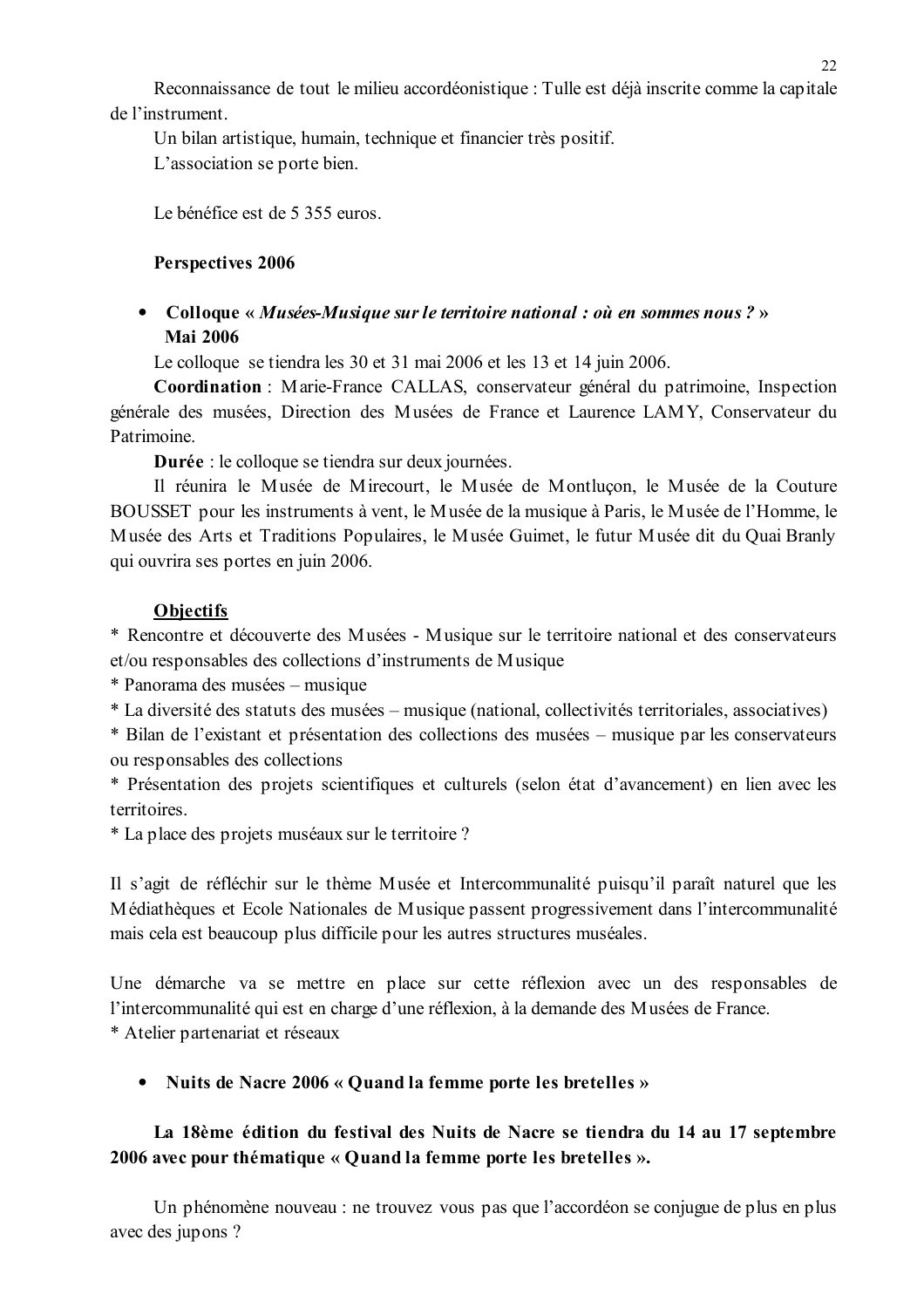Une recrudescence de belles ingénues vont nous conter fleurette par des mots, des sons qui ne manqueront pas de soufflet : version eau de prose ou en vers et contre tout...et tout contre elles... des accordéons.

Instrument féminin dans ses premières années d'existence, l'homme s'en est emparé jusqu'à le transformer en objet de misogynie?

De différentes générations, disséminées à travers le monde, des accordéonistes qui adaptent leur instrument aux genres qui les émoustillent.

Le virus de l'émancipation est là : ces donzelles ont les bretelles bien accrochées et le verbe engagé.

#### Accordéon au féminin

Mademoiselle Laurence LAMY excuse Monsieur GORY qui a eu un empêchement et ne peut être présent ce soir.

Monsieur François HOLLANDE remercie Laurence LAMY pour l'action qu'elle mène avec les permanents et les bénévoles et qui va au-delà du seul festival.

Il faut aussi se réjouir de la façon dont l'association a retrouvé une identité et un sens.

Cela est sans doute plus facile avec Monsieur GORY qui s'implique plus régulièrement dans la vie de l'association.

Il souhaite que les projets pour 2006 soient un succès.

Mademoiselle Laurence LAMY ajoute qu'une réflexion est engagée autour des infrastructures chapiteaux pour le festival.

Une réflexion a été mise en place, une réflexion également par rapport aux travaux d'aménagement de la Cathédrale.

L'association s'interroge pour voir s'il serait possible de monter une infrastructure plus importante sur la Place Martial Brigouleix pour recevoir les têtes d'affiche.

Cela ne sera réalisé que si le budget le permet. Si tel n'est pas le cas, la Cité de l'Accordéon ne portera pas cette action.

Monsieur François HOLLANDE dit que l'idée de structure mobile s'impose.

Cela coûtera plus cher mais peut rapporter d'avantage.

Il est frustrant, quand il y a un invité de qualité, de refuser du monde.

Monsieur François RABIER dit qu'il semblerait qu'il soit difficile de répondre à la demande en matière d'hébergement. Ce problème va-t-il être résolu ?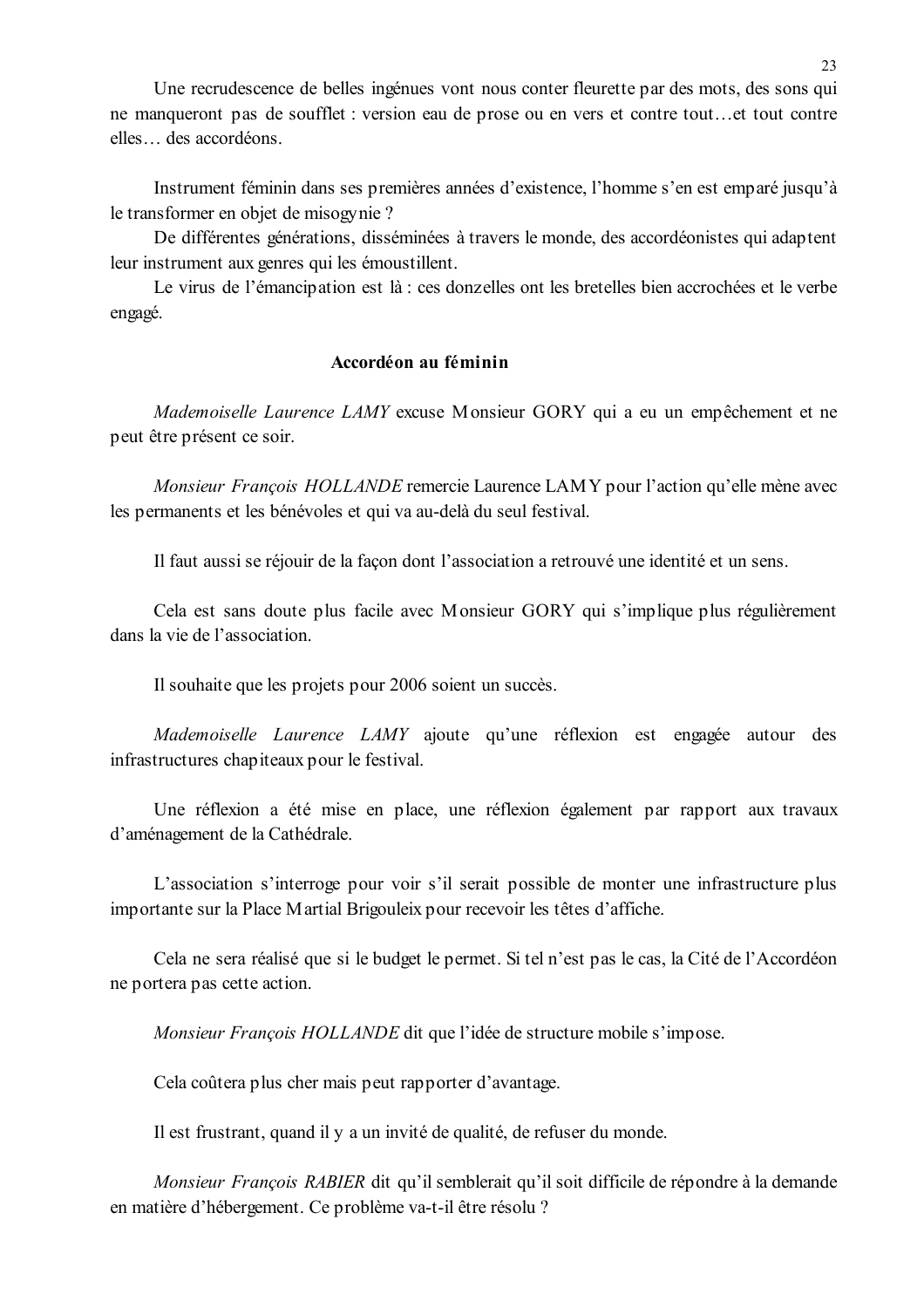Mademoiselle Laurence LAMY dit qu'une étude sur l'hébergement a été réalisée avec l'Office de Tourisme

Une commission au sein de la Cité de l'Accordéon s'est mise en place avec la possibilité de logement chez les Tullistes à compter de cette année.

Monsieur François HOLLANDE dit que c'est une bonne solution.

#### - Information sur les perspectives du Pôle Accordéons

En 1998, la Ville de Tulle a acquis l'ancien bâtiment de Direction de la Manufacture d'Armes de Tulle (dit bâtiment 102) avec pour objectif de devenir le futur réceptacle du Pôle Accordéons

En 2000, des travaux de réfection de la couverture et remplacement des menuiseries extérieures ont été réalisés

En 2001-2002, il a été constaté que la superficie du bâtiment était trop petite pour recevoir le futur Pôle Accordéons selon le projet scientifique et culturel écrit et présenté aux divers partenaires.

Depuis, avril 2002, ce bâtiment regroupe :

- le lieu de conservation de la collection Accordéons (instruments, partitions...),
- l'administration du Pôle Accordéons/Armes.
- le siège social de la Cité de l'Accordéon,
- le siège social de l'association des Amis du Patrimoine de l'Armement de Tulle,
- l'atelier de restauration des armes

Après la réorganisation muséale, il a été convenu que ce bâtiment deviendrait le futur réceptacle du projet muséal Armes / Résistance-Déportation / 9 juin 1944. Le groupe de travail et le comité de pilotage du projet doivent prendre en considération cet élément primordial pour la réalisation de ce regroupement de collections.

A l'issue de la réalisation du projet scientifique et culturel du musée Armes / Résistance-Déportation / 9 juin 1944, une étude de programmation commune aux projets Armes et Accordéons sera lancée (calendrier prévisionnel : juin 2006).

Dans le cahier des charges de cette étude sera inscrite la localisation du futur Pôle A ceordéons

Plusieurs sites sur le quartier de Souilhac seront proposés pour cette étude. Le choix définitif sera décidé à l'issue de cette étude selon les propos du programmiste.

*Monsieur Pierre DIEDERICHS* dit que la Ville de Tulle n'est qu'à une phase d'études. Si le futur Musée de l'Accordéon n'a pas vocation à être situé dans le bâtiment 102, il faut réfléchir à la future localisation de ce Musée

Il s'agit d'un Musée National de l'accordéon et en aucun cas d'un Musée vitrine où seraient entreposés les accordéons de façon statique.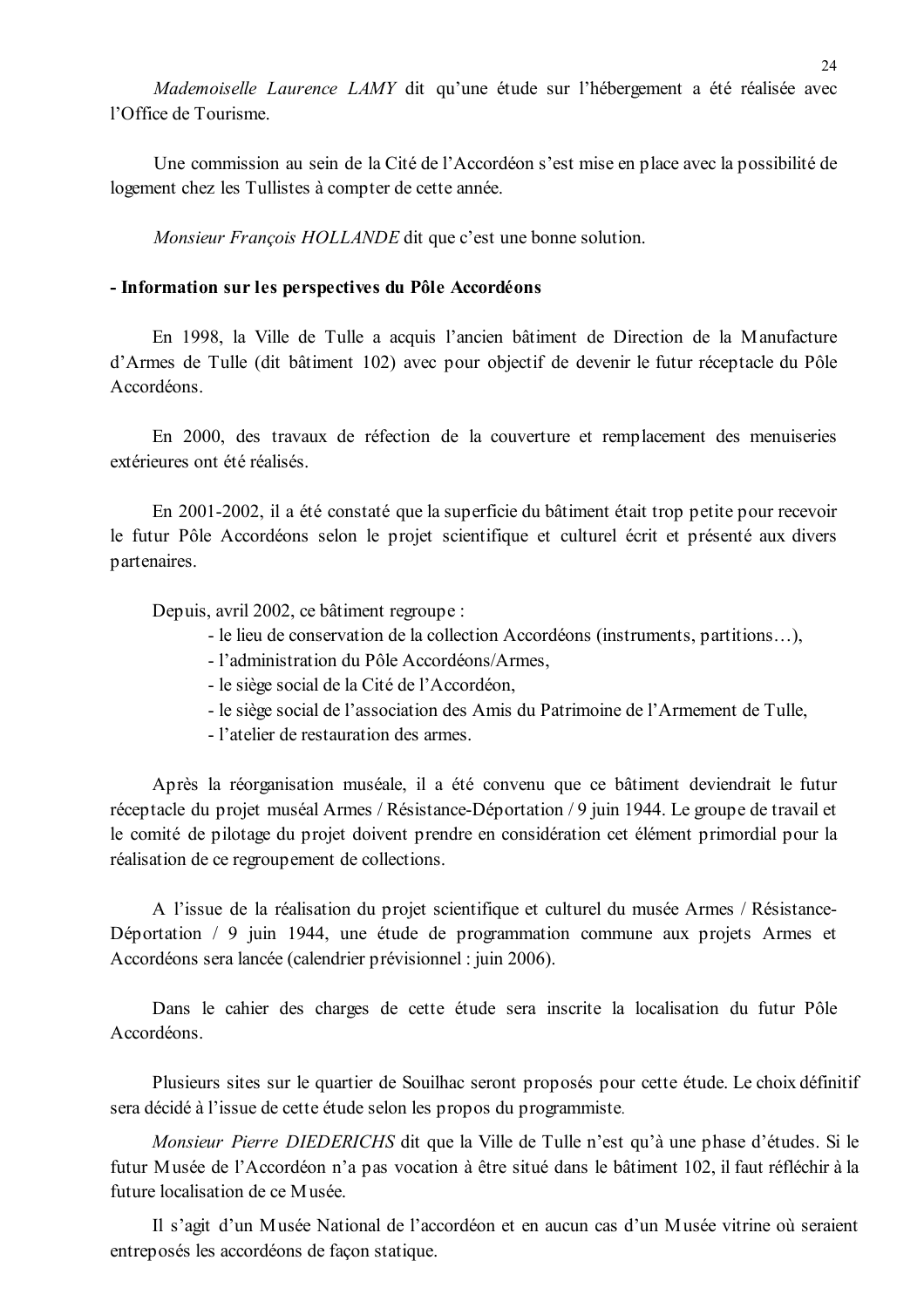Il s'agit d'un projet plus ambitieux et avant de donner des perspectives précises d'installation, il faut que soit définitivement validé le projet scientifique et culturel.

Son contenu pour l'accordéon est prêt mais il faut le valider dans sa globalité.

Il faut aussi que soit réalisée l'étude de programmation qui aura précisément pour but d'élaborer les perspectives conformes aux besoins pour ce site.

L'étude devrait commencer en juin 2006 et s'achever à la fin de l'année.

Elle sera confiée à un bureau spécialisé qui travaillera sur des hypothèses qui seront données.

Le souhait est d'étudier une implantation possible sur le site du Quartier de Souilhac dans un sens assez large.

Le choix définitif ne pourra être décidé que lorsque l'étude aura été terminée et selon les propositions du programmiste.

C'est un enjeu essentiel et qui nécessite d'être bien étudié.

Monsieur Christian PRADAYROL dit que la démarche de Laurence LAMY, notamment sur le colloque, est très intéressante car des liens vont être créés avec les Musées d'instruments de musique.

Cette diversité est une chose qui profitera à tout le monde.

La place des projets muséaux sur le territoire est à étudier. Cela peut être un élément fort de la politique du Conseil Général et du Conseil Régional.

Il faudrait travailler pour se positionner et recueillir des fonds européens.

Sur l'étude elle-même, il faudra être prudent à moins que la Communauté de Communes ne prenne en charge son financement.

Il faut être prudent sur les coûts d'investissement et de fonctionnement de cette opération.

#### 6- Acceptation d'une donation au Pôle Accordéons/Armes

Une donation de CD, disques 33 T, 2 fusils de chasse, de l'outillage pour fabrication de cartouches, de l'outillage de recalibrage, des boîtes de poudrerie (...) a été proposée au Pôle Accordéons/Armes par Gérard BONNET, particulier.

#### Pôle Accordéons

Il s'agit de :

- 11 Albums  $CD +$ une compilation de 4  $CD$
- $\triangleright$  Robert MONÉDIÈRE « Un accordéon dans la bruvère »
- $\triangleright$  Robert MONÉDIÈRE « Viens avec moi dans mon village »
- $\triangleright$  AIMABLE « L'accordéoniste du siècle »
- $\triangleright$  Michel PRUVOT « Les tops du musette »
- $\triangleright$  Michèle TORR « Mes succès »
- $\triangleright$  Jean-Marc THIBAULT « Des chansons plein le cœur »
- $\triangleright$  Yvette HORNER « La danse du balai »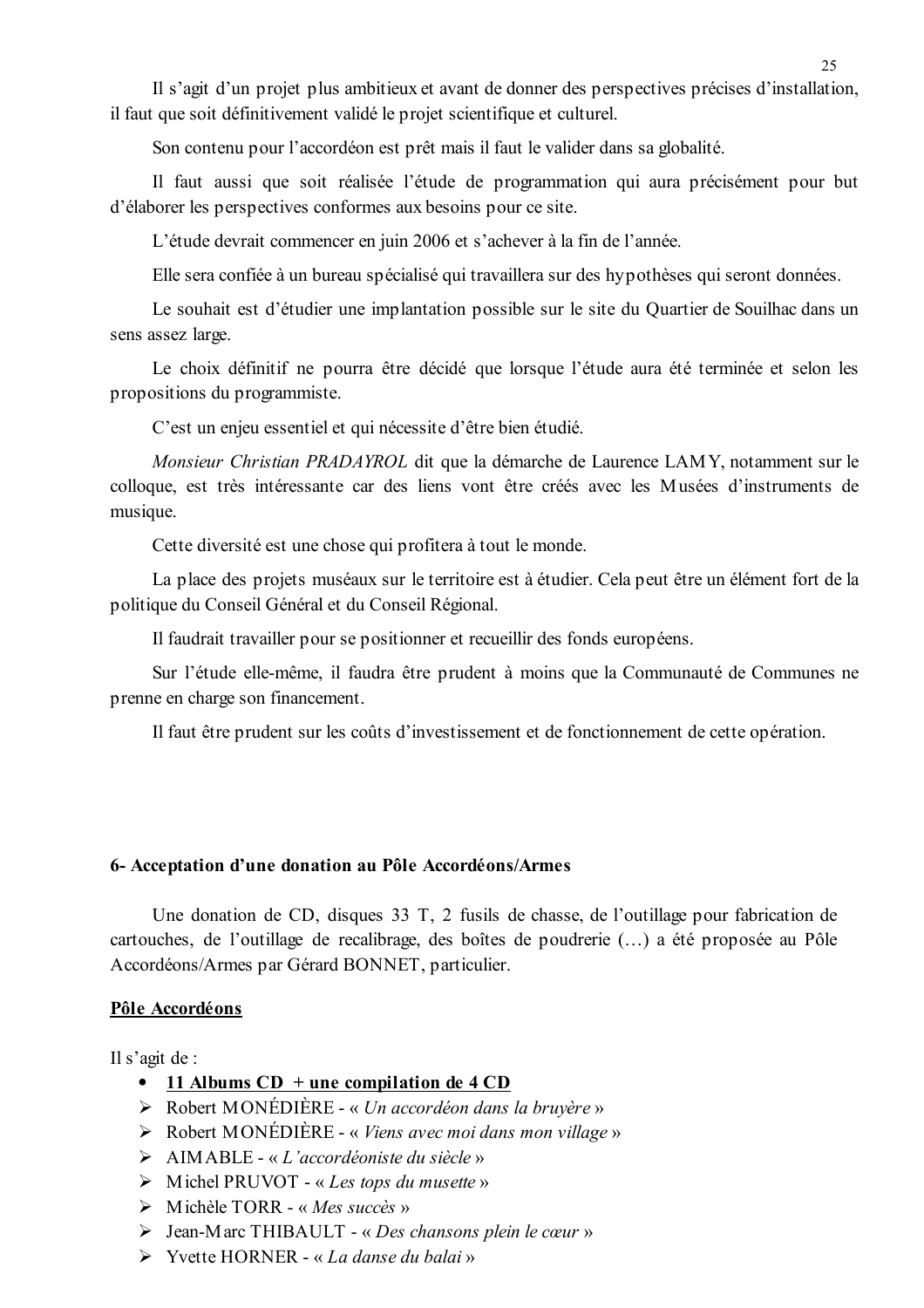- $\triangleright$  Jean SEGUREL « Souvenirs d'Auvergne »
- $\triangleright$  Pascal SEVRAN « Succés français »
- André VERCHUREN « Les Tops d'André VERCHUREN »
- > Jackie SARDOU « Jackie SARDOU chante »
- > Michel PRUVOT, Maurice LARCANGE, Louis CORCHIA, Jean SEGUREL, ZINZIN, PELLIGRINI, Jean VAISSADE, Gus VISEUR - « Méga musette »  $(4 CD)$

## • 6 coffrets disques 33 T

- $\triangleright$  Jean SEGUREL « Sous le ciel de mon pays » (coffret de 2 disques)
- $\triangleright$  Jean SEGUREL « Le folklore de chez nous » (coffret de 2 disques)
- Georges MILTON, COMEDIAN HARMONISTS, Lys GAUTY, Fred ADISON, ARLETTY, NOEL NOEL, Jeanne AUBERT, RAY VENTURA, Rina KETTY, OUVRARD, Albert PREJEAN, André CLAVEAU, Lucienne DELYLE, Raymond LEGRAND, ANDREX, Johnny HESS, Paul MEURISSE, Josephine BAKER, Jacques HELIAN ET Jean MARCO - « Les chansons de Papa » (coffret de 2 disques).
- $\triangleright$  Robert MONÉDIÈRE « *Bravo l'Auvergne* » (coffret de 2 disques)
- $\triangleright$  AIMABLE « Les 24 plus beaux tangos du monde » (coffret de 2 disques)
- André VERCHUREN « L'as du Musette » (coffret de 3 disques).

### Musée des Armes

- · Fusil de chasse à chien Calibre 12 A appartenu à son grand-père Jean BONNET Aucune indication
- Fusil de chasse sans chien Avec housse de cuir A appartenu à son père Francis BONNET (1914 – 2005)
- Deux cartouchières en cuir avec cartouches

### • Outillages pour fabriquer les cartouches

- Machine à sertir avec 2 dosettes pour former bourrelet de la cartouche  $\blacktriangleright$
- $\blacktriangleright$ Outillage de désamorçage
- $\blacktriangleright$ Amorces usagées
- $\blacktriangleright$ Etiquettes avec taille des plombs dans un pochon « Cartoucherie TUNET » (Manufacture de Munitions de chasse – Toulouse)
- 2 sacs de plomb ➤
- $\blacktriangleright$ Bourres en plastique, en feutre
- $\blacktriangleright$ Rehausse (2)
- $\blacktriangleright$ Cartouches diverses

### • Outillage de recalibrage

- Manche en bois pour tasser la bourre  $\blacktriangleright$
- $\blacktriangleright$ Plaque de calibrage des plombs en duralumin
- $\blacktriangleright$ Disperseur de plomb en carton (fabrication maison)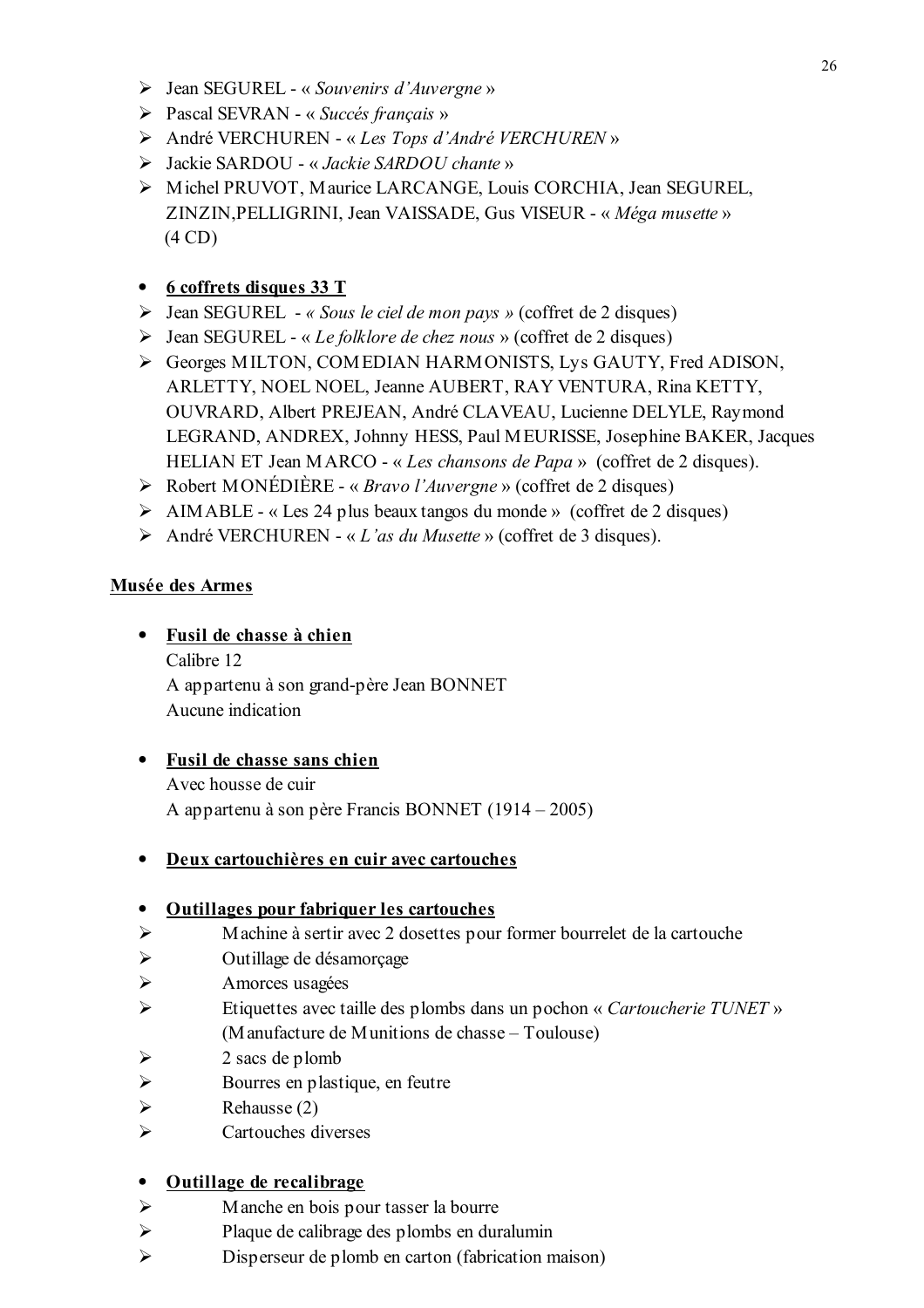#### · Boîtes

- $\blacktriangleright$ Boîte de la poudrerie d'Angoulême
- $\blacktriangleright$ 2 boîtes de la poudrerie de Sevran Livry
- $\blacktriangleright$ Boîte d'accessoires – Munitions de chasse
- $\blacktriangleright$ Boîte d'amorcage – Manufacture Générale de Munitions (MGM)
- $\blacktriangleright$ Boîte en plastique – Manufrance – Saint Etienne (Graduateurs)
- $\blacktriangleright$ Petite boîte avec amorces percutées

Il est demandé au Conseil municipal de valider l'entrée de cet ensemble de dons dans les collections tullistes.

APPROUVE à l'unanimité

#### 7- Modification de l'inventaire réglementaire du Musée des Armes

Le 17 décembre 2004 (délibération n° 53), le conseil municipal a décidé de créer un numéro d'inventaire relatif aux armes à feu, conformément aux normes d'inventaire et conseils du Musée de l'Armée (Ministère de la Défense).

Le 28 janvier 2005 (délibération n°7), le conseil municipal a décidé de créer un numéro d'inventaire relatif aux armes blanches, conformément aux normes d'inventaire et conseils du Musée de l'Armée (Ministère de la Défense).

Afin d'être en conformité avec la réglementation fixant les normes techniques relatives à la tenue de l'inventaire, il a été convenu de ne plus tenir compte de ces deux délibérations et de créer un nouveau numéro d'inventaire selon le décret n° 2002-852 du 2 mai 2002 pris en application de la loi n°2002-5 du 4 janvier 2002 relative aux musées de France, notamment son article 5 et l'arrêté du 25 mai 2004 fixant les normes techniques relative à la tenue de l'inventaire, du registre des biens déposés dans un musée de France et au récolement.

Pour se mettre en conformité avec le fonctionnement de la Direction des Musées de France (Ministère de la Culture), l'inventaire du Musée des Armes sera modifié selon l'arrêté du 25 mai 2004, à compter du 15 février 2006.

Néanmoins, chaque numéro d'inventaire se verra attribuer un appendice pour être en cohérence avec le Musée de l'Armée (Ministère de la Défense) :

**T.AF pour Tulle. Armes à Feu T.AB pour Tulle. Armes Blanches** 

#### **T.AC pour Tulle. Accessoires**

Il est proposé au Conseil municipal d'approuver la modification de l'inventaire réglementaire du Musée des Armes.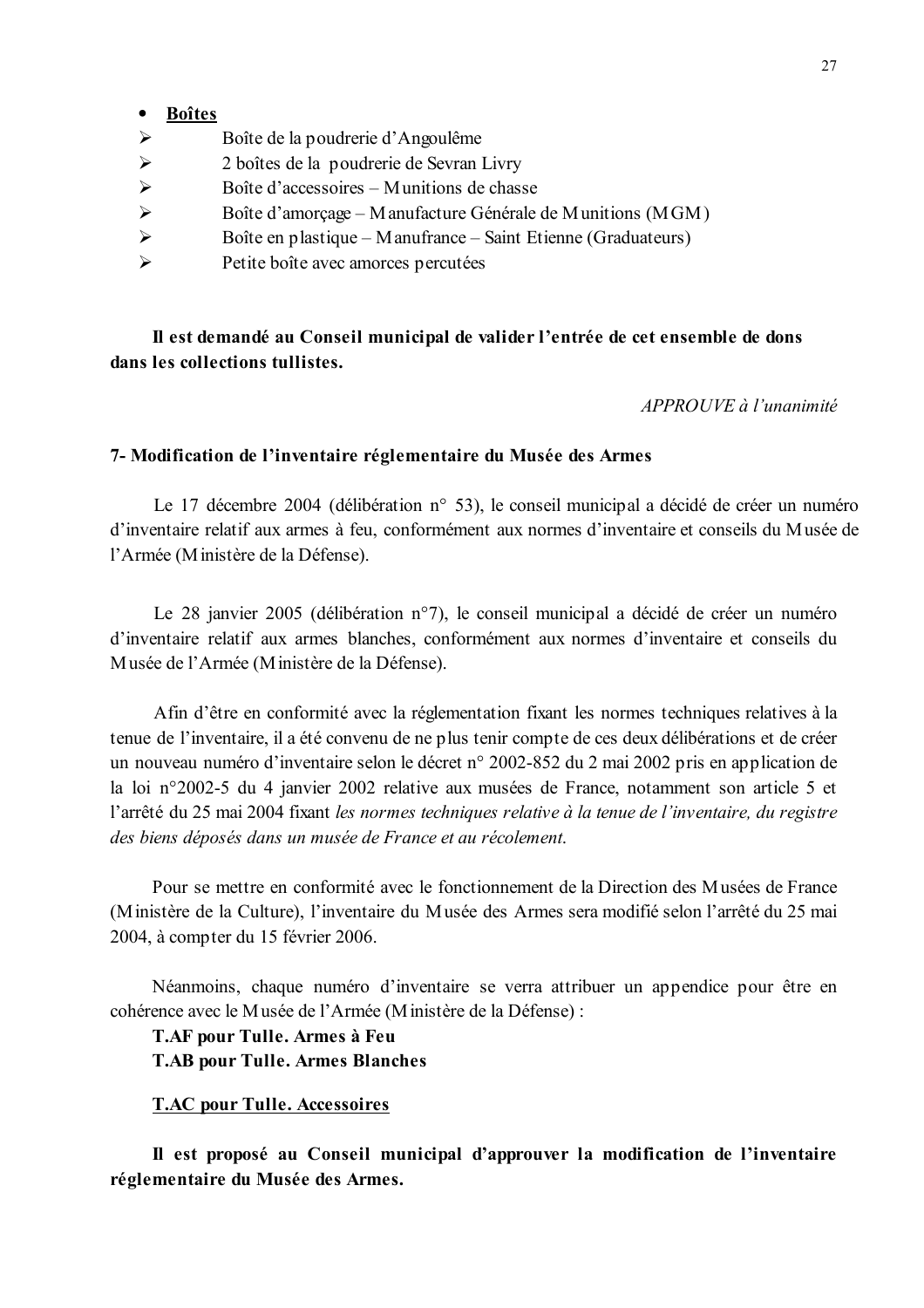Mademoiselle Laurence LAMY informe que la collection des armes autour du Musée Tulliste est constituée de trois cent quatre armes dont seulement six ont été présentées au Conseil Artistique de la Direction des Musées de France c'est-à-dire que la collection n'existe pas.

Il convient de réunir le Haut Conseil de la Direction des Musées de France en avril 2005 de facon à créer le fonds constitutif Tulliste.

Elle précise qu'arriveraient prochainement au Musée 68 armes du site de GIAT de Cusset.

Elle ajoute que la Ville de Tulle a mis en place un atelier restauration qui va permettre aux anciens de la Manufacture d'armes de Tulle, sous l'impulsion de Jacques MARTHON, de pouvoir restaurer les armes du Musée ce qui génère des économies considérables de restauration.

La Ville n'aurait pas pu réaliser cette opération si les anciens ouvriers de la Manufacture d'armes de Tulle n'avaient pas souhaité travailler pour la collectivité.

Ils sauvent un patrimoine national. Cela permet de plus de mettre en valeur leurs compétences mais aussi la collection.

APPROUVE à l'unanimité

#### 8- Approbation du Règlement Intérieur de l'Ecole Nationale de Musique et de Danse

Le règlement intérieur en vigueur à l'Ecole Nationale de Musique et de Danse est un document ancien. Il ne fait notamment pas référence à la Charte relative aux enseignements artistiques définis conjointement par le Ministère de la Culture et celui des Collectivités Territoriales en 2001 (Charte qui définit les missions des divers partenaires).

De plus ce document, appelé « règlement pédagogique » confond règlement intérieur et règlement pédagogique ce qui a été relevé lors de l'inspection de l'établissement par le Ministère de la Culture l'an passé.

### Il est donc proposé au Conseil municipal d'approuver le Règlement Intérieur de l'Ecole Nationale de Musique et de Danse et d'autoriser Monsieur le Maire ou son représentant à le signer.

Monsieur Pierre DIEDERICHS dit qu'ont été consultés, pour l'élaboration de ce document, les enseignants.

APPROUVE à l'unanimité

### 9- Renouvellement de la convention liant la Ville de Tulle et le Département pour la mise en réseau de l'enseignement spécialisé de la musique sur le Département de la Corrèze

Le Conseil Général de la Corrèze par délibération du 19 Janvier 1999 et conformément aux décisions de la Commission Permanente du 2 Juillet 1999, a pris l'initiative d'aider financièrement les établissements d'enseignement musical et plus particulièrement les trois pôles constitués par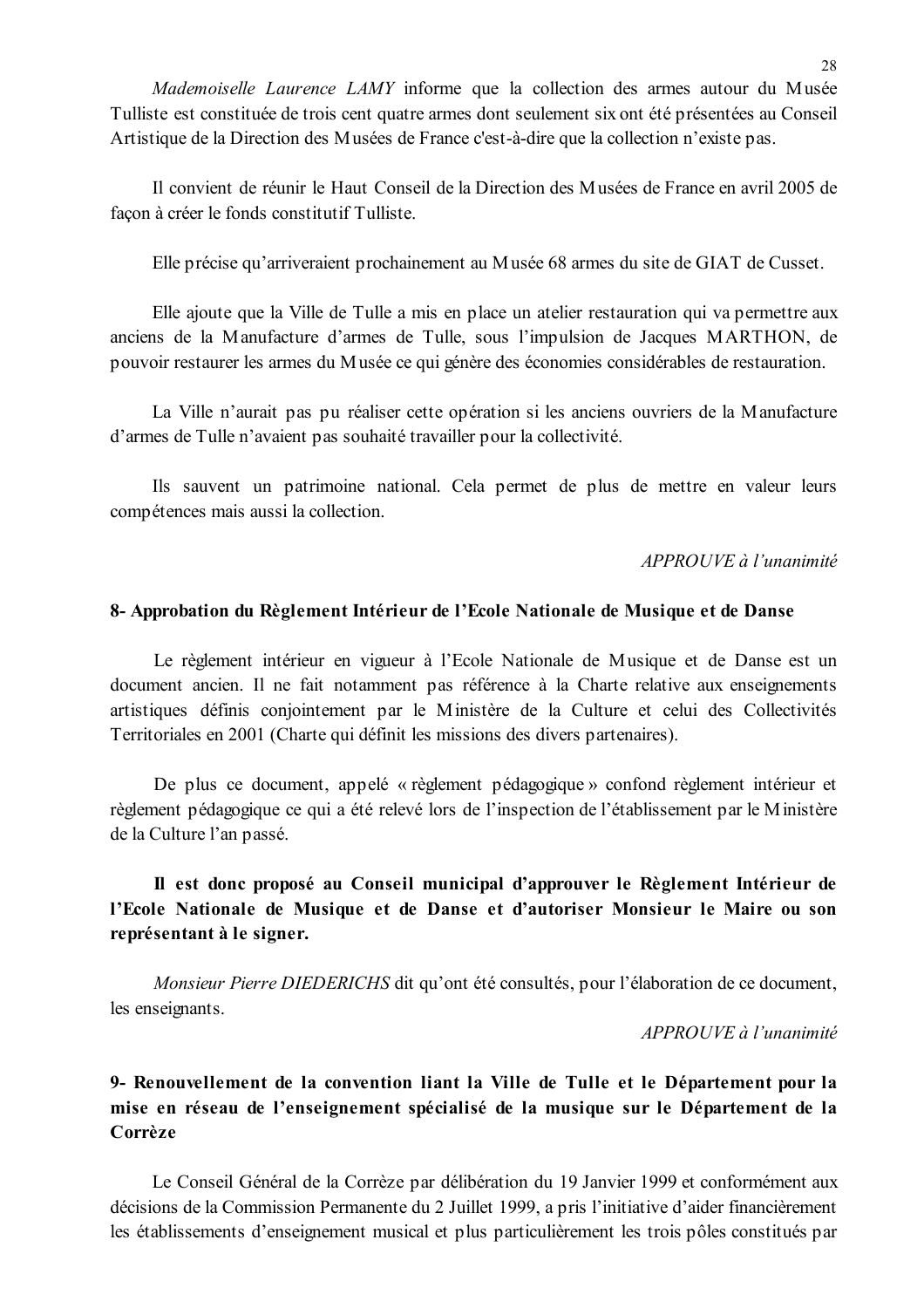l'Ecole Nationale de Musique de Tulle, l'Ecole Nationale de Musique de Brive et l'Ecole de Haute Corrèze

Ce plan d'action est fondé sur une politique volontariste, garantissant la pérennité, la qualité et l'homogénéité de l'enseignement ainsi que l'égalité d'accès pour tous les Corréziens suivant la demande des écoles de musique et des familles concernées.

Un certain nombre d'aides financières ont donc été mises en place en fonction de critères précis et notamment la réduction des droits d'inscription des élèves non résidents.

Cette mesure a été appliquée pour la première fois au titre de l'année scolaire 1999-2000.

Il est proposé au Conseil municipal d'approuver, pour régularisation, la convention liant la Ville et le Département afférente à sa prorogation pour l'année scolaire 2004-2005 et d'autoriser Monsieur le Maire ou son représentant à la signer.

 $APPROUVE \d{d} l'unanimit\acute{e}$ 

### Urbanisme -

Rapporteur: Monsieur Jean Paul DEVEIX

### - Bilan OPAH - PRI

#### Présentation du premier bilan de l'opération PRI

#### Portrait des logements commercialisés

\* 80 logements commercialisés en un peu plus de deux ans

La commercialisation résulte des achats réalisés par la SEMABL dans le cadre de la Convention Publique d'Aménagement. Elle permet de livrer un bien avec des études et un accompagnement.

- \* Essentiellement des logements vacants
- \* Aménager des logements de grande taille

\* Près de 50 % de logements à loyer maîtrisé, cela afin de favoriser la mixité sociale.

#### Travaux et rythme de réalisation

Cette opération a commencé en 2003 et permet aujourd'hui de produire des logements utilisables. Les premières locations débutent.

Le montant total des travaux pour les 21 immeubles commercialisés depuis 2003 est estimé à 5 795 666 HT

Huit immeubles sont aujourd'hui en travaux dont quatre opérations qui sont sur le point de se concrétiser :

- 15/17/19 rue de la Barrière : mise en location des logements prévue pour le début du mois de février

- 4, rue du Pas Roulant : mise en location prochaine

- 14 bis, Place Gambetta : fin des travaux programmée pour avril
- 80, rue de la Barrière : fin des travaux programmée pour avril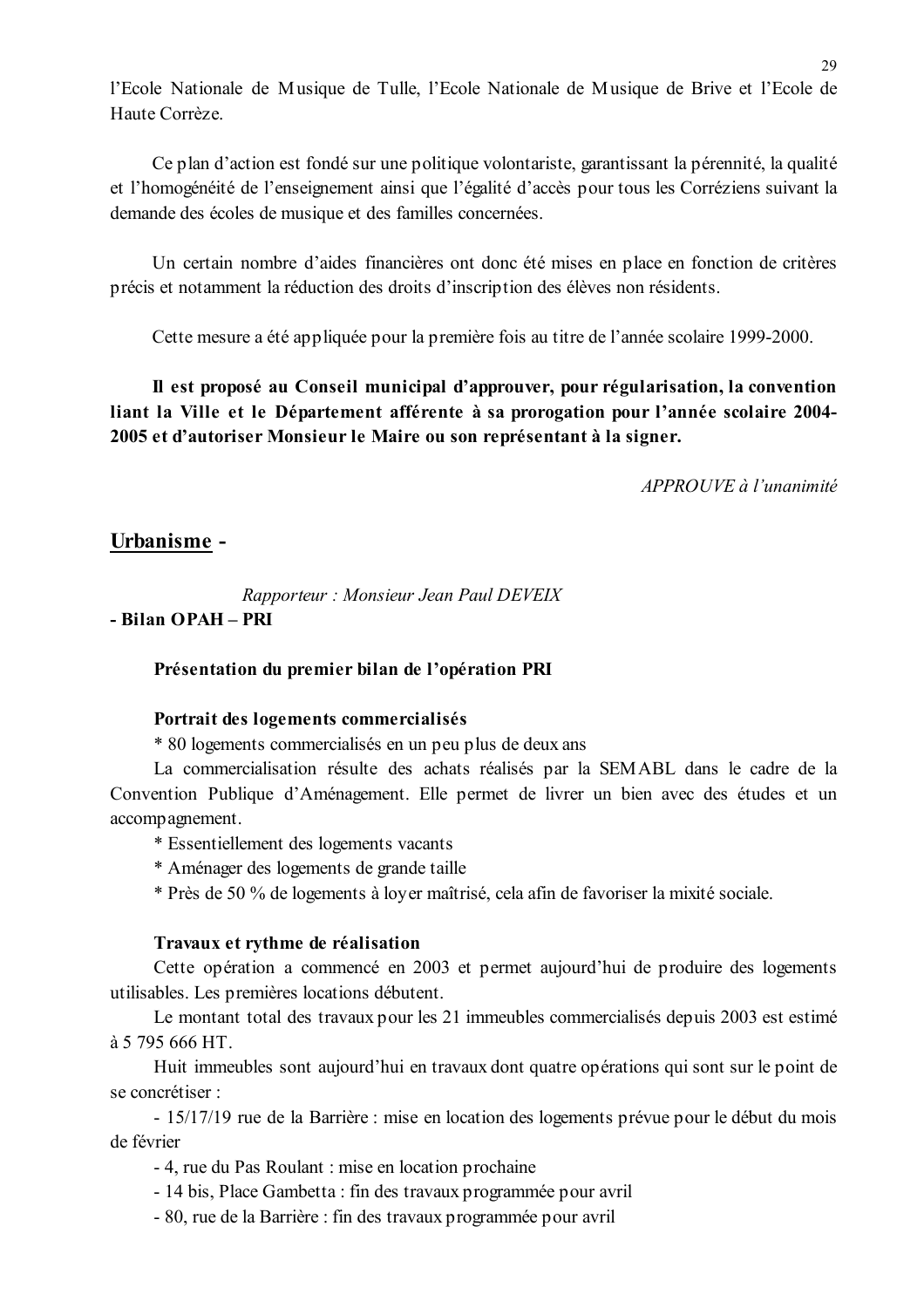La mise en œuvre des travaux sur les 13 immeubles commercialisés en 2005 devrait débuter mi 2006

### **Objectifs**

Maintenir, voire accroître le rythme de l'opération PRI acquis en 2005 pour l'année 2006 pourrait permettre de poursuivre la mise en valeur des rues de la Barrière et de l'Alverge et la restauration de certains immeubles anciens et dégradés (Trech,...) qui représentent pour Tulle un important héritage patrimonial.

L'année 2006 doit être une année essentielle pour les investisseurs, sans doute la dernière année où le dispositif Malraux conservera ses avantages privilégiés en matière de fiscalité.

L'importance des besoins que connaît Tulle encore aujourd'hui en matière de restauration immobilière pourrait à ce titre justifier la mise en œuvre d'une nouvelle Déclaration d'Utilité Publique de Travaux.

Elle serait localisée sur l'ensemble du secteur du PRI

Jusqu'en 2009, 170 logements seraient à traiter.

### Bilan OPAH RU Centre Ancien - OPAH Quartiers Ouest

### **OPAH Renouvellement Urbain - Centre Ancien**

- 80 réhabilitations en 2005 (dont 48 logements vacants)
- 217 réhabilitations depuis le début de l'opération en 2002 (dont 104 logements vacants). 29 % de logements à loyer maîtrisé
- Premières perspectives  $2006 : 63$  réhabilitations
- Fin de l'opération en juin 2007

### **OPAH Quartiers ouest**

- 18 réhabilitations en 2005 (dont 8 logements vacants)
- 175 réhabilitations depuis le début de l'opération en 2002 (dont 91 logements vacants), 41 % de logements à loyer maîtrisé
- Fin de l'opération en avril 2006

### Synthèse des deux opérations :

392 logements réhabilités depuis 2002, dont 195 logements initialement vacants Dotation globale ANAH : 1 569 684  $\epsilon$ Dotation globale Ville de Tulle : 631 299  $\epsilon$ 

Sur 2002-2006, l'OPAH concerna plus de 450 logements. 258 logements vacants sont remis sur le marché

Ces dispositifs ont une très forte incidence sur la qualité des logements et la résorption de l'habitat dégradé.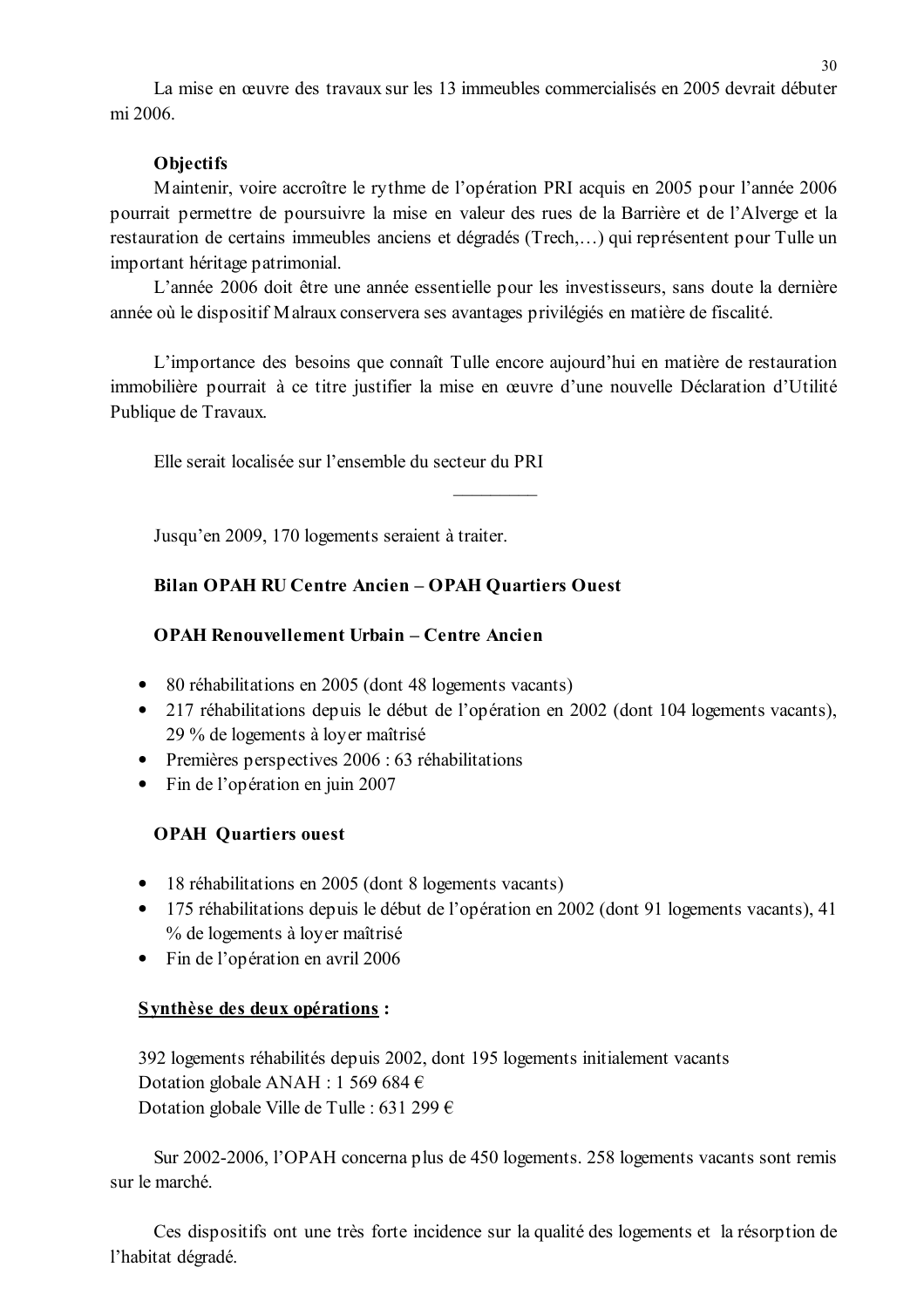Il n'y a pas eu de dérapage au niveau des loyers et la production de logements a été plutôt faite dans le cadre de loyers maîtrisés.

Cela a permis un gain d'habitants et une reconquête du centre ville qui était nécessaire.

Il indique que 75 % des nouveaux locataires proviennent du département dont 56 % sont des Tullistes

Il y a une migration de logements anciens vers de nouveaux logements.

La qualité et le niveau des loyers font l'attractivité des logements.

50 % des occupants sont des ouvriers ou des employés.

Il y a une forte demande sur les logements conventionnés.

Monsieur François HOLLANDE dit que l'opération est lourde. La moitié des logements réhabilités étaient vacants.

Il y a encore beaucoup d'immeubles à acheter qui sinon vont dépérir et ne pourront plus supporter d'autres opérations de réhabilitation.

Il faut, comme le dispositif fiscal le permet, intervenir maintenant.

Cela va obliger la SEMABL à engager des procédures sur beaucoup plus d'immeubles que cela avait été imaginé.

*Monsieur Christian PRADAYROL* dit que c'est la fin du dispositif Malraux.

L'intérêt général exige que la Déclaration d'Utilité Publique soit utilisée s'il n'y a pas d'accord, sinon des immeubles insalubres vont demeurer.

Le délai pour obtenir une Déclaration d'Utilité Publique est long. Il faudra être rapide et efficace.

Monsieur François HOLLANDE dit que c'est pour cela que la Ville a donné mandat à la SEM ABL pour multiplier les opérations.

Il rend hommage à la Préfecture qui appuie ces dossiers et les instruit dans les meilleurs délais

Il faut absolument avoir engrangé un maximum de Déclarations d'Utilité Publique à la fin de l'année puisque c'est à ce moment là qu'il est possible d'obtenir le bénéfice des aides.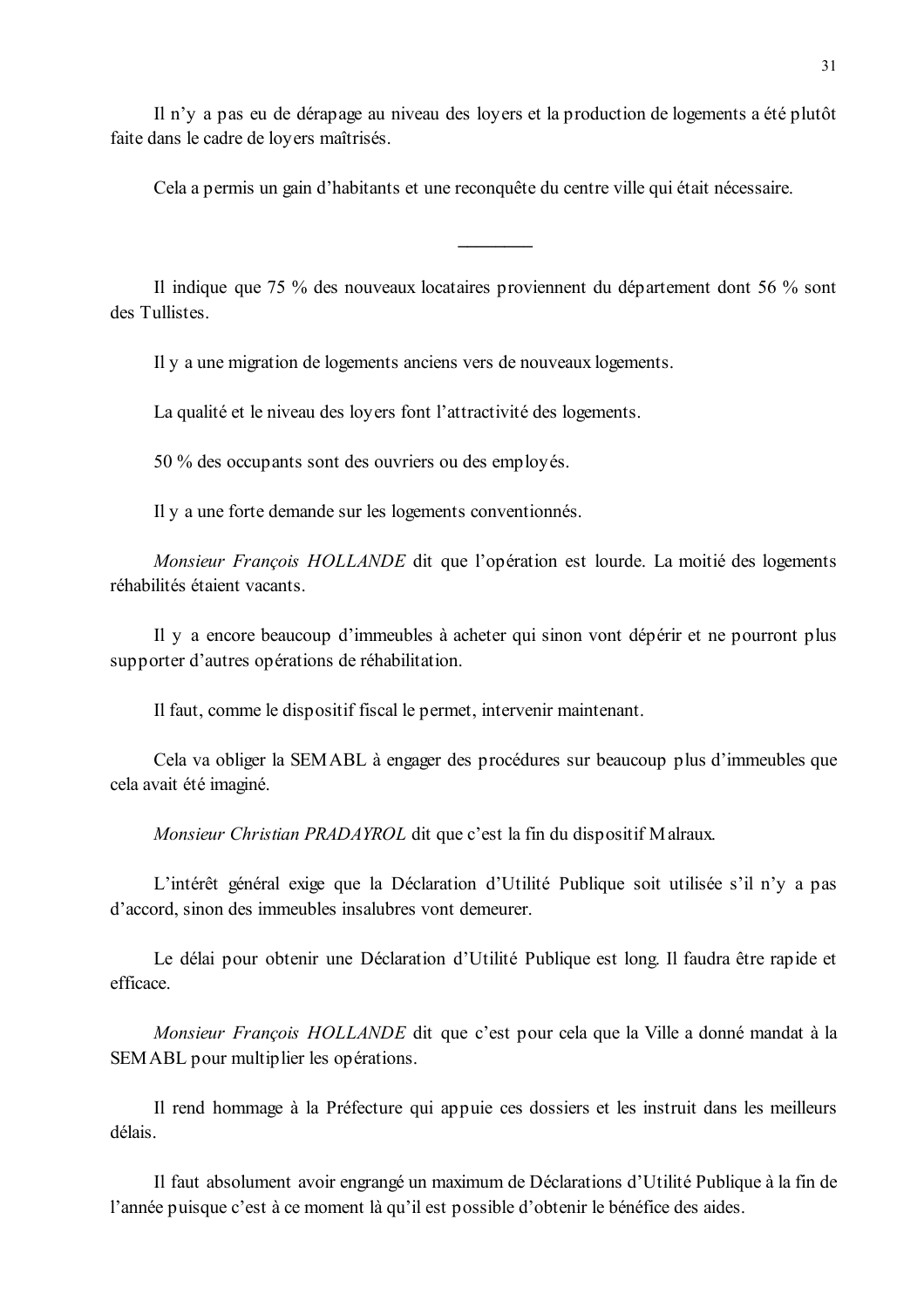Monsieur Jean – Pierre ROSSIN évoque la réflexion sur la possibilité d'instaurer une taxe d'habitation sur les locaux vacants

Monsieur François HOLLANDE dit qu'il y a un texte en discussion au Parlement qui permettrait d'infliger aux propriétaires d'immeubles vacants le règlement de la taxe d'habitation.

Il faudra regarder la possibilité d'appliquer ce texte quand il sera voté.

Monsieur Jean – Paul DEVEIX propose la présentation de l'activité des résultats et des perspectives de l'OPHLM lors de la prochaine séance du Conseil Municipal.

### 10- Approbation d'une convention liant la Ville et le Centre des Monuments Nationaux pour occupation du Cloître de la Cathédrale

Rapporteur: Monsieur Jean COMBASTEIL

Par convention en date du 10 avril 1998, l'Etat (Ministère de la Culture et de la Communication - Direction de l'Architecture et du Patrimoine) a confié à la Caisse Nationale des Monuments Historiques et des Sites le soin de gérer la Cathédrale Notre Dame.

L'Etat a mis le cloître à la disposition de la commune pour y installer le Musée Municipal et ce à compter du 1<sup>er</sup> mai 1901.

Depuis lors, plusieurs conventions ont été conclues pour concéder à la commune de Tulle le droit d'occuper les immeubles dépendant de la Cathédrale. Cependant depuis le 30 avril 1991 la convention n'a jamais été renouvelée.

Il convient de procéder à la régularisation juridique de l'occupation du cloître de la Cathédrale Notre - Dame par une nouvelle convention conclue pour une durée de 10 ans rétroactivement à compter du 1<sup>er</sup> janvier 2006 soit un terme fixé au 31 décembre 2015.

La Ville de Tulle s'acquittera d'une redevance forfaitaire et annuelle égale à 152  $\epsilon$  auprès du Centre des monuments nationaux.

### Il est proposé au Conseil Municipal d'approuver la convention afférente et d'autoriser Monsieur le Maire à la signer.

 $APPROIIVE \d{d} l'unanimit \d{e}$ 

### 11- Approbation du bail liant la Ville et l'AFPA pour l'occupation de locaux au Centre 19000

Dans le cadre de la réhabilitation du Centre 19000, la Ville de Tulle a acquis des lots situés au niveau 1 de l'immeuble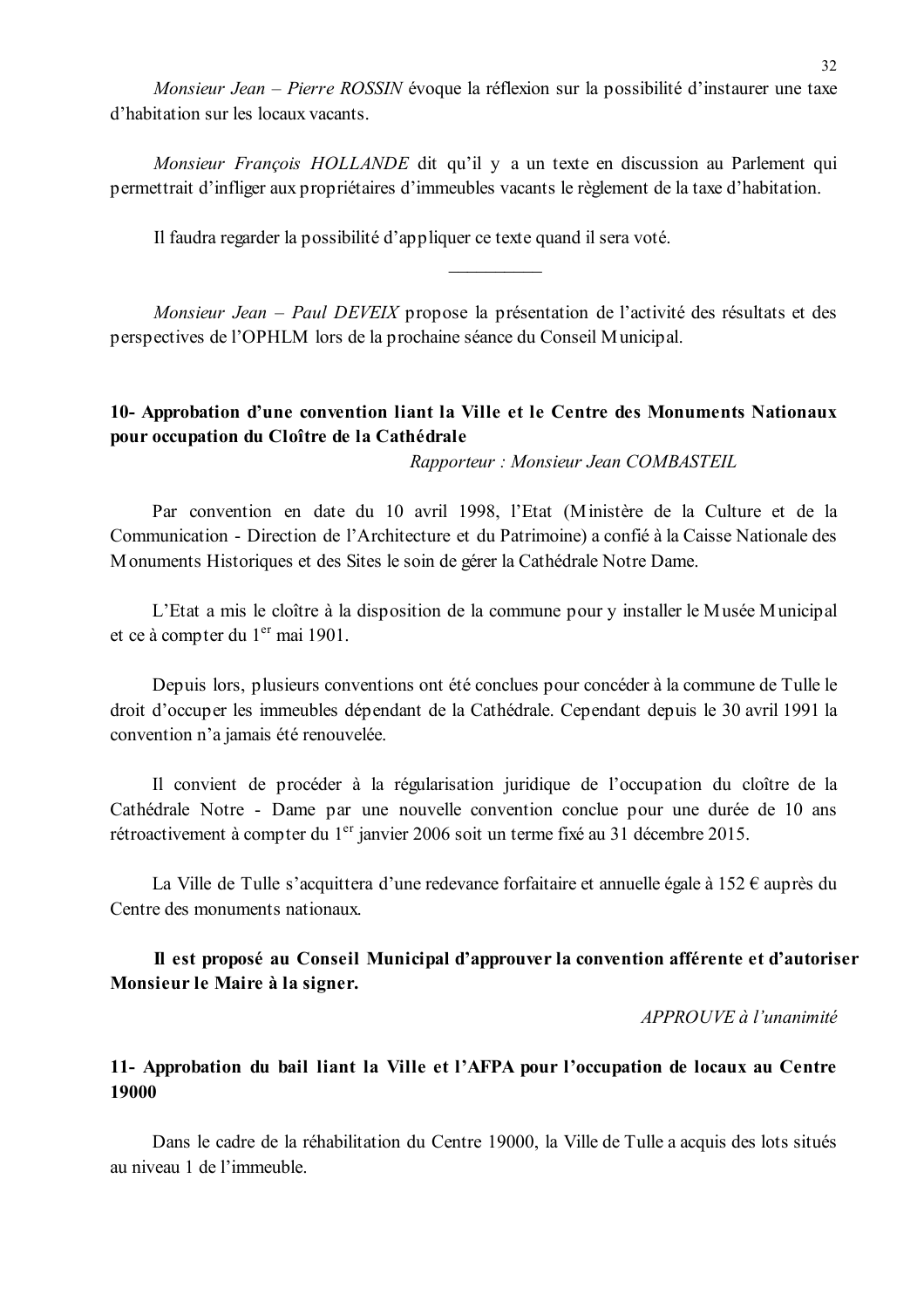L'AFPA souhaite, dans le cadre d'une formation d'agent d'entretien du bâtiment, réaliser un appartement pédagogique de 300m<sup>2</sup> pour servir aux formations pour les services d'aide à la personne. Le chantier école devrait démarrer au début du second trimestre 2006.

La Ville de Tulle est en mesure de proposer à l'AFPA un bail pour une occupation des locaux qui prendra effet le 15 mars 2006 pour une durée de 1 an et sera renouvelée d'un commun accord entre les parties.

Pour la période du 15 mars au 31 août 2006, les locaux seront mis à disposition gratuitement en raison de la participation de l'AFPA au financement des travaux nécessaires à l'aménagement des locaux.

A compter du 1<sup>er</sup> septembre 2006, l'AFPA s'acquittera d'un lover annuel de 7 080 € révisable annuellement en prenant pour base la valeur de l'indice de référence des loyers.

### Il est proposé au Conseil Municipal d'approuver le bail entre la commune de Tulle et l'AFPA et d'autoriser Monsieur le Maire ou son représentant à le signer.

*Monsieur Francois HOLLANDE* dit qu'il s'agit d'une opération qui va permettre à l'AFPA non seulement d'occuper le site mais aussi de le réhabiliter pour ses formations.

Il s'agit d'un appartement pédagogique.

L'AFPA est aussi prête à faire un chantier de formation qui permettrait la réhabilitation des parties communes du Centre 19000.

 $APPROUVE \d{d} l'unanimit \d{e}$ 

#### 12- Acquisition de terrain sis avenue Gamblin

La SARL TONIC PLUS (consorts VALETTE) souhaite céder gratuitement à la commune de Tulle un terrain cadastré BL N° 14. Cette parcelle est composée d'une falaise qui surplombe l'avenue GAMBLIN.

Cette falaise est déjà entretenue et sécurisée par la Ville de Tulle à l'aide d'un filet grillagé.

### Il est proposé au conseil municipal d'acquérir gratuitement la parcelle BL N° 14 appartenant aux consorts VALETTE.

Les frais d'acte seront à la charge de l'acquéreur.

Monsieur Jean COMBASTEIL dit que les délibérations n° 12, 14 et 15 ont le même objet. Il s'agit de faire l'espace public du Bois des Malades.

La propriété de la SARL TONIC PLUS constitue une partie importante de cet espace.

Reste à régler pour arriver à la maîtrise foncière en vue de l'espace public, l'acquisition de la parcelle 198.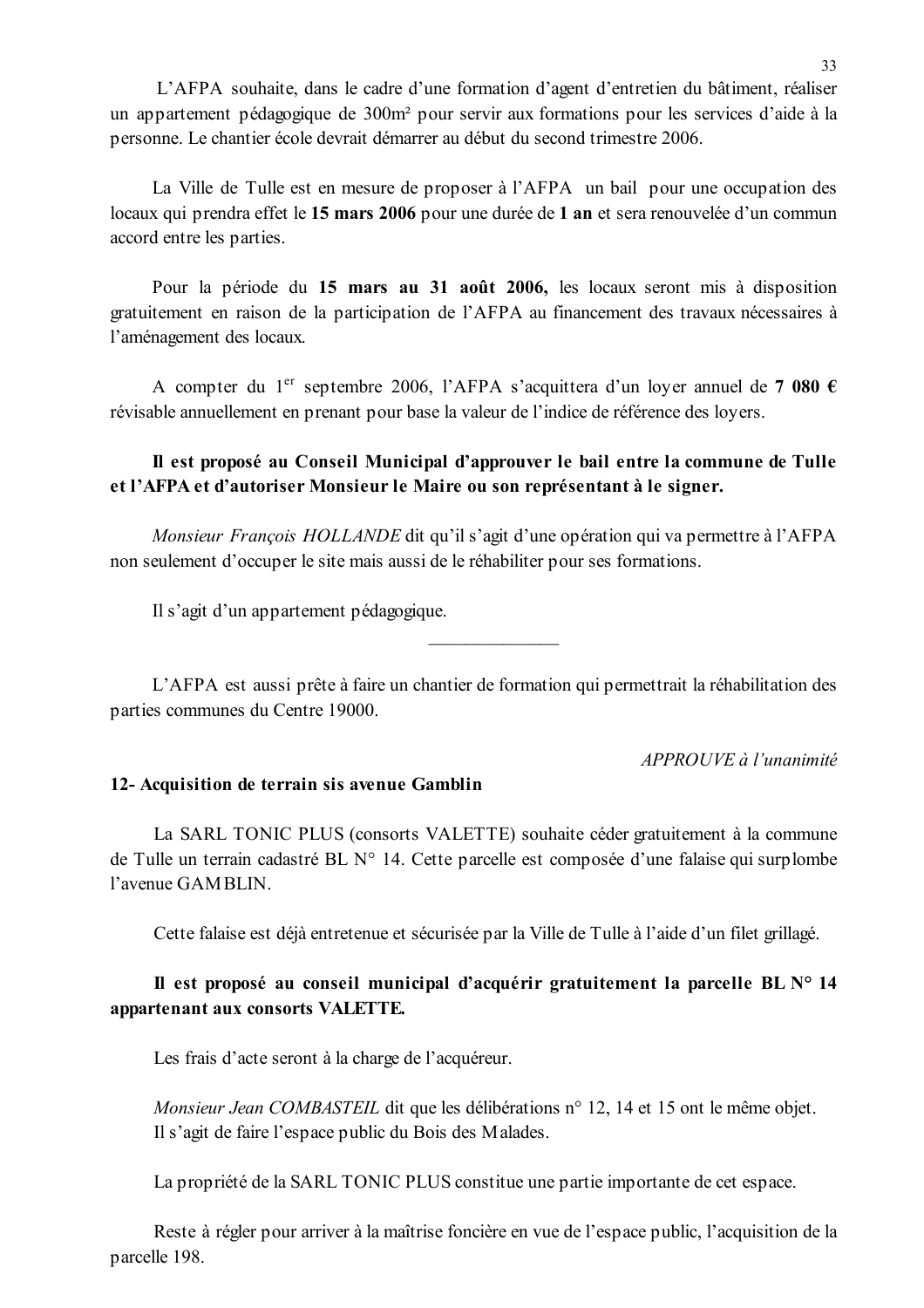Les parcelles 200 et 204 étaient aussi dans l'emprise possible mais sur ces deux parcelles, il a été demandé des certificats d'urbanisme.

Ils sont constructibles. Il n'est pas fondamental de les avoir dans cet espace.

C'est une façon d'avancer par rapport à une demande formulée en réunion de quartier et qui constituerait un bon équipement pour la Ville et ses habitants.

*Monsieur François HOLLANDE* dit que cela supposera la mise en place d'une convention d'utilisation du Bois avec l'Association voire d'autres parties prenantes.

Il n' y a pas trop d'espaces verts dans la Ville. Celui-ci pourra être public et aménagé.

Monsieur Jean COMBASTEIL dit que c'est un espace boisé classé qui ne peut pas être détruit

> APPROUVE à l'unanimité Monsieur PRADAYROL ne participant pas à la discussion et ne prenant pas part au vote

#### 13- Acquisition de terrain à Dondoux

Par délibération en date du 28 mai 2005, la Ville de Tulle a formulé un accord de principe pour l'acquisition d'une voie appartenant à France Télécom à Dondoux permettant d'engager des travaux pour le passage de divers réseaux.

Six parcelles constructives sont desservies par cette voie privée goudronnée qu'il conviendrait après acquisition d'intégrer dans le domaine privé de la commune et d'accorder une servitude au profit de France Télécom pour le passage des canalisations téléphoniques qui existent sur cette parcelle.

L'accord de principe sur l'acquisition avait été basé sur une valeur de 20 € le m<sup>2</sup>. Après consultation des Services des Domaines, la parcelle est estimée au prix de 7.50 € le m<sup>2</sup>.

#### Il est donc proposé au conseil municipal :

- d'annuler la délibération du 28 mai 2005
- d'acquérir la parcelle cadastrée AC N° 245 auprès de France Télécom au prix estimé par les Domaines soit 7.50 € le m<sup>2</sup>.

Un document d'arpentage définira l'emprise exacte de cette voie.

Les frais d'acte et d'arpentage seront à la charge de la commune.

Monsieur Jean COMBASTEIL dit qu'il s'agit d'acquérir une route qui dessert initialement le pylône de transmission de France Telecom et qui maintenant dessert un ensemble de lots qui sont pratiquement tous construits.

C'est la Ville qui va entretenir cette route qui assure la desserte de France Telecom.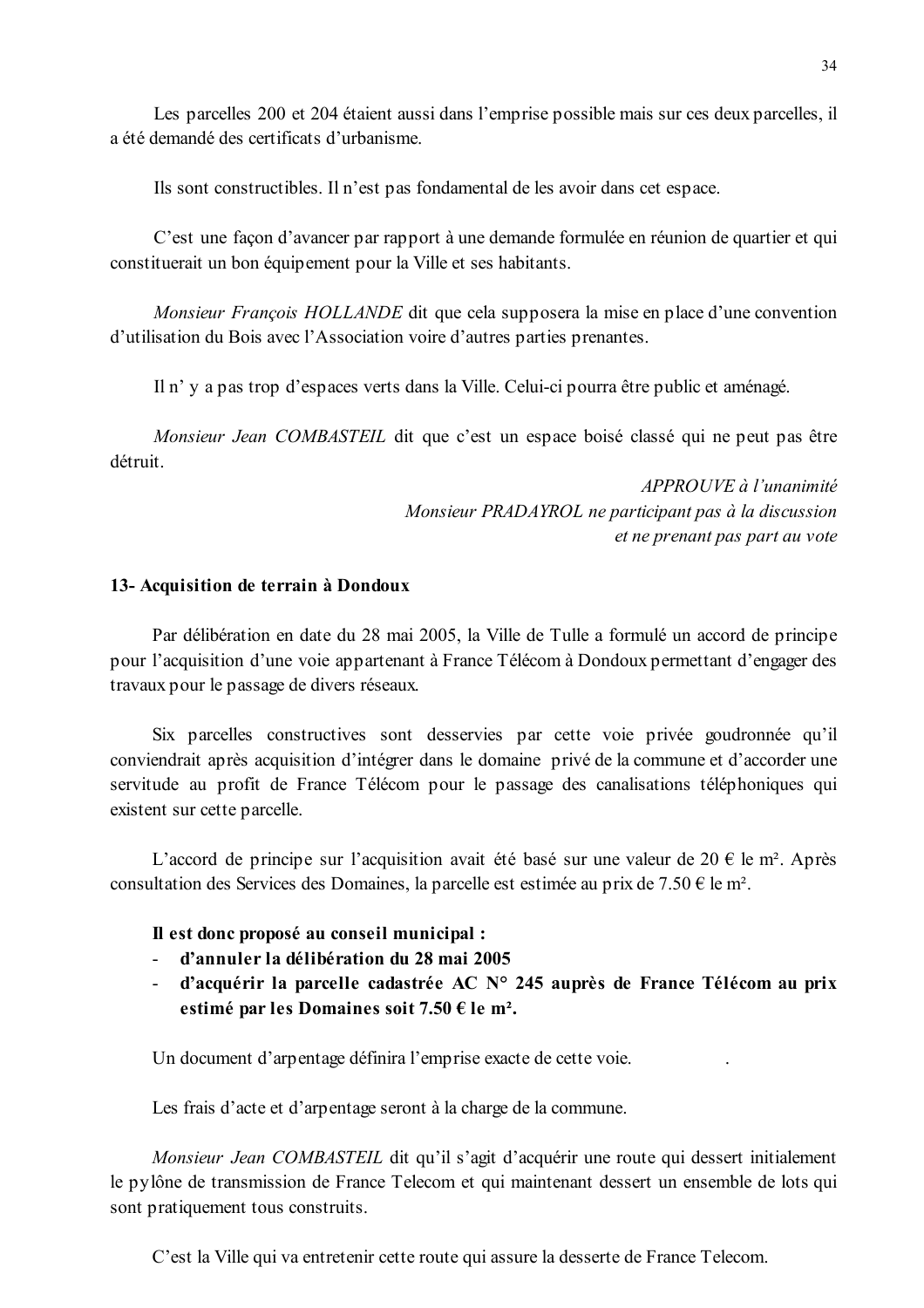#### 14- Acquisition et cession de parcelle au Bois des Malades

Par délibération en date du 25 mars 2005, la Ville de Tulle a délibéré sur l'acquisition de la parcelle AT n° 242 appartenant aux consorts VALETTE (SCI Toit Tulliste).

Cette société a été dissoute et l'acquisition de ce terrain doit désormais se faire avec la SARL TONIC PLUS dont Monsieur Frédéric VALETTE est gérant.

Monsieur VALETTE dans le cadre d'un projet immobilier souhaite garder une bande de terrain d'environ 8 mètres de large sur la parcelle AT n° 242 en vue de la création d'un chemin d'accès aux parcelles AT n° 212, 213, 214, 216, 217 dont il est propriétaire.

Il souhaite également acheter à la Ville de Tulle la partie constructive de la parcelle cadastrée AT n° 196 située au Bois des Malades.

### Il est proposé au Conseil Municipal :

- d'annuler la délibération n° 29 h du 25 mars 2005 - d'acquérir pour partie la parcelle AT n° 242 et les parcelles AT n° 171 et AT n  $\circ$  172au prix de 21 000 € - de céder à la SARL TONIC PLUS, la partie constructive de la parcelle AT n° 196 au prix de 5 600 €.

Les frais d'acte et d'arpentage des affaires foncières précitées seront à la charge des acquéreurs respectifs.

> APPROUVE à l'unanimité Monsieur PRADAYROL ne participant pas à la discussion et ne prenant pas part au vote

### 15- Cession de terrain Boulevard Jean Audiau - Avis de la Ville de Tulle suite à enquête publique

La SCI Jean AUDIAU souhaitait acquérir le chemin communal situé boulevard Jean AUDIAU en vue de créer une aire de stockage de matériaux nécessaire à son entreprise SCOB 19 (BOUILLAGUET) sise 5, boulevard Jean Audiau à TULLE.

Par délibération en date du 26 mars 2004, la Ville de Tulle a décidé de procéder à une enquête publique pour déclasser le chemin du domaine public communal en vue d'une cession à la Société SCOB 19

Par arrêté municipal en date du 12 septembre 2005 une enquête publique communale a été ouverte du 3 octobre 2005 au 17 octobre 2005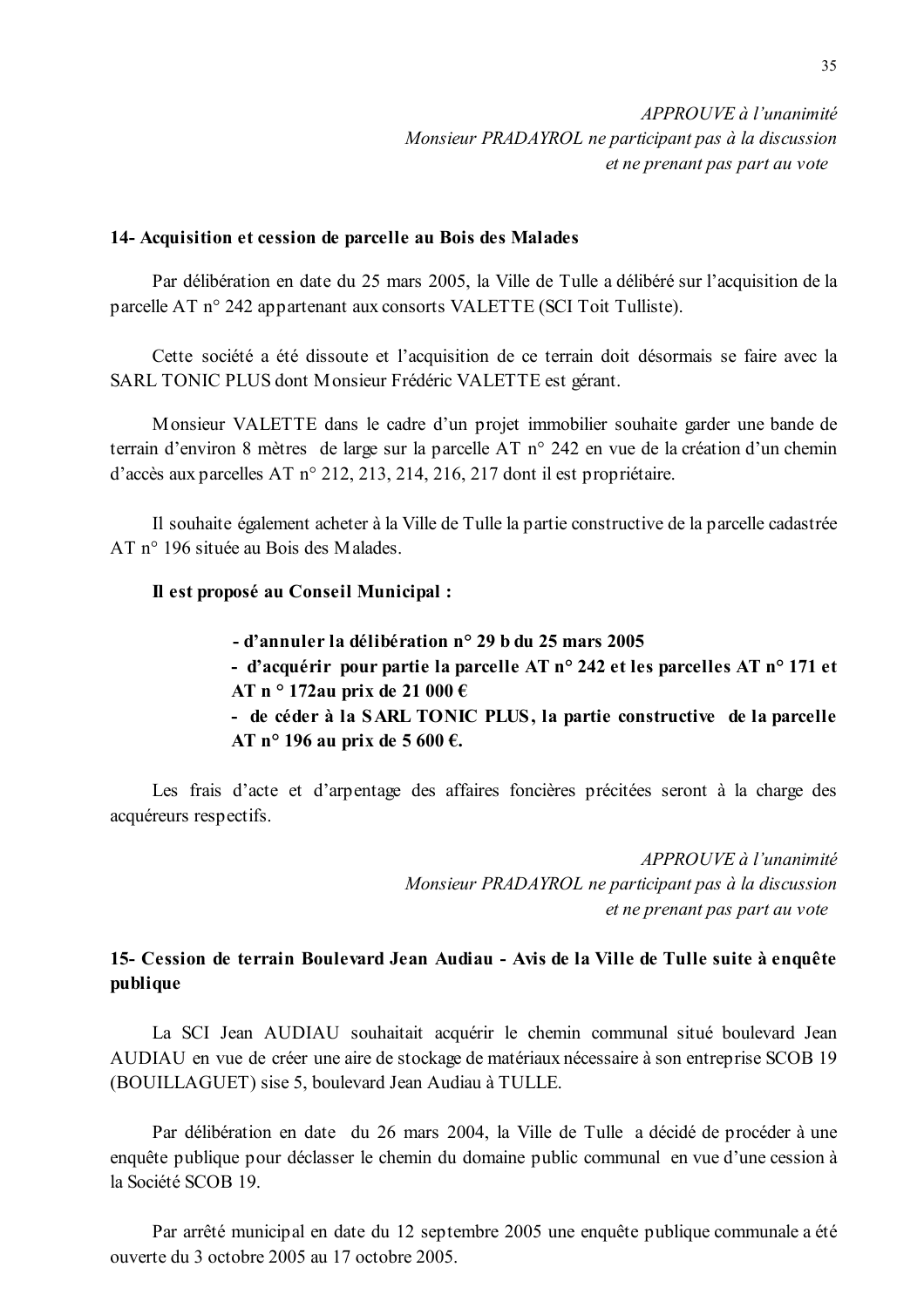Des riverains se sont manifestés lors de l'enquête publique : « ils s'opposent au déclassement du chemin communal car ils souhaitent pour le secteur du Boulevard Jean Audiau un développement résidentiel et pas industriel avec dépotoir et ils souhaitent également garder l'accès à leurs terrains par ce chemin. Ils s'interrogent sur le bien-fondé du déclassement du chemin communal pour une entreprise du bâtiment qui stocke matériel et gravats sur un circuit touristique avec point de vue. »

Monsieur LEULIER commissaire enquêteur a émis le 2 novembre 2005 un avis favorable sous réserve d'un accord entre les parties concernées en précisant « qu'il lui semble également souhaitable que la Société SCOB 19 envisage des extensions de son activité vers une zone industrielle de la commune plus conforme à ses besoins au niveau de l'environnement. »

En raison des réserves du commissaire enquêteur et du désaccord de certains riverains sur le déclassement du chemin communal, il est proposé au Conseil Municipal d'émettre un avis défavorable à la cession du chemin qui restera dans le domaine public de la commune.

 $APPROIIVE$  à l'unanimité

#### Travaux -

### Rapporteur: Monsieur Jean COMBASTEIL 16-Approbation des dossiers de consultation pour les opérations suivantes a - Grosses réparations de voirie

Comme chaque année, les conditions hivernales avec alternance de gel dégel, et périodes humides, conduisent à des désordres sur certaines sections de chaussées qui apparaissent progressivement au fil du temps aussi bien sur la voirie rurale que la voirie urbaine.

Ces zones ne peuvent être définies avec précision à ce jour. Il convient donc de passer un marché à bons de commande à partir d'un bordereau de prix unitaires très complet adapté à ce type de travaux.

La nécessité de ce marché est également justifiée par la volonté municipale de répondre aux demandes les plus urgentes de la population en matière de voirie, recueillies au cours des différentes réunions de quartiers.

Ce marché de type à bons de commande sera passé sous forme d'appel d'offres ouvert avec un montant minimum de travaux de 260 000 € HT et un maxi de 420 000 € HT annuel. Il sera conclu pour une durée d'un an et pourra être reconduit deux fois au maximum pour une année supplémentaire.

Il est proposé au Conseil municipal d'approuver le dossier de consultation des entreprises.

APPROUVE à l'unanimité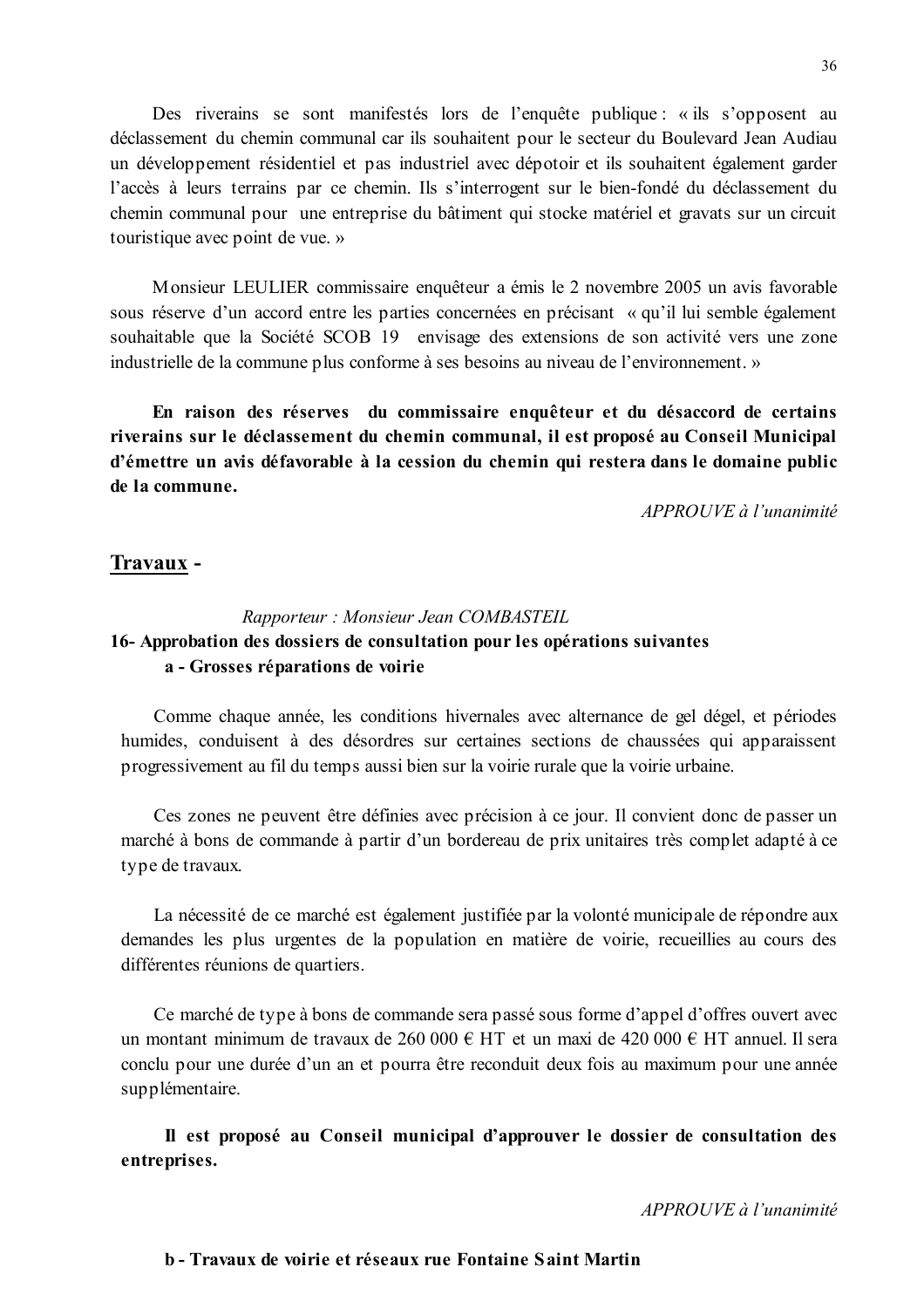Située à proximité du Quai Aristide Briand, la rue FONTAINE SAINT-MARTIN est un axe relativement fréquenté par les véhicules qui l'empruntent ou qui y pratiquent un stationnement anarchique.

Par conséquent les piétons qui se déplacent dans cette rue étroite ne le font pas en toute sécurité. En effet, ils sont souvent obligés de descendre des trottoirs afin de marcher sur la chaussée car des véhicules sont garés au ras des façades.

De plus, les récents travaux d'embellissement des quais et notamment la pose de la passerelle de la promenade font apparaître l'état médiocre de cette voie longue d'environ 100 ml.

Le projet consiste donc à créer un réseau d'assainissement en séparatif, à renforcer la conduite d'eau potable mais aussi à aménager deux parkings.

Ces travaux, inscrits au Budget Assainissement et Eau Potable, seront exécutés sous charte de qualité.

La mise en œuvre d'un tapis en enrobé viendra clôturer cette réalisation.

La procédure retenue est celle d'un appel d'offres ouvert décomposé en 2 lots.

### Il est proposé au Conseil Municipal d'approuver le dossier de consultation des entreprises pour cette opération qui sera un appel d'offres ouvert avec deux lots VOIRIE -RESEAUX.

Il est précisé que cette délibération annule et remplace la délibération n° 9b du 7 juillet 2005

APPROUVE à l'unanimité

### 17- Approbation de la convention de prise en charge des déchets végétaux des services municipaux de la Ville de Tulle par le SIRTOM du Pays de Tulle

Les services municipaux entreposent les déchets végétaux issus de l'entretien des espaces verts et de l'entretien de la voirie de la Ville de Tulle sur les aires de Poumaille et de la Ville

Les déchets végétaux broyés, les tontes et les feuilles, d'une part, et les déchets végétaux non broyés, d'autre part, sont déposés dans des bennes distinctes.

Les déchets végétaux des services municipaux sont destinés à être valorisés sur la plateforme de compostage du SIRTOM du Pays de Tulle sise aux Bois Noirs sur la commune de Saint-Mexant

La Ville souhaite que le SIRTOM du Pays de Tulle effectue le transport des végétaux des aires de stockage de Poumaille et de la Cible à la plateforme de Saint-Mexant.

### Il est proposé au Conseil municipal :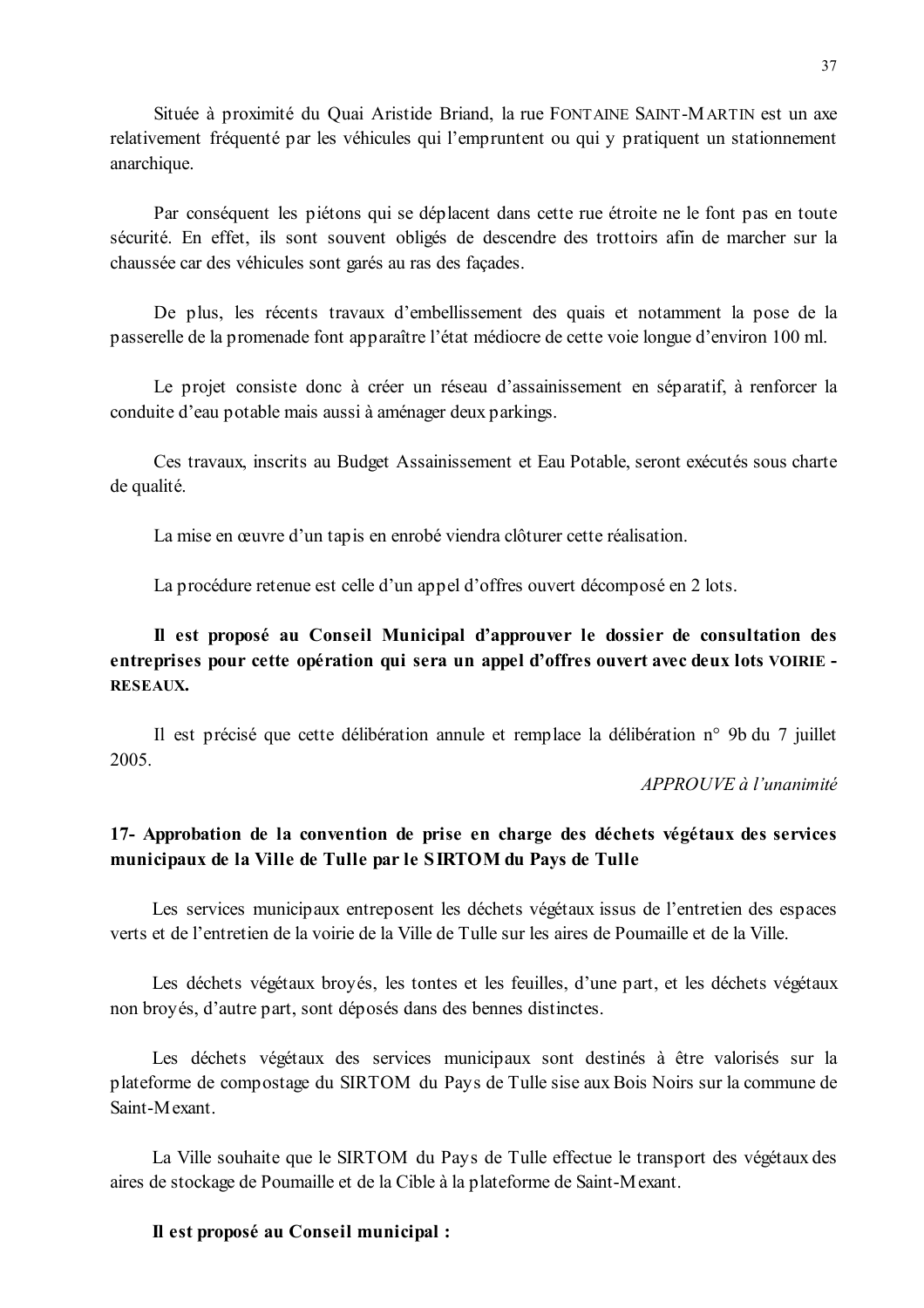- d'approuver, pour régularisation, la convention avant pour objet d'établir les conditions de prise en charge des déchets végétaux des services municipaux par le SIRTOM du Pays de Tulle ci-annexée. Il est précisé que ce service est effectif depuis le 1<sup>er</sup> janvier 2006.
- d'autoriser Monsieur le Maire ou son représentant à signer ce document  $\overline{a}$ ainsi que tous ceux s'y rapportant

 $APPROIIVE \d{d} l'unanimit \d{e}$ 

### 18- Demandes de subventions à l'Etat au titre de la DGE - Année 2006

L'état général de certaines voiries, trottoirs ainsi que des ouvrages de récupération des eaux pluviales, après une analyse précise de l'ensemble des voies de la Ville, fait apparaître la nécessité de poursuivre les actions de rénovation, de renforcement des chaussées et des trottoirs en divers points de la Ville :

| BOULEVARD HENRY BOUYOUX (chaussée)    | 40 000 € TTC |
|---------------------------------------|--------------|
| BOULEVARD MARCELLE TINAYRE (chaussée) | 40 000 € ТТС |
| QUARTIER PRA DU GRILL (chaussée)      | 30 000 € TTC |
| QUARTIER PIECE BASSE (chaussée)       | 35 000 € TTC |
| ROUTE DE POUMAILLE (chaussée)         | 32 000 € ТТС |
| <b>RUE FRANCOIS BONNEYLIE</b>         | 75 000 € ТТС |
| <b>RUE DU CANTON</b>                  | 90 000 € TTC |

Il convient également de prévoir une réfection complète de la chaussée et des trottoirs dans la rue d'Alverge où un programme de RHI est en cours : 230 000  $\epsilon$  TTC.

Le montant total des travaux qu'il convient de réaliser est estimé à 572 000  $\epsilon$  TTC.

Il est proposé au Conseil municipal de solliciter, au titre de la DGE, des subventions de l'Etat en vue du financement de ces opérations et d'autoriser Monsieur le Maire à entreprendre les démarches afférentes.

 $APPROIIVE$  à l'unanimité

## Affaires sportives -

#### Rapporteur: Monsieur Alain LAGARDE

19- Ouverture d'une section sportive scolaire football au collège Victor Hugo -Approbation de la convention de partenariat afférente liant le Collège Victor Hugo, la Ligue Centre Ouest de Football, le District de Football de la Corrèze, la Ville de Tulle, le Club de Tulle Football Corrèze, le Ministère de la Jeunesse et des Sports, le Conseil Général

Le collège Victor Hugo, en relation avec le Tulle Football Club, a créé une classe sportive de football pour permettre à des élèves de progresser dans leur discipline favorite sans perturber leur scolarité.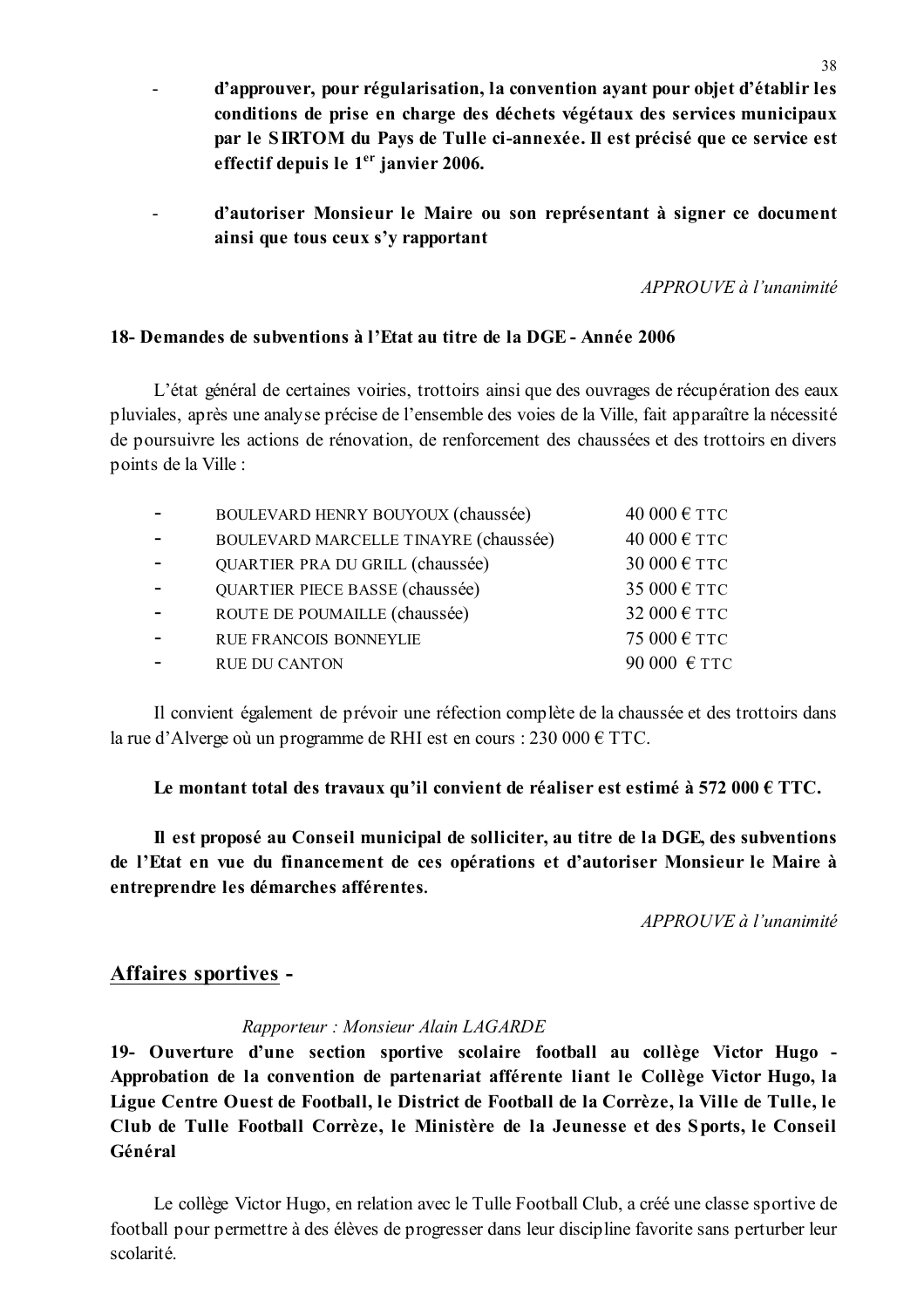La convention proposée définit l'engagement des différents partenaires.

## Il est proposé au Conseil municipal d'approuver, pour régularisation, cette convention et d'autoriser Monsieur le Maire ou son représentant à la signer.

 $APPROUVE \d0$  l'unanimité

## Affaires générales -

### Rapporteur: Monsieur Alain LAGARDE

20- Réalisation de travaux sur le réseau d'assainissement Rue Jean Jaurès - Règlement de la perte d'exploitation subie par un commerçant suite à la fermeture de ses locaux à la demande de la Ville

Un sinistre a eu lieu le 18 novembre 2004 dans la copropriété sise 17, rue Jean Jaurès.

Le local commercial de Madame DENIS (Le Coup faim) a été endommagé. A la même période, des infiltrations d'eau ont été constatées dans les caves de l'immeuble.

Il a alors été demandé à la Ville de procéder à une inspection du réseau d'assainissement afin de voir si une défaillance de ce dernier n'était pas à l'origine du sinistre.

Des opérations de sondage ont été réalisées et il s'est avéré nécessaire de reprendre une canalisation située sous une extension du local professionnel exploité par M me DENIS.

Il est cependant précisé que le dégât des eaux subis par M me DENIS provenait uniquement du logement de la locataire dont l'appartement se trouve au dessus du commerce.

Les travaux d'embellissement requis dans le local commercial ont donc été pris en charge par l'assureur de cette dernière (durée des travaux : 4 jours).

Mme DENIS devant cesser son activité durant les travaux, la Ville a souhaité profiter de cette fermeture pour réaliser les travaux de réfection sur le réseau d'assainissement. La SADE a mobilisé le local commercial pour son intervention. La boutique a, au final, été fermée durant 12 jours.

L'assureur auprès duquel la Ville était assurée en Responsabilité Civile au moment des faits ne voulant pas prendre en charge l'indemnisation de Mme DENIS au motif que les travaux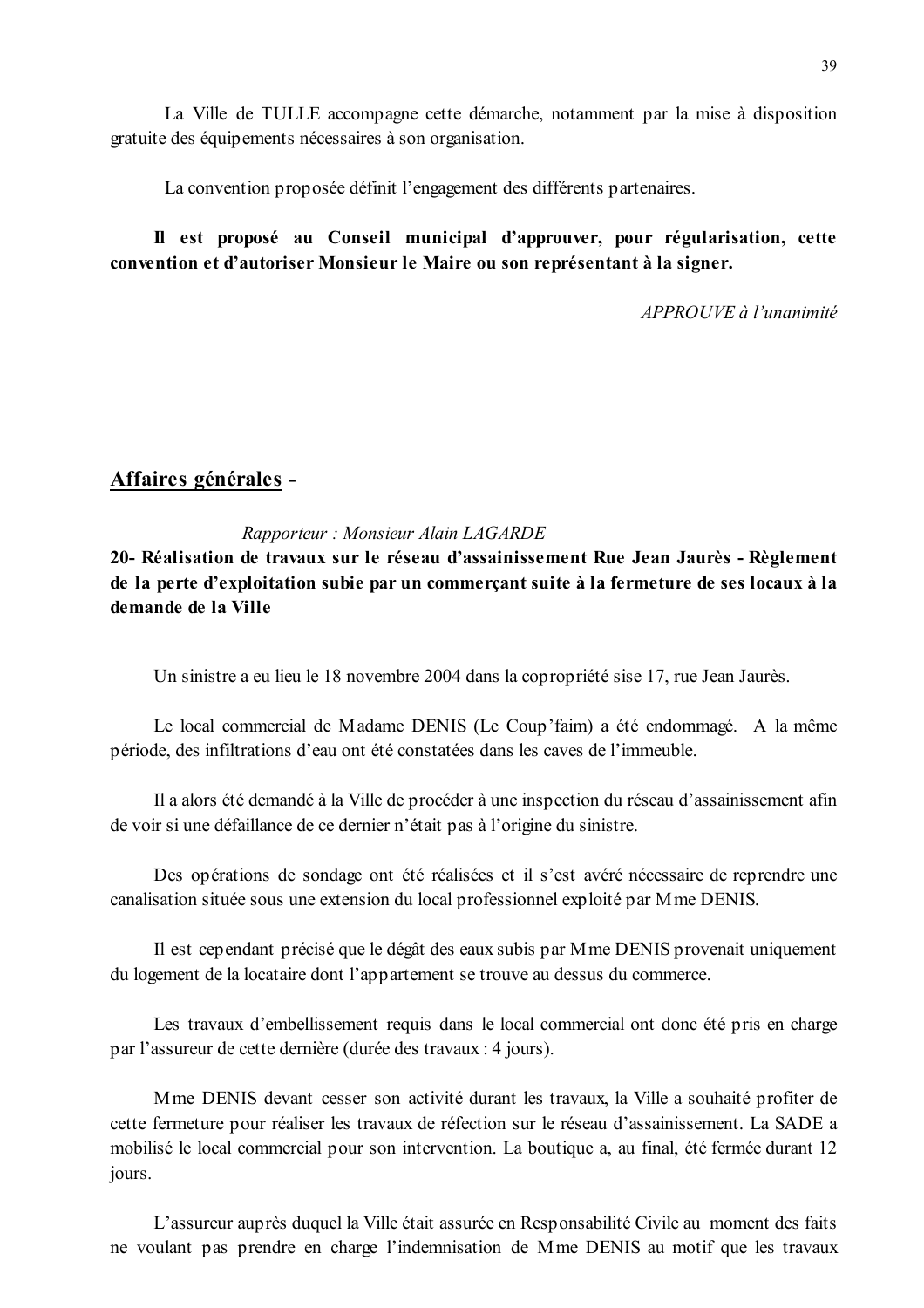réalisés par la Ville n'entrent pas dans le cadre du sinistre, il est proposé au Conseil municipal:

- de régler à Mme DENIS la somme de 1 008 € (8 jours à 126 €) correspondant à la perte d'exploitation dont elle a été victime

- d'autoriser Monsieur le Maire ou son représentant à entreprendre les démarches afférentes et à signer tout document se rapportant à cette affaire.

APPROUVE à l'unanimité

## Personnel-

### Rapporteur : Monsieur le Maire 21- Création et suppression d'un poste budgétaire

Suite à la reconversion professionnelle d'un agent, il est nécessaire de transformer son poste sur le tableau des effectifs pour que dorénavant son grade corresponde à sa fonction.

Il est donc demandé au Conseil municipal : de supprimer :

> Le 28 février 2006 : - un poste d'Agent des Services Techniques,

et de créer

A compter du 01<sup>er</sup> mars 2006 : - un poste d'Agent Administratif Qualifié.

APPROUVE à l'unanimité

### Finances -

### Rapporteur: Monsieur Michel BREUILH

22- Curage et démolition de la retenue d'eau du GIAT pour limiter les risques d'inondation sur le site - Renonciation aux subventions pouvant être perçues par la Ville de Tulle au titre du Contrat de Site en faveur de la Communauté de Communes du Pays de Tulle

Par délibération du 17 Décembre 2004, le Conseil municipal a approuvé le Contrat de Site du bassin de Tulle.

Plusieurs projets inscrits dans ce contrat concernaient la Ville de Tulle.

Le réaménagement du site de GIAT Industries faisait partie de ces projets et comptait trois opérations :

- le renforcement du réseau d'eau potable sur le site de GIAT  $\mathbf{r}$
- la création d'une liaison routière  $\mathbf{r}$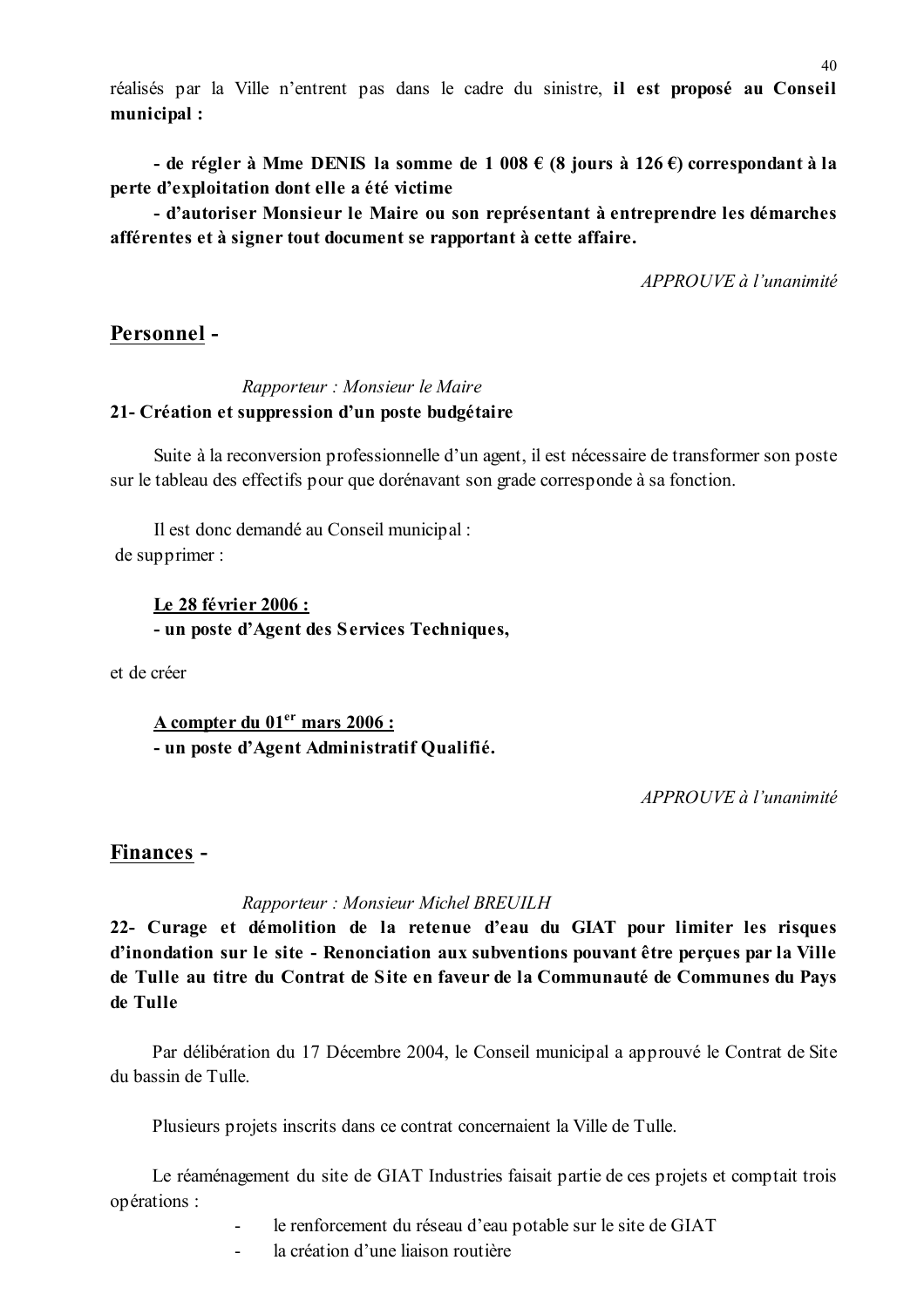le curage de la retenue d'eau

Pour les deux premières opérations, le Conseil municipal a délibéré le 25 M ars 2005 en vue de l'obtention de financements au titre du Contrat de Site.

Une subvention du FRED à hauteur de 29 684 € et une subvention du FNADT à hauteur de  $7421 \text{ } \in$  ont été obtenues pour le renforcement du réseau d'eau potable sur le site de GIAT.

Une subvention du FRED à hauteur de 22 400 € et une subvention du FEDER à hauteur de 5 600 € ont été obtenues pour la création d'une liaison routière.

## Pour ce qui concerne l'action afférente au curage de la retenue d'eau dont le montant est estimé à 190 000 € HT, il est proposé au Conseil municipal de renoncer aux subventions auxquelles la Ville pouvait prétendre (FRED : 76 000 € et FEDER : 19 000 €) afin qu'elles soient perçues par la Communauté de Communes.

En effet, la maîtrise d'ouvrage de cette opération ne sera pas assurée par la collectivité mais par la Communauté de Communes du Pays de Tulle dans le cadre de ses compétences relatives à la protection et à la mise en valeur de l'environnement (conduite d'études d'intérêt communautaire sur les différents cours d'eau situés sur le territoire de la Communauté de Communes et réalisation des aménagements résultant de ces études).

Il appartiendra donc à cet EPCI de solliciter les financements prévus au Contrat de Site.

Monsieur Jean COMBASTEIL précise que cette opération sera effectuée sous réserve de l'accord du Conseil Communautaire.

Monsieur François RABIER demande ce que deviendra le château d'eau.

Monsieur Jean COMBASTEIL indique qu'il subsistera et servira de réserve incendie notamment.

APPROUVE à l'unanimité

## Rapporteur : Madame Magali LACHASSAGNE 23- Attribution d'une subvention exceptionnelle : a - à l'IUT - Département Hygiène, Sécurité, Environnement

L'IUT accueille, dans le cadre d'un partenariat avec le CNRS, un colloque relatif aux risques naturels. Cette manifestation aura lieu le 17 Février 2006.

### Afin d'accompagner cette démarche, il est proposé au conseil municipal de lui attribuer une subvention exceptionnelle de 500  $\epsilon$ .

 $APPROIIVE \d0$  l'unanimité

#### b - aux Films de l'Eléphant pour l'opération « Décadrage »

L'association des Films de l'Eléphant, en partenariat avec d'autres structures, a mis en place des ateliers à destination des scolaires, des enfants accueillis au centre de loisirs, afin de leur faire découvrir les techniques du son et du bruitage au cinéma. Ces actions qui rentrent dans le projet éducatif local nécessitent un accompagnement financier.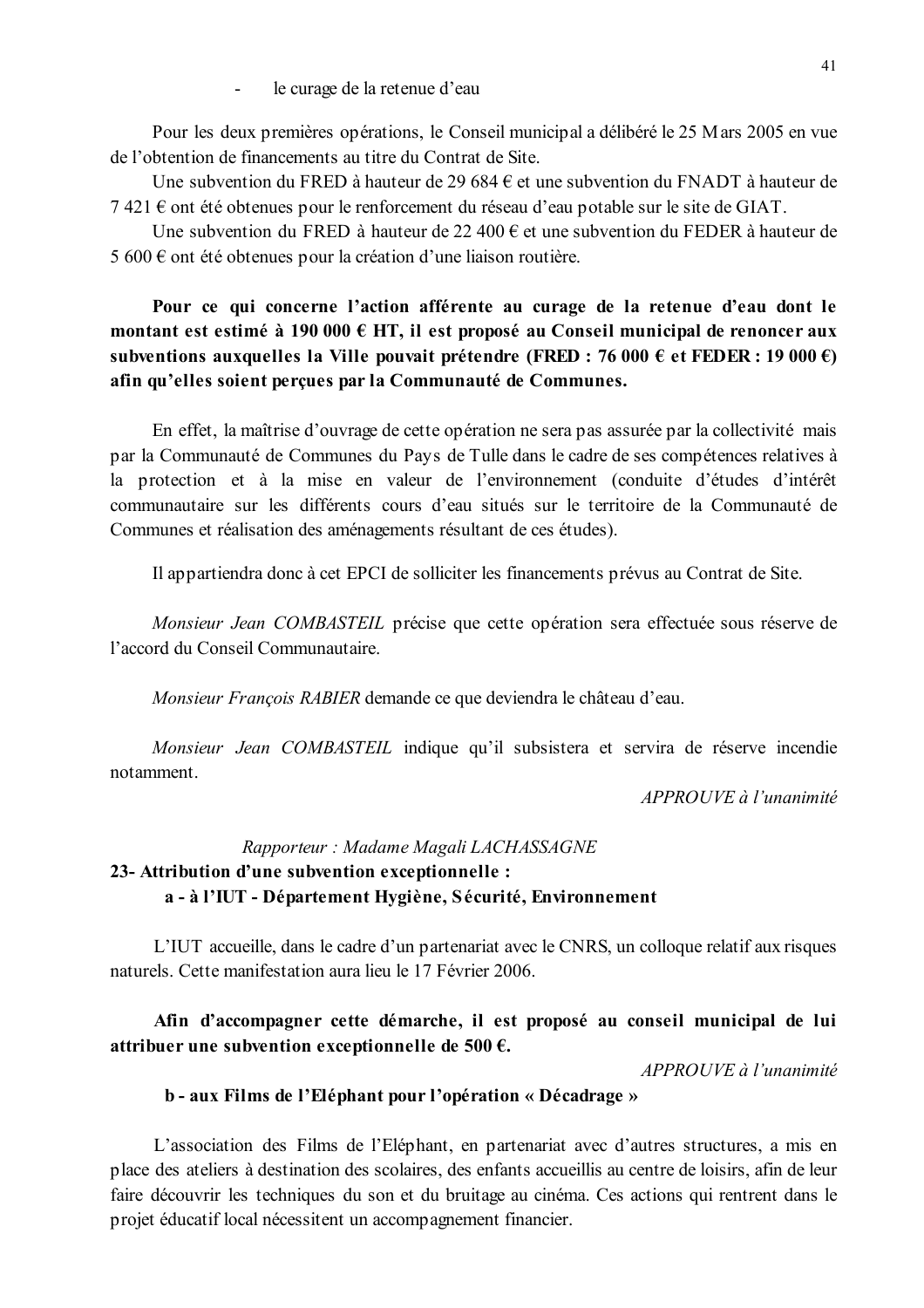### Il est proposé au conseil municipal d'attribuer à cet organisme une subvention exceptionnelle de  $1000 \in$ .

*Madame Magali LACHASSAGNE* dit qu'il y aura aussi des séances pour les adultes.

La manifestation aura lieu du 6 au 12 février 2006 au Palace et à la Salle des Musiques Actuelles.

 $APPROIIVE \d{d} l'unanimit \d{e}$ 

#### Culture -

#### Rapporteur: Monsieur Pierre DIEDERICHS

24 - Demande de subvention à la DRAC du Limousin pour l'année 2006 relative au Musée du Cloître au titre des expositions temporaires et des animations, des acquisitions et restaurations d'œuvres d'art

En vue de la réalisation des actions suivantes mises en œuvres par le Musée du Cloître au cours de l'année 2006.

- organisations d'expositions temporaires

- actions d'animations et de promotion de la structure muséale
- acquisitions d'œuvres d'art
- restaurations d'œuvres d'art

il convient ·

#### $\mathbf{r}$ de solliciter de la Direction Régionale des Affaires Culturelles du Limousin une subvention aussi élevée que possible

### - d'autoriser Monsieur le Maire ou son représentant à entreprendre toutes les démarches afférentes et à signer les documents correspondants.

Les écritures comptables en résultant seront inscrites au budget de la Ville.

### Urbanisme -

### Rapporteur: Monsieur Jean COMBASTEIL 25- Acquisition de terrain appartenant à la SNCF

Monsieur François HOLLANDE dit qu'il s'agit d'un terrain appartenant à la SNCF sur lequel la Communauté de Communes pourrait envisager de bâtir une Médiathèque.

Le projet de Médiathèque a été arrêté par le Conseil Communautaire.

Néanmoins c'est à la Ville d'acheter le terrain et de voir comment le rétrocéder à la Communauté de Communes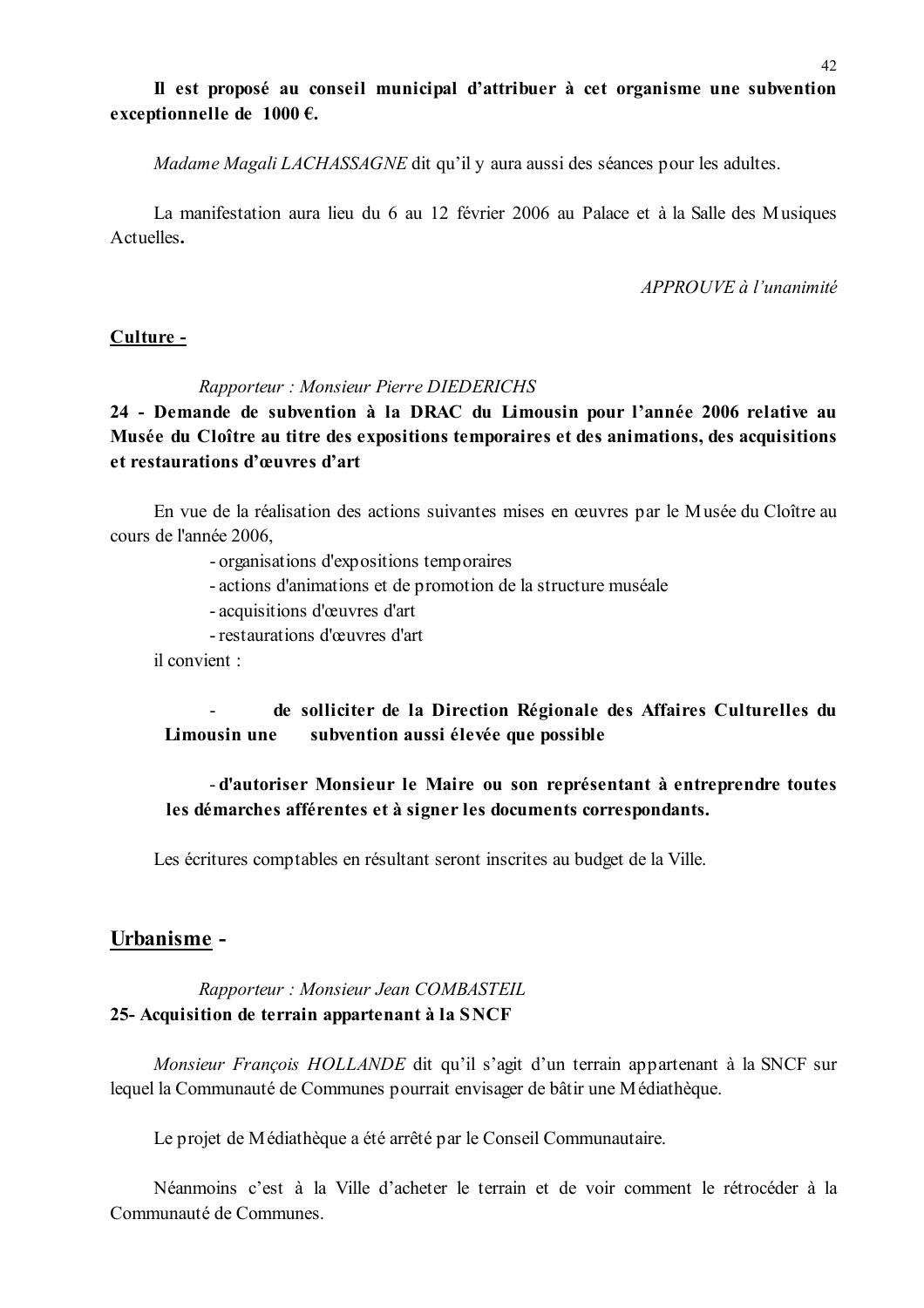Ce terrain n'est pas tout le terrain que la Ville aurait voulu acheter. Une partie relève de la SNCF et l'autre du Réseau Ferré de France

Il a fallu trois ans pour arriver à ce résultat.

Lorsqu'il entend dire que l'Etat ou la SNCF voudrait se débarrasser au plus vite de ces terrains ou installations jugés inutiles, il constate que les procédures ne sont pas adaptées à cet objectif là.

On sent encore aujourd'hui une réticence alors que la SNCF ou Réseau Ferré de France devraient être des plus empressés pour céder ce qui est désormais inutile, sauf à penser que la SERNAM dans sa configuration Tulliste pourrait être un bâtiment d'une exceptionnelle qualité technique.

La Ville a été surprise du temps que cela a pris mais elle n'était pas non plus très pressée, la Communauté de Communes devant chercher les financements via la Médiathèque.

La Ville de Tulle souhaite acquérir du terrain à la gare de Tulle en vue de la construction de la médiathèque.

La SNCF est d'accord pour céder à la Ville de Tulle une partie des terrains d'une superficie de 13 382 m<sup>2</sup> pour un montant de 180 000 €. A ce montant il convient d'ajouter le versement de frais de restitution à la SNCF pour un montant de 135 000 €, cette société déplaçant ses équipements techniques et réaménageant ses installations.

Les autres terrains d'une superficie d'environ 3 000 m<sup>2</sup> appartenant à la SNCF (parcotrain, cour voyageurs) et à Réseau Ferré de France doivent faire l'objet d'un déclassement par la commission d'arbitrage dans le cadre de la répartition des actifs ferroviaires et pourront être cédés ultérieurement.

Il est proposé au conseil municipal d'acquérir à la SNCF la parcelle BM n° 371 pour partie d'une superficie de 13 382 m<sup>2</sup> pour un montant global de 315 000  $\epsilon$ .

Les frais d'acte et d'arpentage seront à la charge de la commune.

Il est précisé que cette délibération annule et remplace la délibération n° 26 du 17 décembre 2004.

Monsieur Philippe BERNIS demande ce que devient le Parcotrain.

Monsieur Gilles RAVINET dit qu'il sera cédé ultérieurement.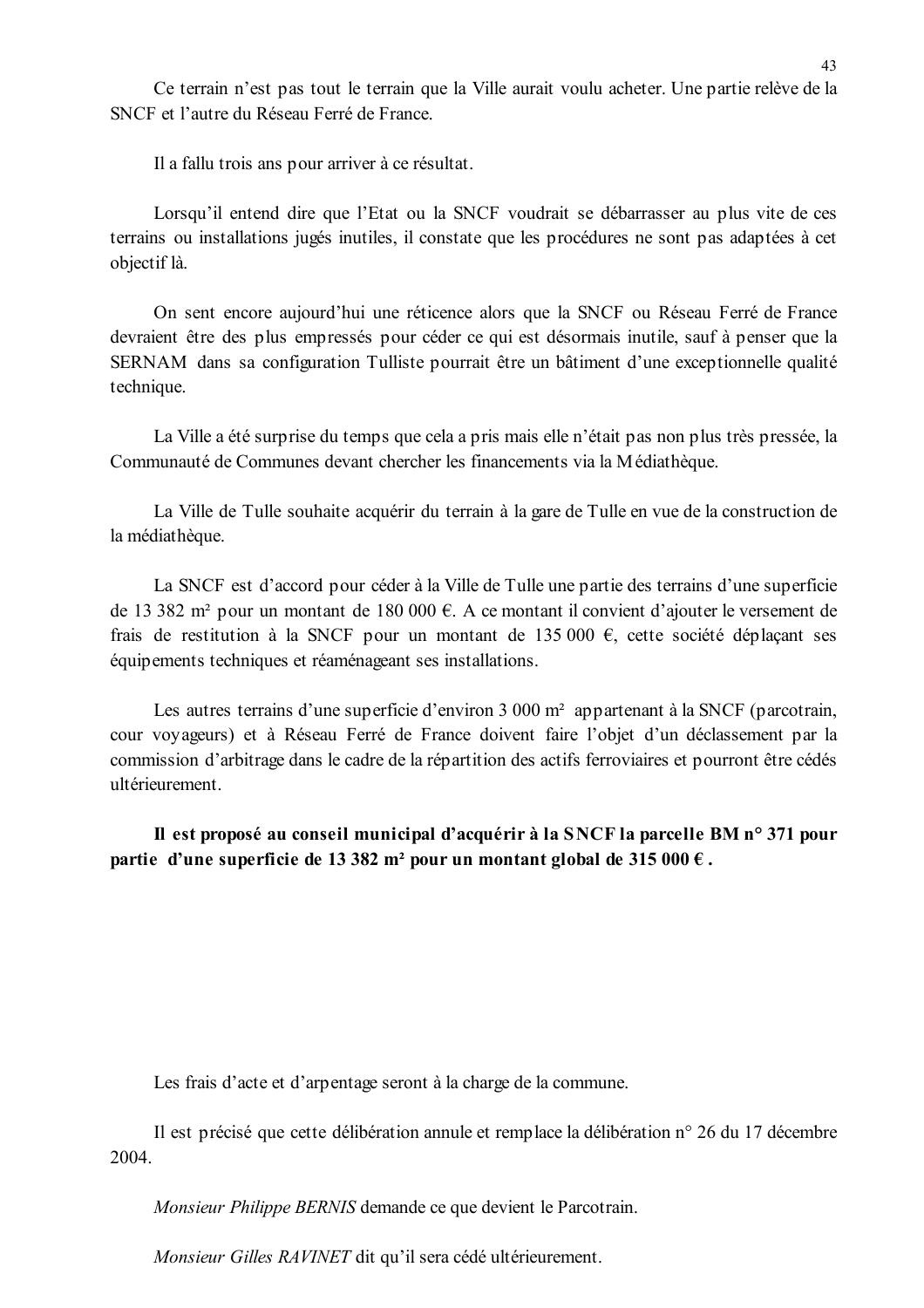### Affaires générales -

Rapporteur: Monsieur Alain LAGARDE

26- Fourniture de prestations par la Ville de Tulle à la Communauté de Communes du Pays de Tulle en matière d'informatique, de marchés publics, de communication, d'entretien des bâtiments communautaires - Approbation de la convention de régularisation afférente liant la Ville de Tulle et la Communauté de Communes du Pays de Tulle pour l'année 2005

En 2003, la Communauté de Communes et la Ville de Tulle ont signé une convention pour la fourniture de prestations en matière d'informatique, de communication et d'entretien des bâtiments communautaires.

Pour l'année 2005, les prestations fournies par les services municipaux à la Communauté de Communes ont été largement supérieures à celles prévues les années précédentes.

Il convient donc de régulariser la situation par une nouvelle convention définissant d'une part, la nature des interventions et d'autre part, en déterminant le coût.

#### Définition des prestations pour 2005 :

#### **Prestations informatiques**

- suivi du parc informatique
- installation du nouveau matériel
- gestion du routeur
- dépannage du réseau, des applications bureautiques, du système
- conseil et devis

#### Prestations en matière de communication

- réalisation du journal communautaire, reportage, mise en page, photos et suivi technique

- maquettage et photos pour le petit patrimoine
- préparation de l'affiche pour le PLIE
- articles publicitaires ou d'insertion

#### Prestations en matière de marchés publics

- aide iuridique
- assistance et conseil

#### **Prestations techniques**

entretien courant des locaux communautaires  $\mathbf{L}^{\text{max}}$ 

#### Coût des prestations pour l'année 2005 :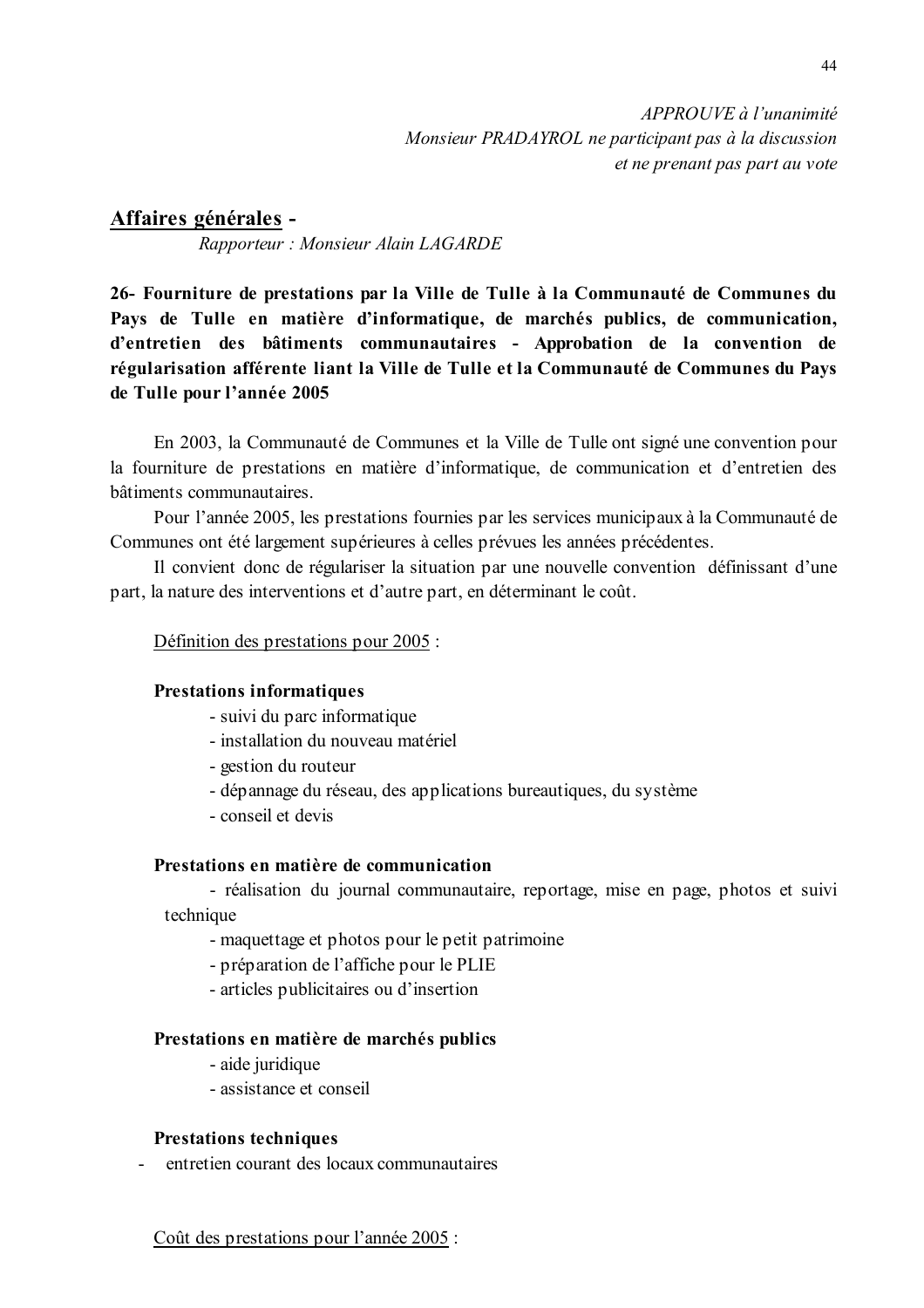Le montant forfaitaire pour l'ensemble des prestations est estimé à 10 700 euros.

Le coût des fournitures nécessaires à l'entretien des locaux fera l'objet d'une facturation annuelle en fonction de la consommation réelle.

Monsieur Alain LAGARDE précise que les objectifs au niveau de ces prestations sont de mutualiser les moyens et de faire en sorte de consolider les postes pour les pérenniser.

Il s'avère que sur certains services municipaux les quotités de travail ne permettent pas de créer des postes.

C'est le cas notamment au niveau du Service Informatique où il y a actuellement deux postes temps plein.

Ce service demande la création d'un troisième poste qui ne peut pas trouver sa quotité de travail sur la Ville

L'objectif est de consolider ces postes au travers de conventions liant la Ville et la Communauté de Communes

Les agents et les syndicats sont d'accord pour assurer ce complément de service auprès de la Communauté de Communes. Cela fait partie de la solidarité.

La Ville comptant 1 500 habitants, l'EPCI 42 000, il faut se fixer des objectifs pour pérenniser les postes à la Ville et à la Communauté de Communes.

Monsieur Francois HOLLANDE dit qu'il s'agit d'utiliser le personnel de la Ville de Tulle lorsque les dossiers relèvent de ses compétences techniques de façon à ce que la Communauté de Communes n'ait pas à recourir à des prestataires extérieurs.

Monsieur Jean COMBASTEIL dit qu'il est important de pouvoir arriver à cela.

Cela correspond à une observation de la Cour des Comptes concernant son enquête sur l'intercommunalité.

Il est dit qu'il n'y a pas eu d'économie d'échelle. Lorsque sont faits les budgets consolidés des EPCI et des Communes membres, il y a eu plus de consommation.

Ce système évite d'avoir recours à des prestataires extérieurs ou des embauches dans des domaines où la compétence existe au niveau de la commune.

Il y aura aussi probablement des conventions sur des opérations particulières.

Pour la construction de l'Hôtel d'Entreprises, les Services Techniques Municipaux pourraient venir en appui.

Il en va de même pour la Médiathèque.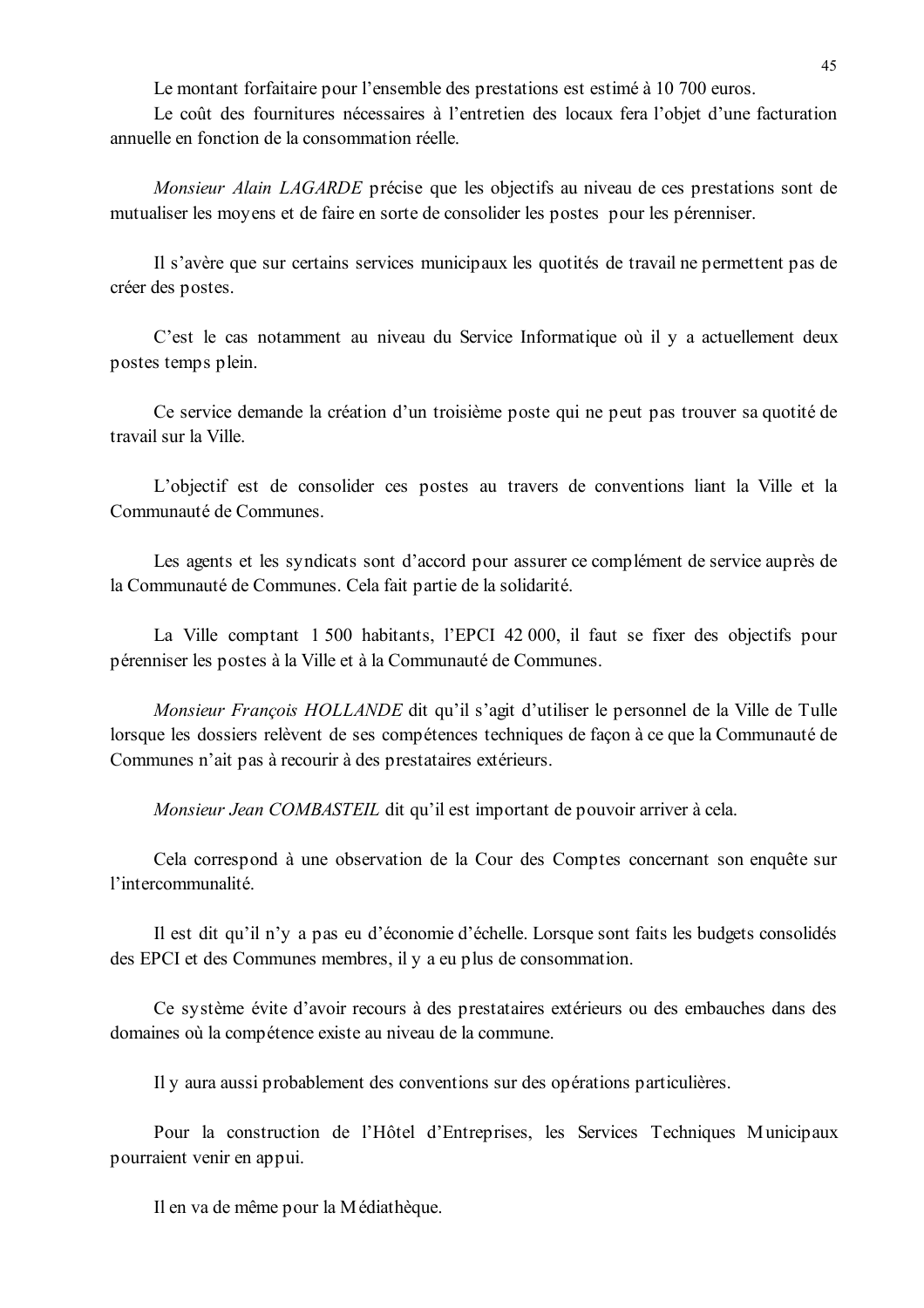Monsieur François HOLLANDE précise que la Ville est remboursée par la Communauté de Communes des frais que cela génère.

APPROUVE à l'unanimité

### Affaires scolaires -

Rapporteur: Madame Dominique GRADOR

### - Information relative à la carte scolaire

*François HOLLANDE* dit que ces informations sont globalement positives.

Dominique GRADOR fait état de la création d'un poste à l'école Turgot primaire et de la suppression d'un poste à l'Ecole Turgot maternelle.

Le demi poste attribué à Virevialle n'est pas reconduit car il y a une baisse des effectifs en maternelle

Suite au regroupement pédagogique, on constate des effectifs importants en primaire avec des classes à deux niveaux.

Il est proposé le maintien du poste sur le site de Baticoop, la classe de CP devant compter à la rentrée 29 élèves

Il s'agit d'un quartier dynamique sur le plan démographique.

En ce qui concerne l'école Jean Jaurès, l'an passé un demi poste avait été maintenu. Il devait être supprimé. Il y a eu confirmation que ce poste serait de nouveau ouvert pour l'année scolaire 2006-2007.

En ce qui concerne l'école de la Croix de Bar, les parents d'élèves avaient mentionné que les effectifs ne justifiaient pas la suppression d'un poste.

Ils ont rencontré l'inspecteur d'Académie qui a tenu compte de ces arguments. Il a, en effet, pris en compte les effectifs réels présents à la rentrée de septembre. Il n'y aura donc pas de fermeture de poste.

A cette étape de l'élaboration de la carte scolaire, il est encore possible d'étudier des maintiens de postes.

Cette année, l'on constate 2,5 ouvertures de poste pour 1,5 fermetures de poste.

Le solde est positif en matière d'évolution de postes. Cela accompagne l'augmentation progressive des effectifs observés dans les écoles.

Il convient toutefois de préciser que cette augmentation doit être confirmée.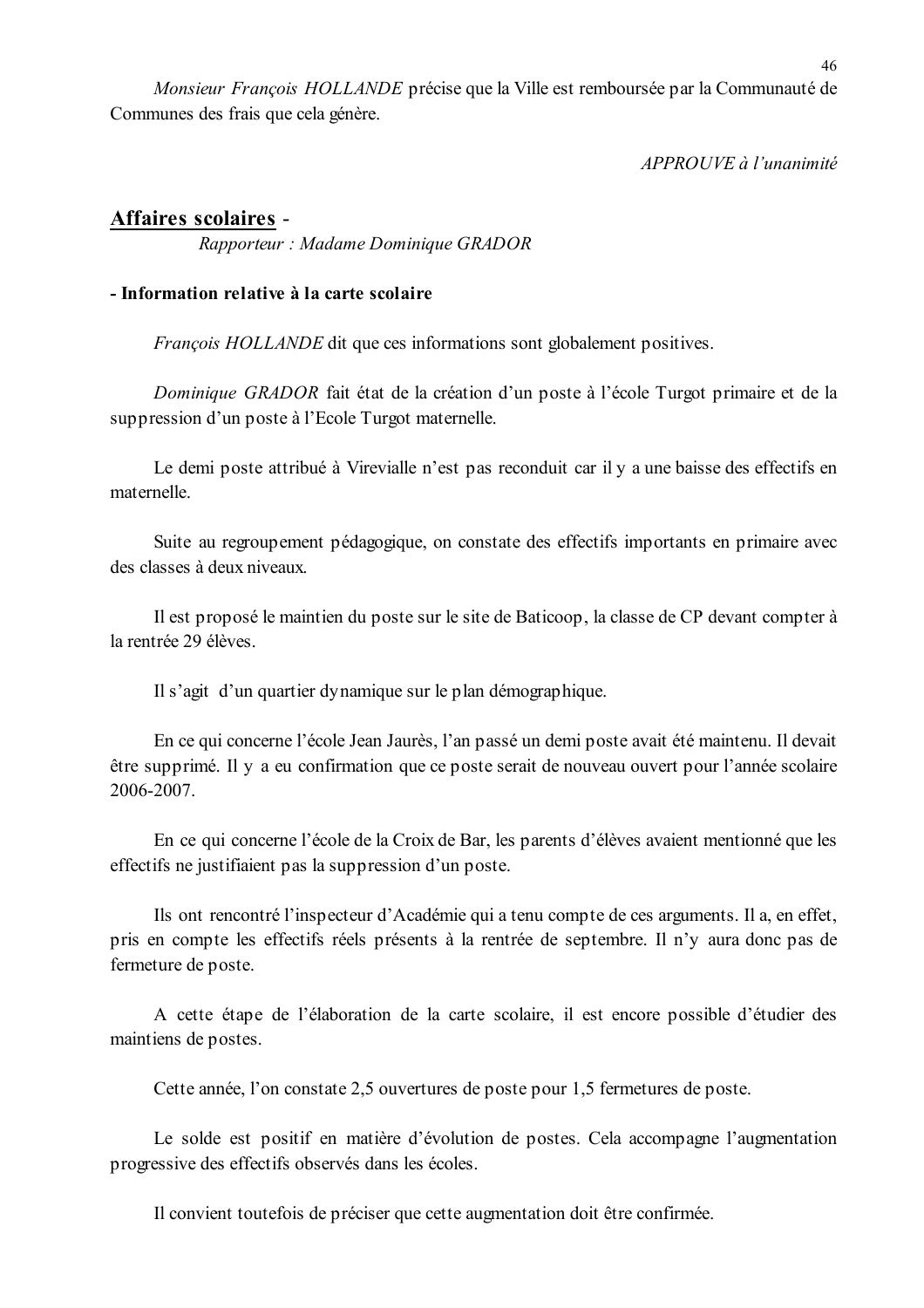Monsieur François HOLLANDE dit que c'est la première fois depuis des années que les ouvertures sont plus nombreuses que les fermetures. Cela tient :

- à la démographie
- à la qualité du réseau d'écoles tel qu'il a été adapté
- à la mobilisation de Madame Dominique GRADOR qui s'est battue avec les parents pour que la Ville puisse garder ce qui lui avait été promis, pour préserver ce qui pouvait être mis en cause et obtenir des ouvertures.

Il faut rendre aussi hommage à l'Inspecteur qui avait pris un engagement lors du regroupement Clément Chausson / Condamines qui l'a tenu alors qu'il pourrait aujourd'hui, compte tenu des effectifs revenir sur celui-ci.

L'engagement pluriannuel est respecté.

Lorsque sur la Croix de Bar, il y a eu une démarche, il a pris un engagement vis-à-vis de la Ville dans une formule contractuelle et lors que le contrat a été atteint du côté de la Ville, il a luimême tenu sa parole.

Cela mérite d'être dit

### **Environnement -**

### Rapporteur: Monsieur Philippe BERNIS

### 27- Approbation de conventions liant la Ville et la SPA

### a - Fourrière animale

Le législateur a attribué aux maires la compétence pour prendre toutes les dispositions propres à empêcher la divagation des chiens et des chats.

L'accueil des animaux errants trouvés sur le territoire de la commune s'effectue par convention entre la Ville de TULLE et la SPA Cette convention arrivait à échéance le 31 décembre 2005

Une nouvelle convention de fourrière animale est établie avec la SPA pour une durée d'un an

Il est proposé au Conseil d'approuver cette nouvelle convention liant la Ville et la SPA et d'autoriser Monsieur le Maire ou son représentant à la signer.

 $APPROUVE \d0$  l'unanimité

#### b - Capture des chats errants sur la commune de Tulle

La capture des chats non identifiés, sans propriétaire ou sans gardien vivant en groupe dans les lieux publics de la commune, se fait à l'initiative du Maire ou à la demande d'une association de protection des animaux.

Il est proposé au Conseil d'approuver la convention liant la Ville et la SPA pour l'organisation de ces captures et d'autoriser Monsieur le Maire ou son représentant à la signer.

### **Transports -**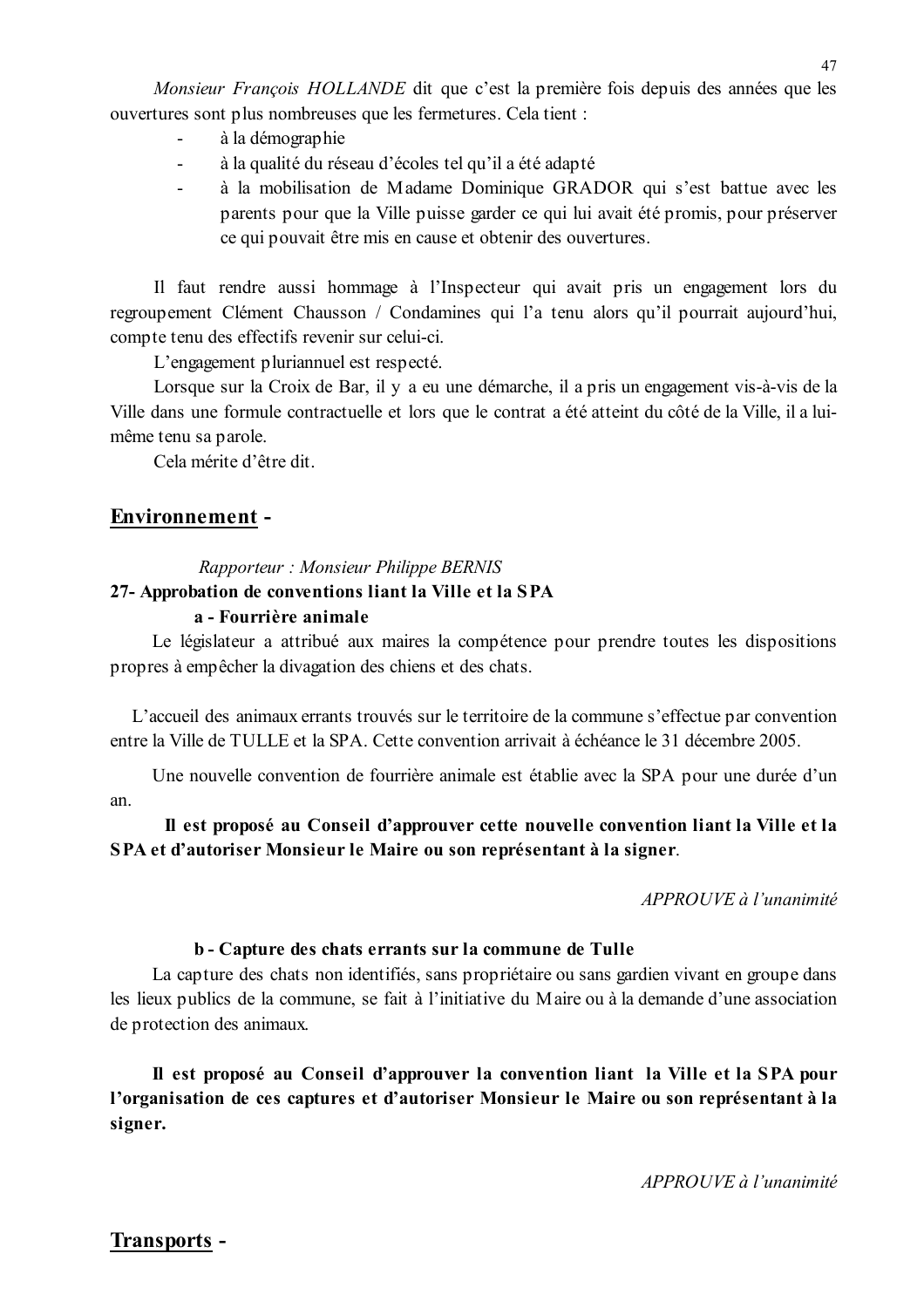### Rapporteur: Monsieur Philippe BERNIS - Transports urbains - Compte rendu d'exécution pour l'année 2005

Le nouveau réseau de transports urbains fonctionne depuis un an. Le renouvellement du contrat s'est fait sous la forme d'un marché négocié (mise en place effective depuis le 10 janvier  $2005$ ).

Un compte rendu d'activité de l'année écoulée vous est présenté. (voir document annexe)

Monsieur Philippe BERNIS dit que le rapport d'activités 2005 est intéressant à plus d'un titre car il permet de mesurer l'évolution des transports en commun tullistes suite aux changements importants intervenus début 2005 : suppression d'une ligne régulière, augmentation de la capacité du véhicule de Transport à la Demande (TAD) et des lieux de destination de ce TAD.

Le coût global du réseau a diminué entre 2004 et 2005, mais le nombre de kilomètres réalisés est resté stable grâce au TAD.

Le nombre des usagers a également diminué entre 2004 et 2005 mais dans des proportions moindres par rapport à la diminution de l'offre (30 % de passagers en moins) pour une diminution d'un tiers du nombre des lignes régulières (2 au lieu de 3).

Le TAD a su compenser en partie la perte d'une ligne. Sa fréquentation s'est accrue de plus de 50 %, son taux de remplissage (nombre de passagers par voyage) a augmenté (de 1,25 à 1,5) et les nouvelles destinations (sauf peut être la zone d'activités de Mulatet et la Maison des enfants) ont attiré les usagers.

Il semble même nécessaire d'en prévoir de nouvelles pour compenser l'arrêt de la desserte par les lignes régulières de certains secteurs les samedi après midi telles que la Zone Commerciale de Cueille, le Chandou et la future Maison de Retraite.

La CFTA s'est montrée très "réactive" lorsqu'il a fallu faire des ajustements comme par exemple la mise en place d'une desserte supplémentaire le samedi matin pour Virevialle.

Par ailleurs, la recherche de complémentarité entre tous les transports en commun circulant sur TULLE a aussi fait l'objet de nouveautés fin 2005, c'est ainsi qu'une convention a été passée avec la Région pour que l'on puisse utiliser les bus du TER entre la gare et la Préfecture avec le ticket urbain, une démarche identique est en cours avec le Département.

Monsieur Philippe BERNIS souligne également le travail clair et précis réalisé par la CFTA pour rédiger ce rapport et remercie les services Municipaux.

Monsieur François HOLLANDE remercie Monsieur BERNIS qui suit ce dossier avec vigilance et passion.

Le fait d'avoir supprimé une ligne aboutit à ce qu'il y ait moins de personnes transportées dans les bus en ligne régulière.

Il y a eu, en revanche, une montée très forte du transport à la demande.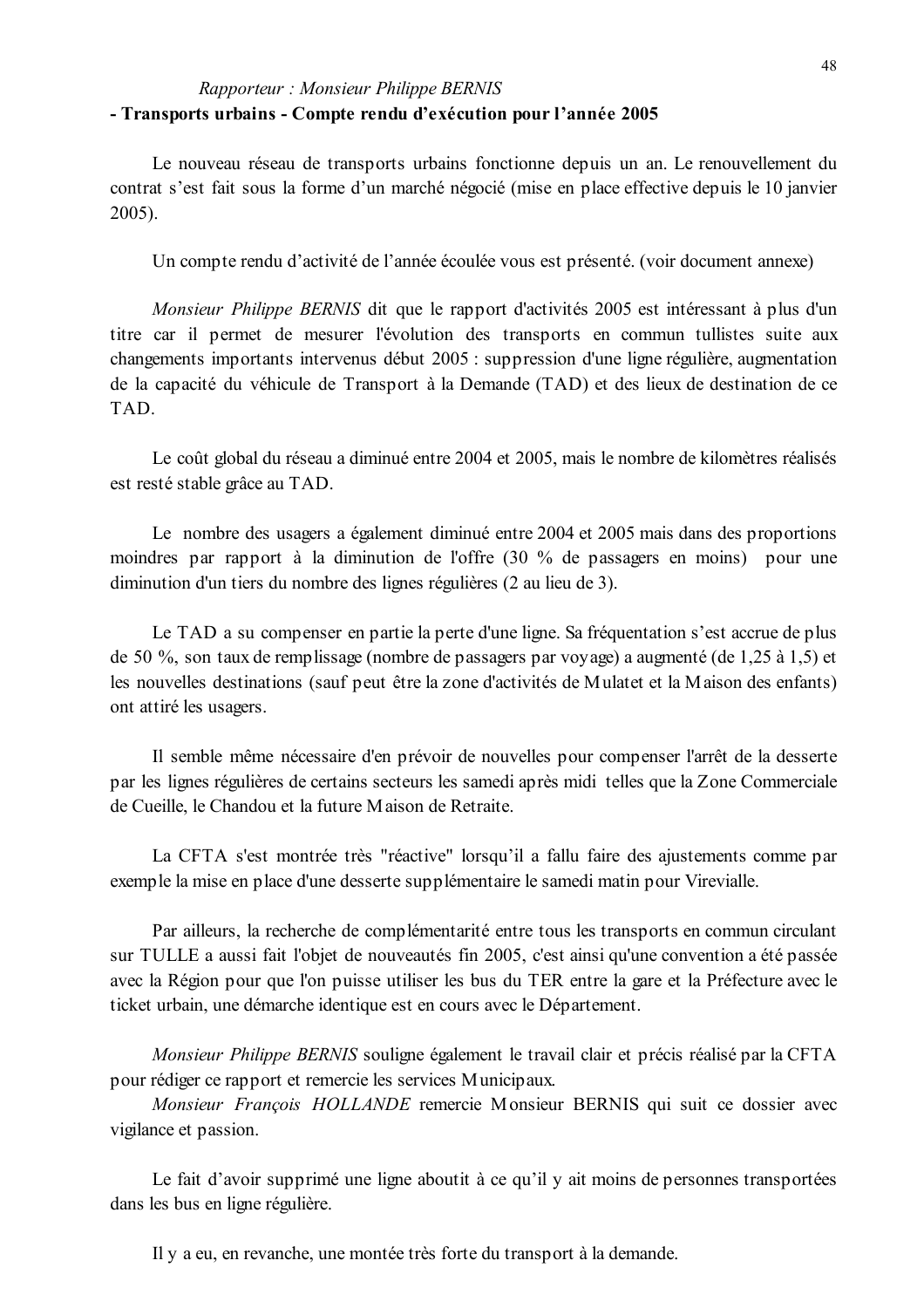La demande de transport a été mieux individualisée. Cela est plus coûteux.

On ne peut pas avoir la souplesse et des économies d'échelle.

Il faut mettre en place une technique qui est personnalisée.

L'important est de regrouper des demandes.

#### Vœu -

#### Rapporteurs: Monsieur Philippe BERNIS

### 28 - Motion relative à la réduction des risques pour la santé publique des installations et appareils de téléphonie mobile

L'implantation des antennes de téléphonie mobile soulève de plus en plus l'inquiétude des riverains, tant sur les risques sanitaires que sur l'atteinte aux paysages.

L'état actuel des connaissances scientifiques et médicales ne permet pas de conclure définitivement et formellement sur les effets des rayonnements.

La réglementation actuellement applicable en France est manifestement trop légère, elle ne prend en compte que l'inconfort calorique. A l'inverse beaucoup d'autres pays ont une législation plus contraignante prenant en compte tous les risques liés à la téléphonie mobile.

Dans ce contexte, les maires sont souvent désarmés ou s'exposent à voir invalider les décisions de protection prises (comme l'exclusion des antennes autours des bâtiments recevant du public).

Conscients de ces difficultés, et en se référant à la charte de l'environnement adoptée le 1<sup>er</sup> mars 2005, huit députés (2 PC – 2 PS – 2 UDF – 2 UMP) ont déposé une proposition de loi relative à l'objet de cette motion.

Cette proposition de loi fixe, entre autres dispositions, une valeur maximale d'exposition du public aux champs électromagnétiques de 0.6 volt par mètre ainsi que la mise en place de périmètres d'interdiction de 300 m (ou de 100 m) autour des bâtiments d'habitation (hors zone urbaine) ou d'un établissement sensible

Considérant tous ces points exposés, le Conseil Municipal de Tulle déclare soutenir la proposition de loi et demande qu'elle soit très rapidement examinée, débattue et adoptée.

Le Conseil Municipal confirme également sa décision de ne pas autoriser d'antennes de téléphonie mobile sur les bâtiments communaux ou sur tout autre bâtiment relevant de sa compétence et soutient l'Office Municipal HLM qui a pris la même décision.